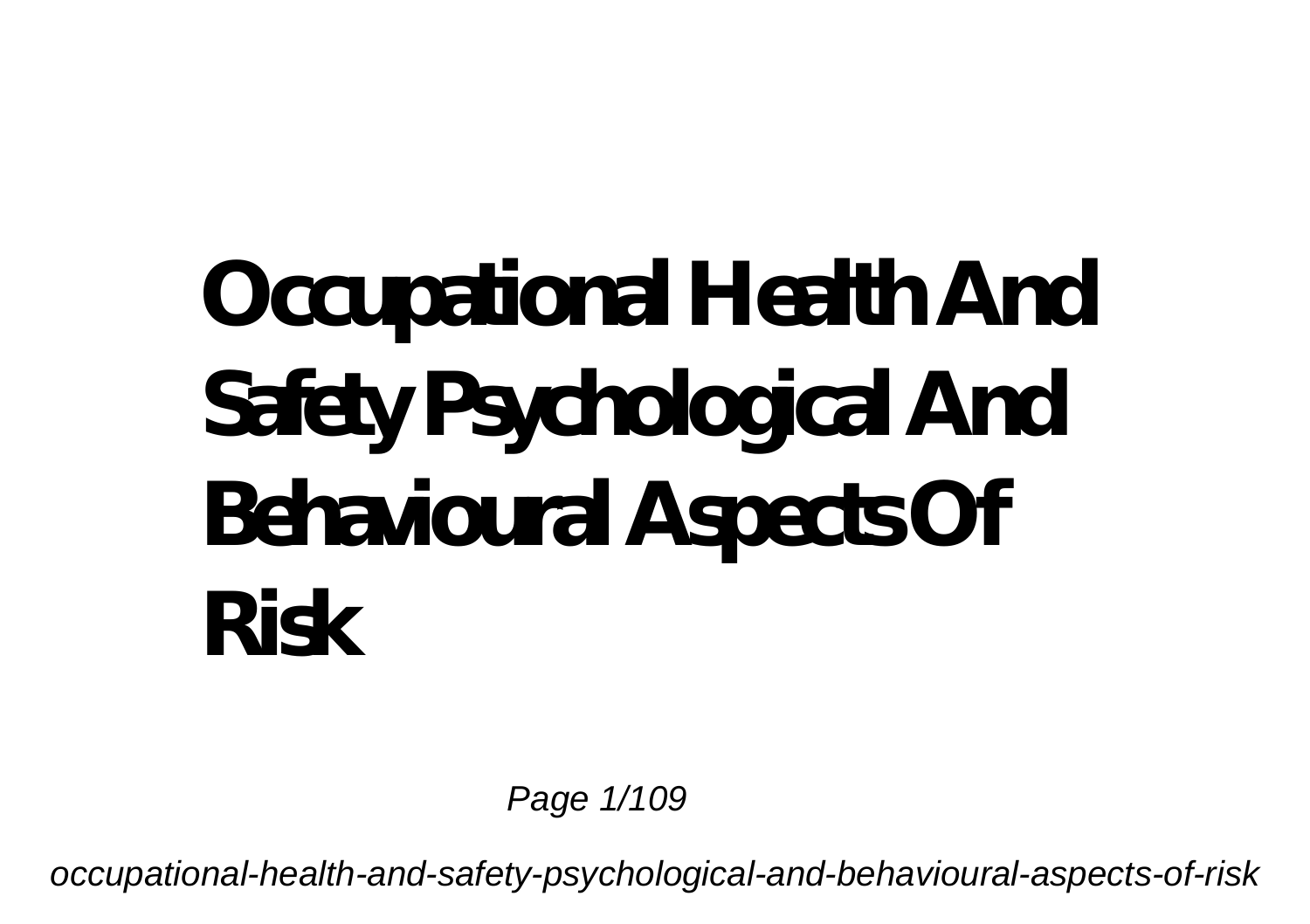### **Psychosocial risks and stress at work - Safety and health**

**...**

### **Psychological Health and Safety Programs - University of ...** Our Basic Certificate - Page 2/109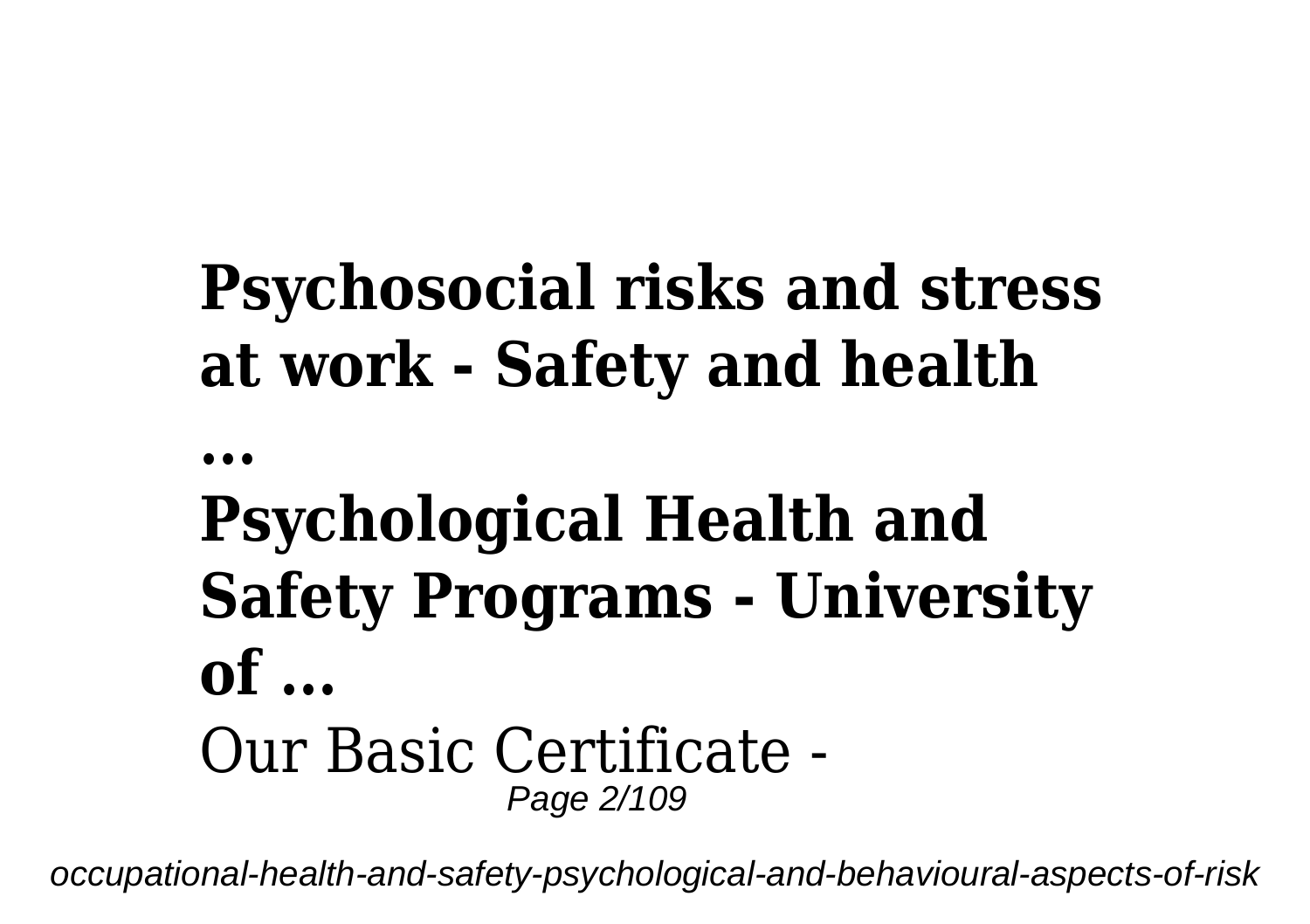Psychological Health and Safety in the Workplace consists of an introductory course titled An Introduction to Psychological Health & Safety in the Workplace. The course is designed to help organizations Page 3/109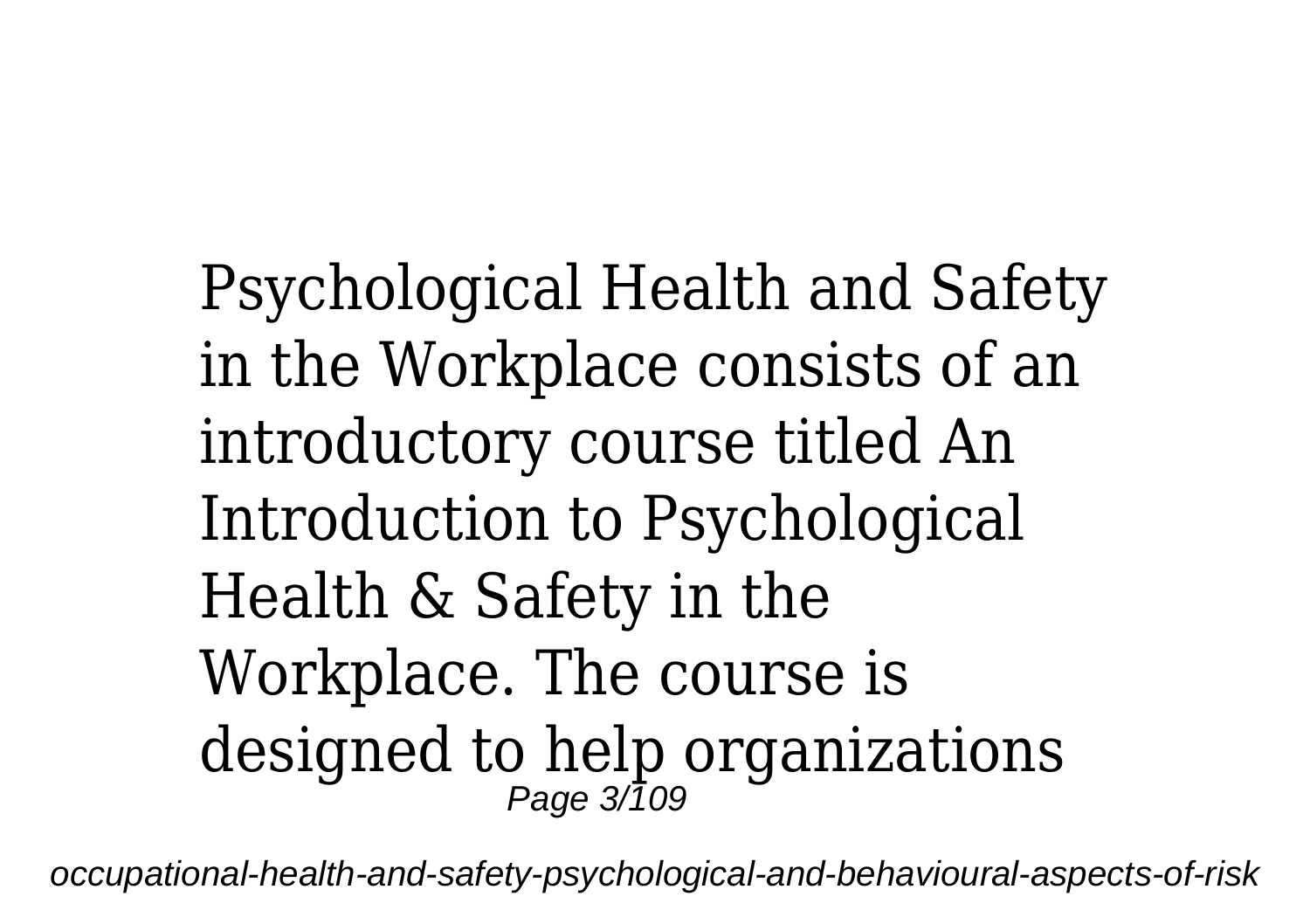bring their employees up-tospeed on their roles in maintaining a psychologically healthy and safe work environment, providing a stronger understanding of PH&S concepts. Page 4/109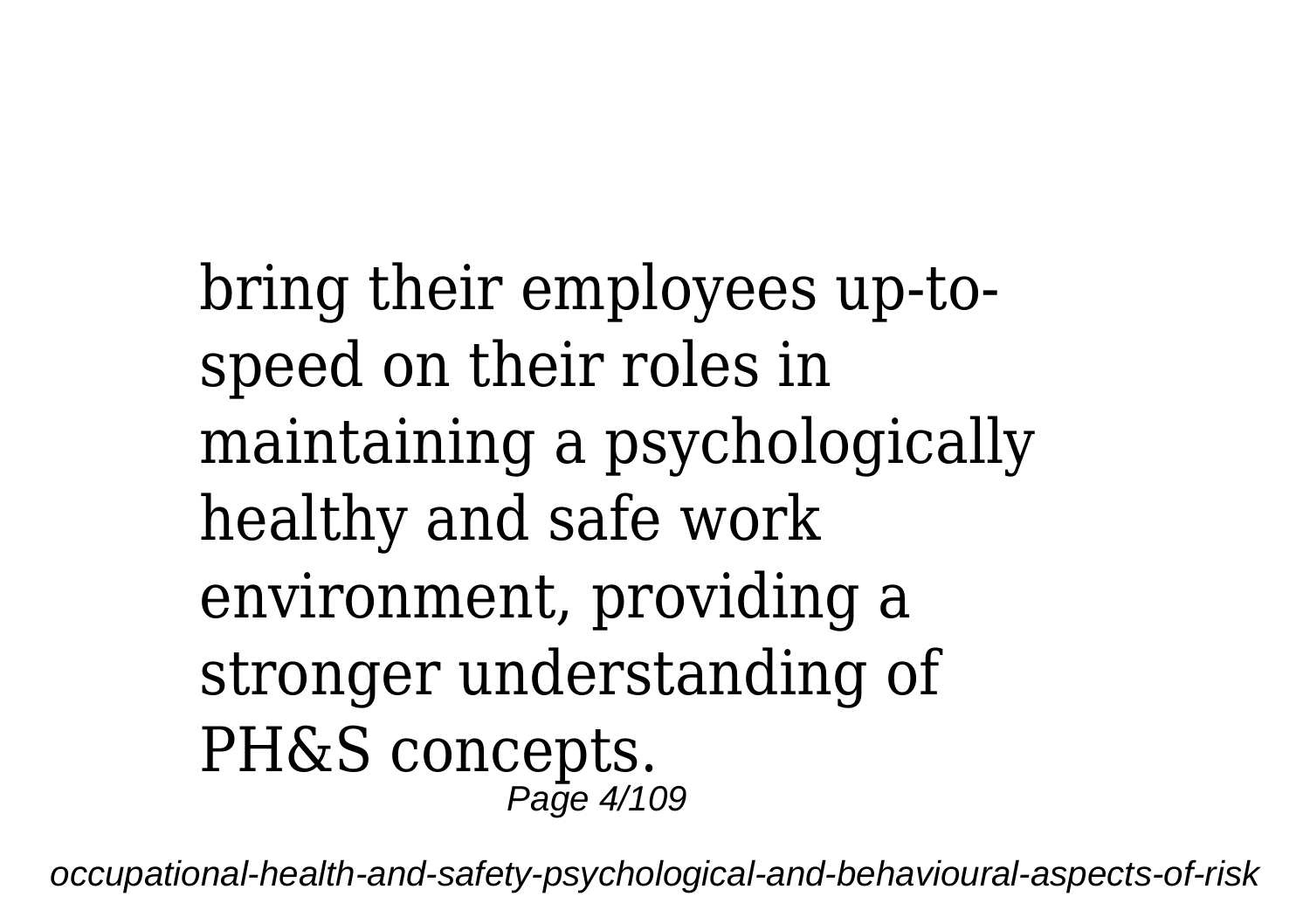### **Mental Health | Canadian Centre for Occupational Health ...** OCCUPATIONAL HEALTH AND SAFETY (OH&S) 13 PSYCHOLOGICAL FACTORS THAT CREATE A SAFE Page 5/109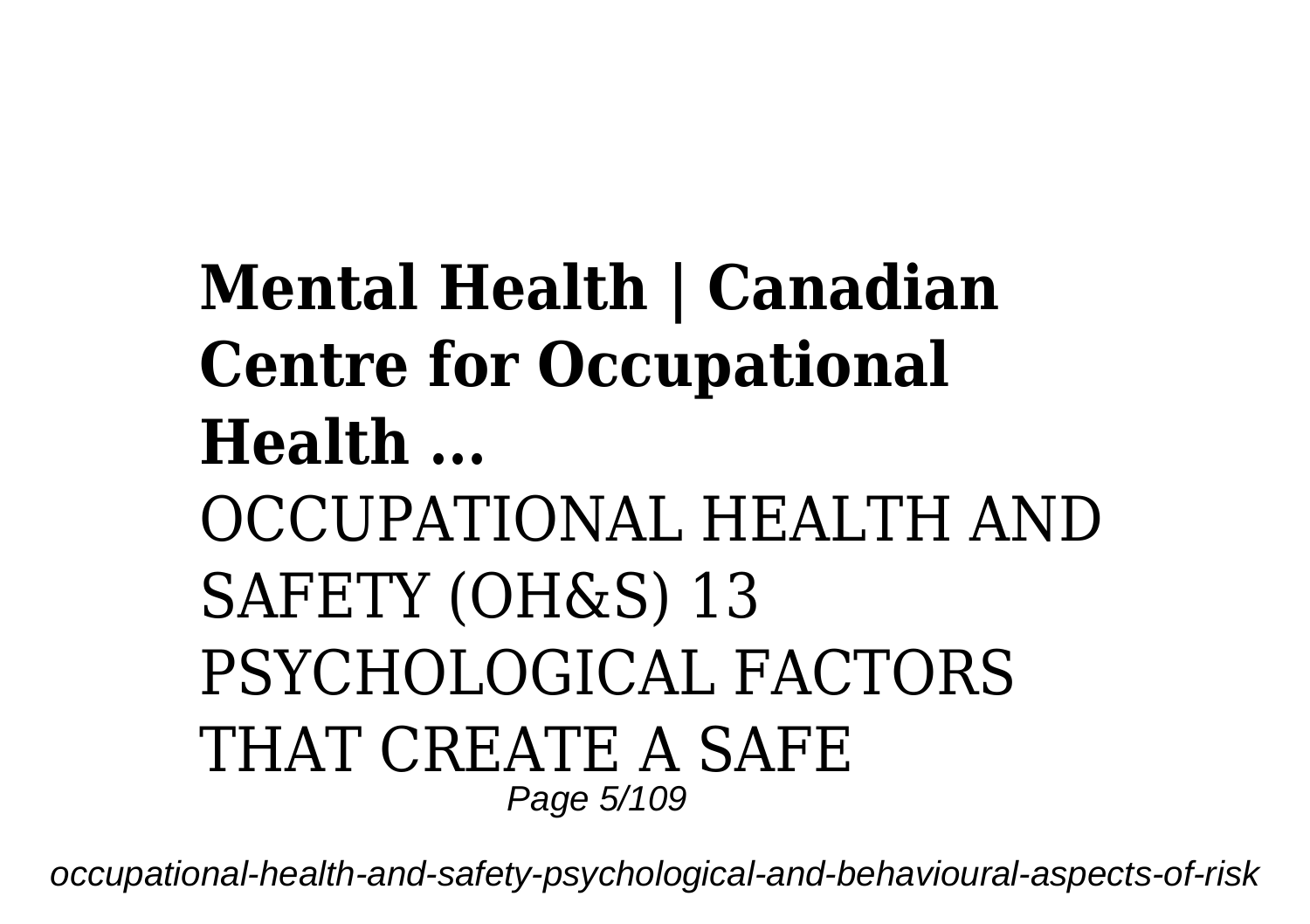WORKPLACE AUGUST 2019 OHS040 1. Balance 2. Civility and Respect 3. Engagement 4. Growth and Development 5. Involvement and Influence 6. Leadership 7. Organizational Culture 8. Psychological Page 6/109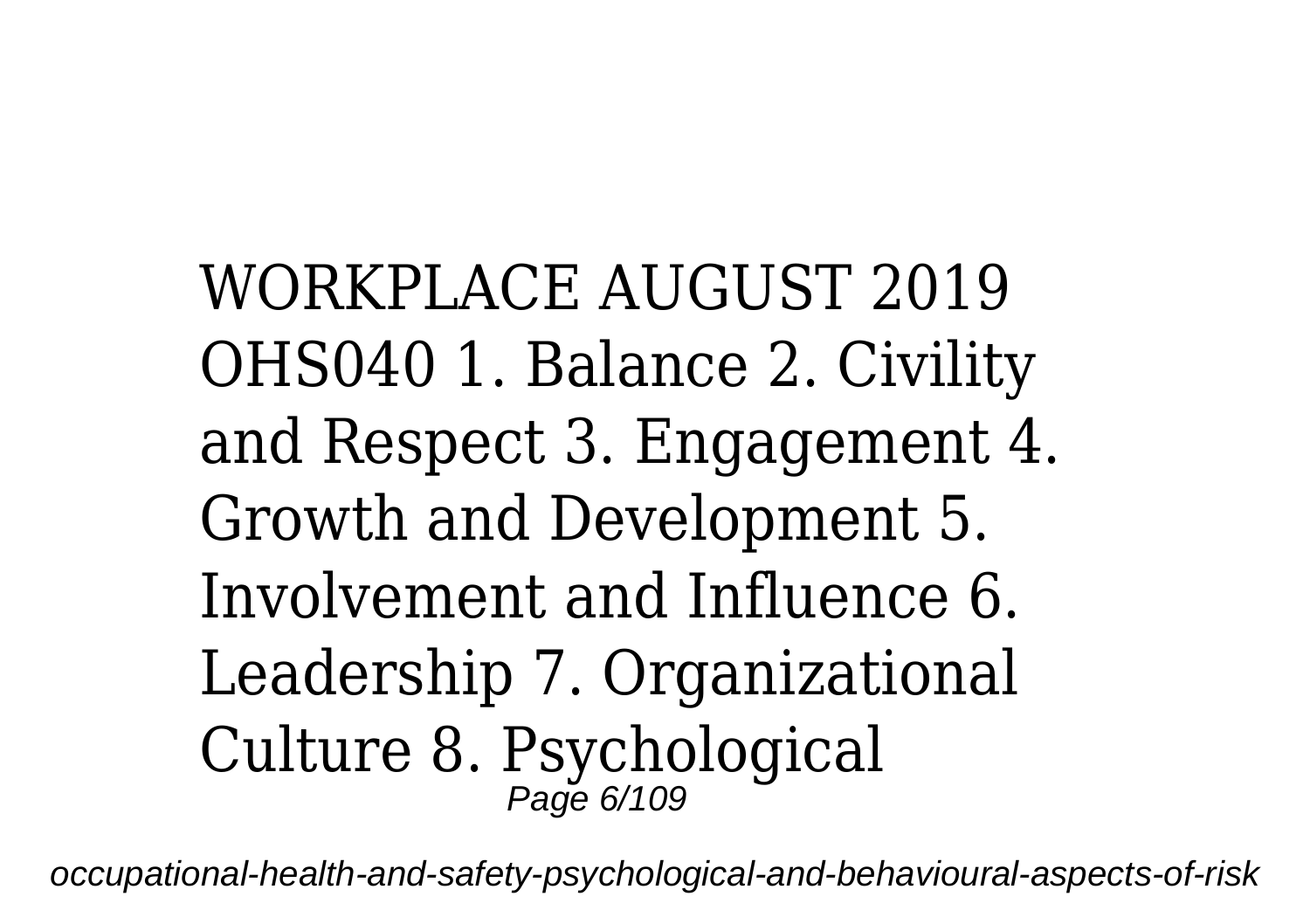Support 9. Psychological Competency 10. Psychological Protection 11 ...

**Occupational Health And Safety Psychological** Psychological Health in the Workplace [PDF - 511KB] The Page 7/109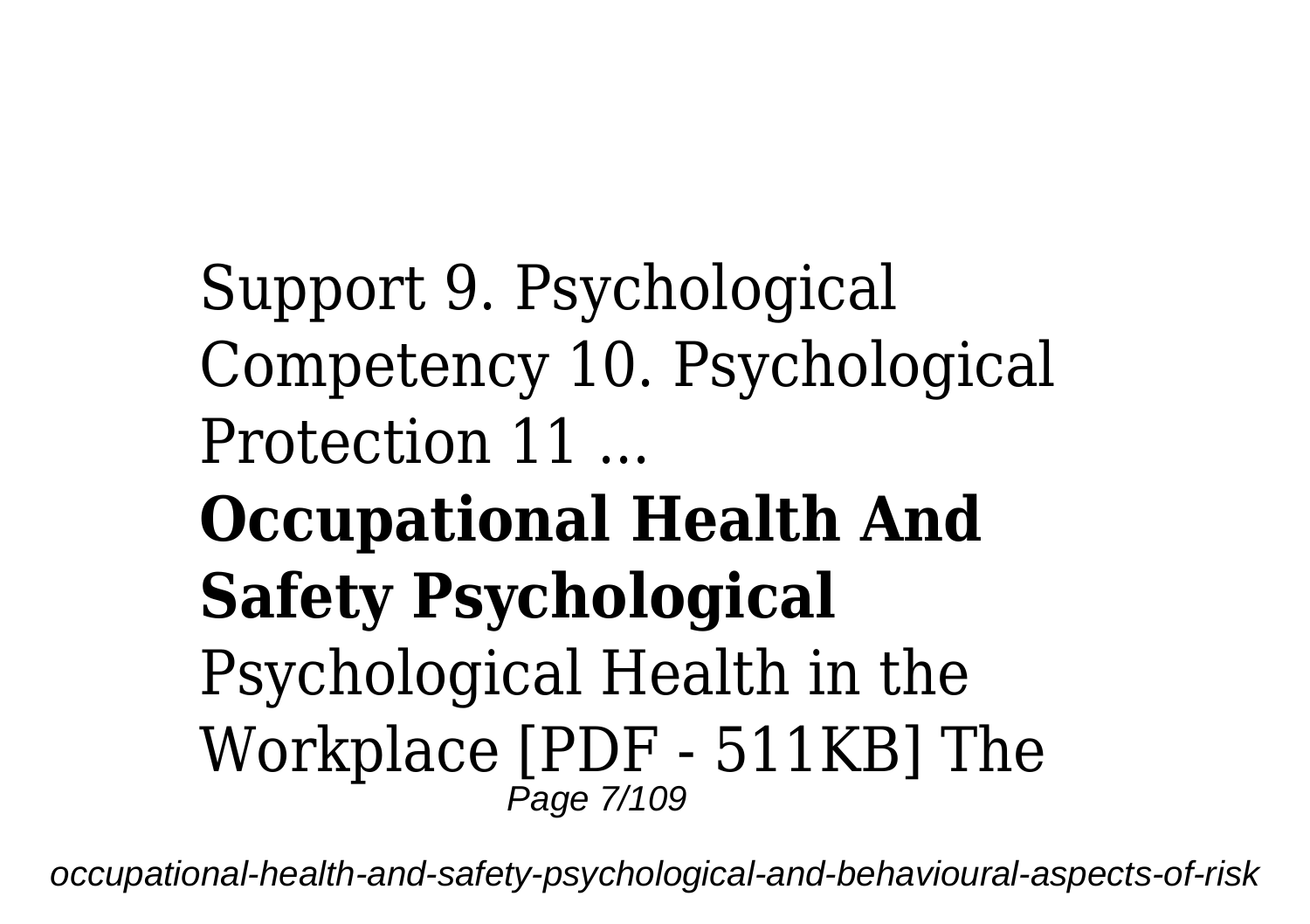purpose of this Guideline is to support the Labour Program's mandate of promoting fair, safe, and productive workplaces. It is a brief introduction to the concept of psychological health and safety in the workplace. Page 8/109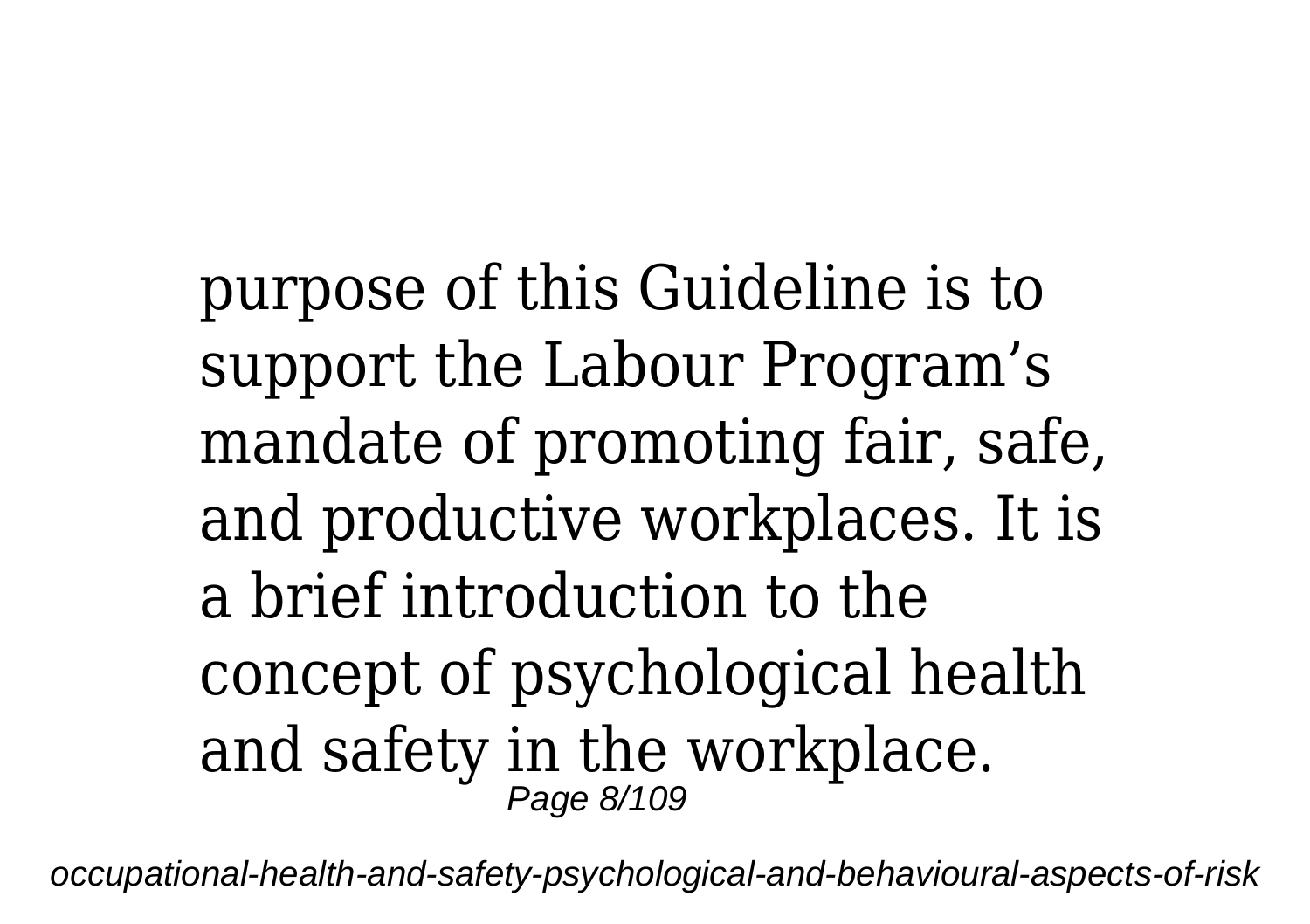### **Psychological Health in the Workplace - Canada.ca** Mental health is a state of wellbeing in which a person understands his or her own abilities, can cope with the Page 9/109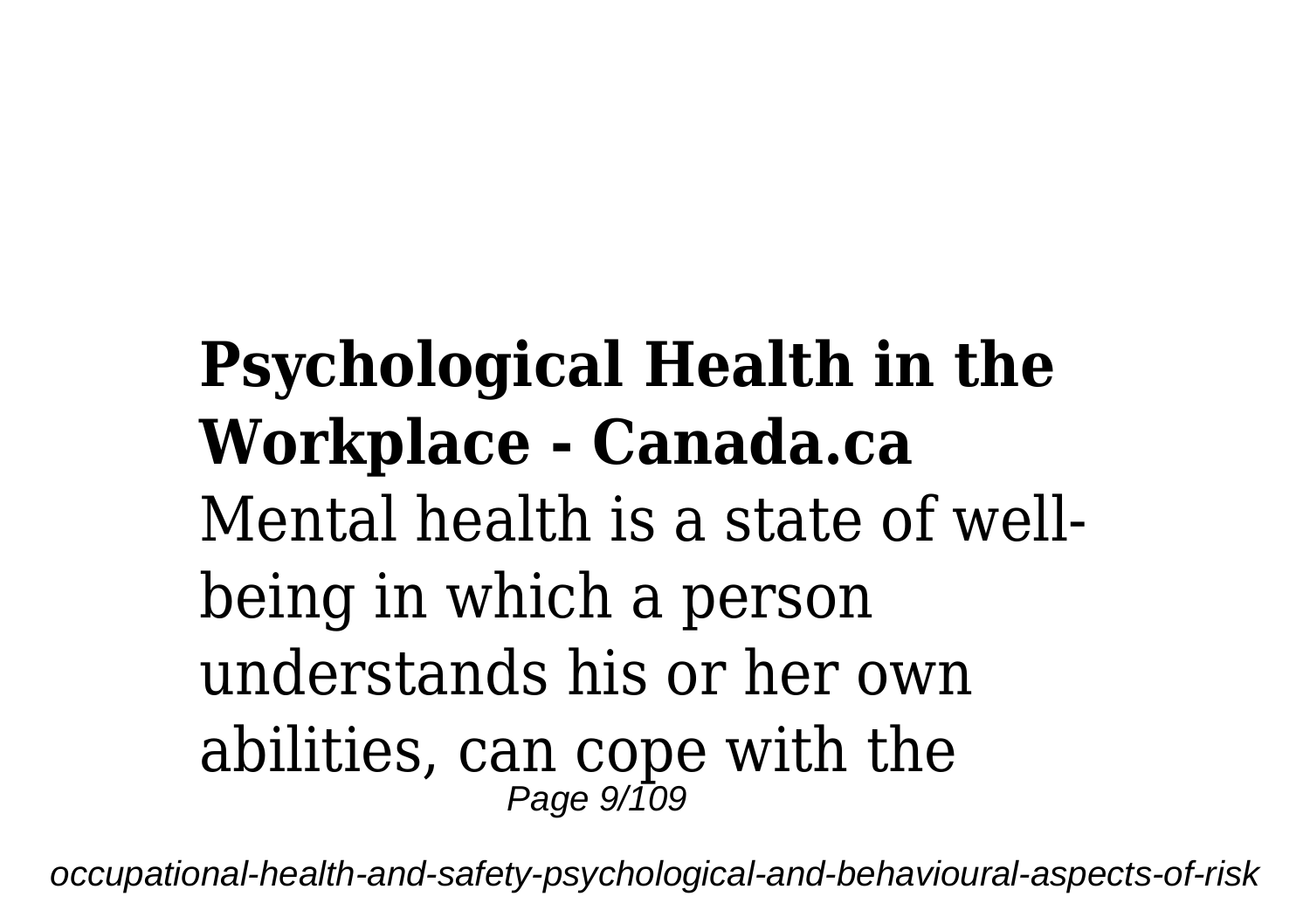normal stresses of life, can work productively and fruitfully and is able to make a contribution to his or her community.

# **Mental Health | Canadian** Page 10/109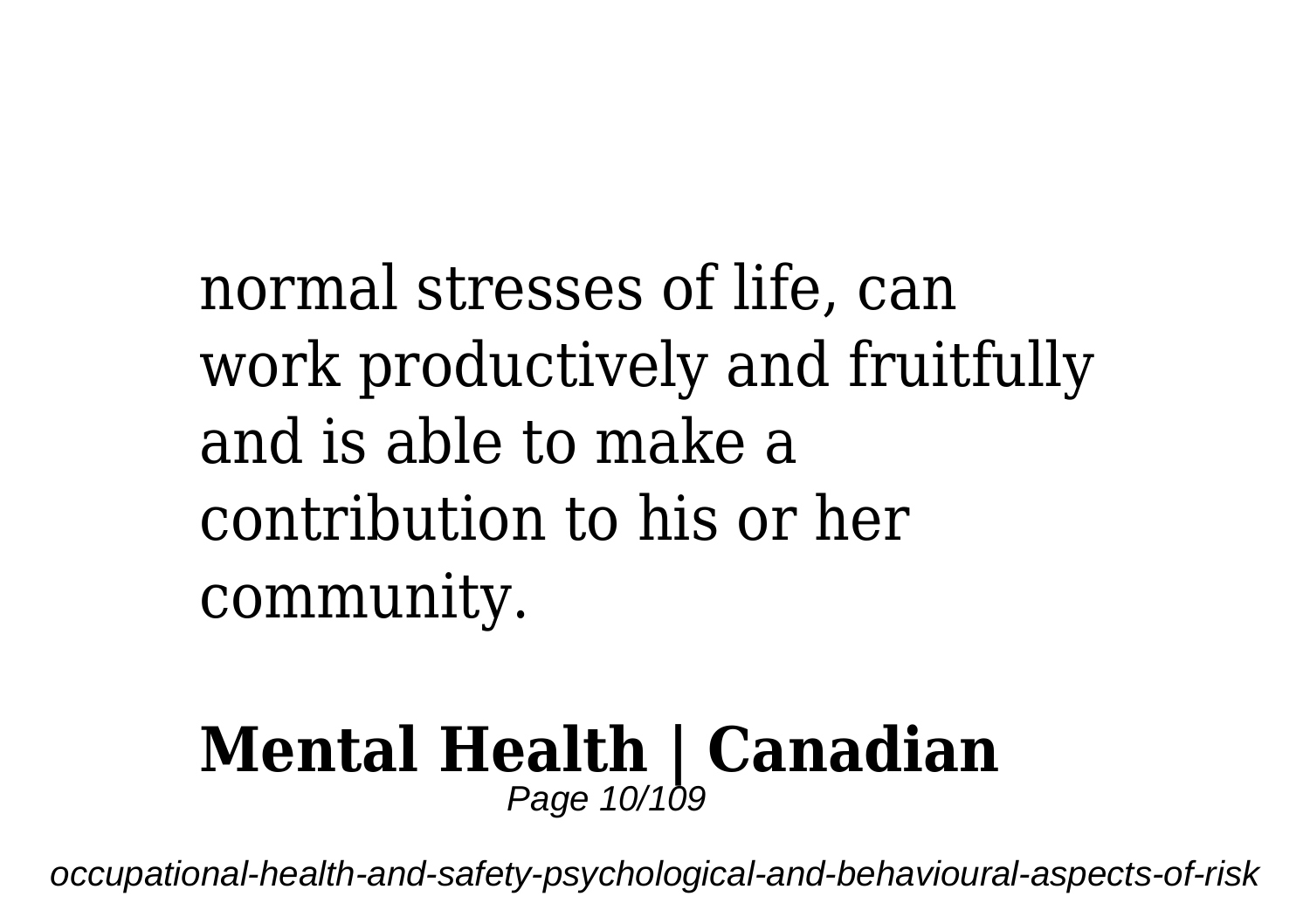## **Centre for Occupational Health ...**

Marlen Hupke, Institute for Occupational Safety and Health of the German Social Accident Insurance In recent decades significant changes, closely Page 11/109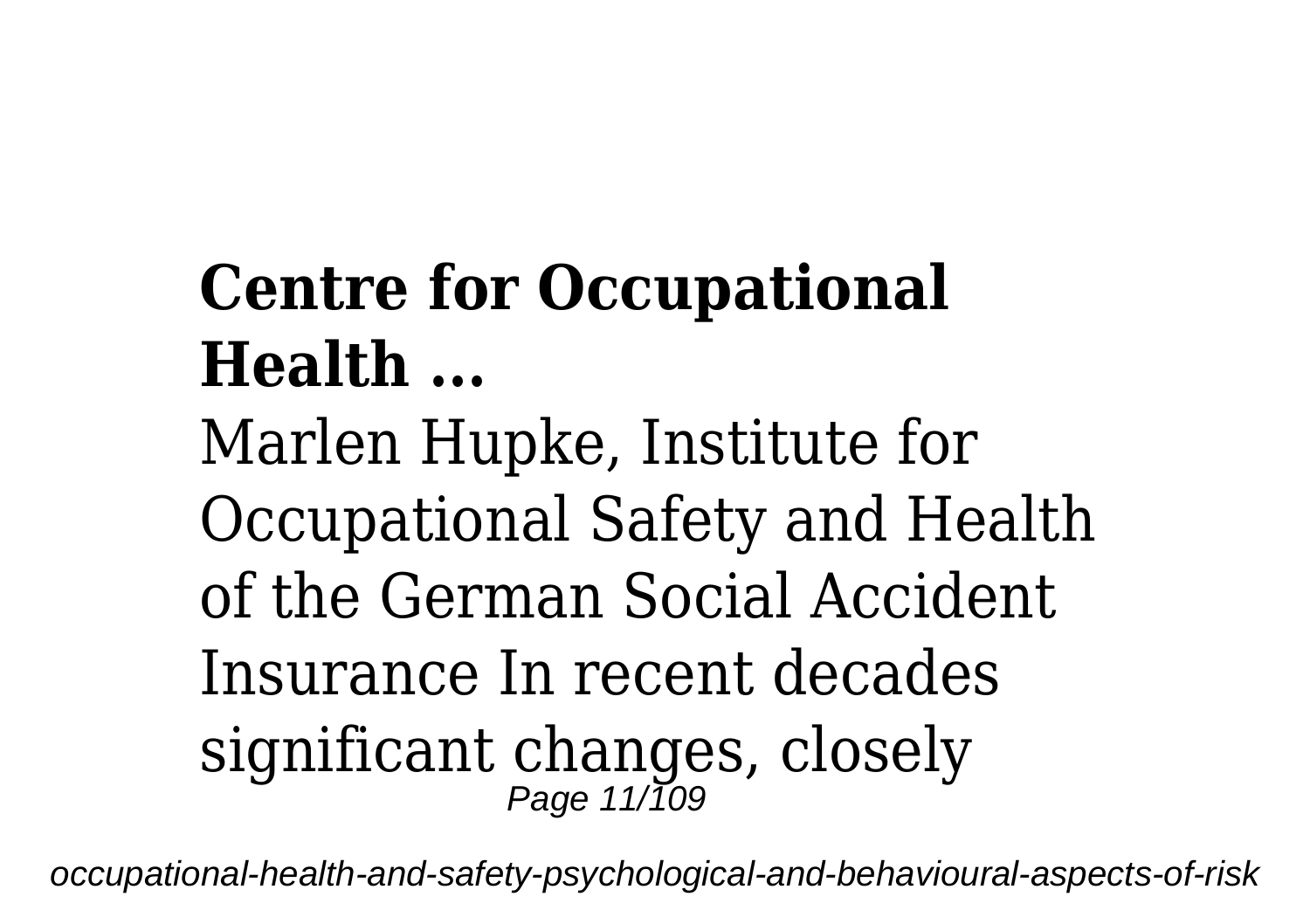related to the manner in which work is organised and managed, have taken place in the world of work; resulting in many emerging risks and new challenges faced by the field of occupational health and safety. Page 12/109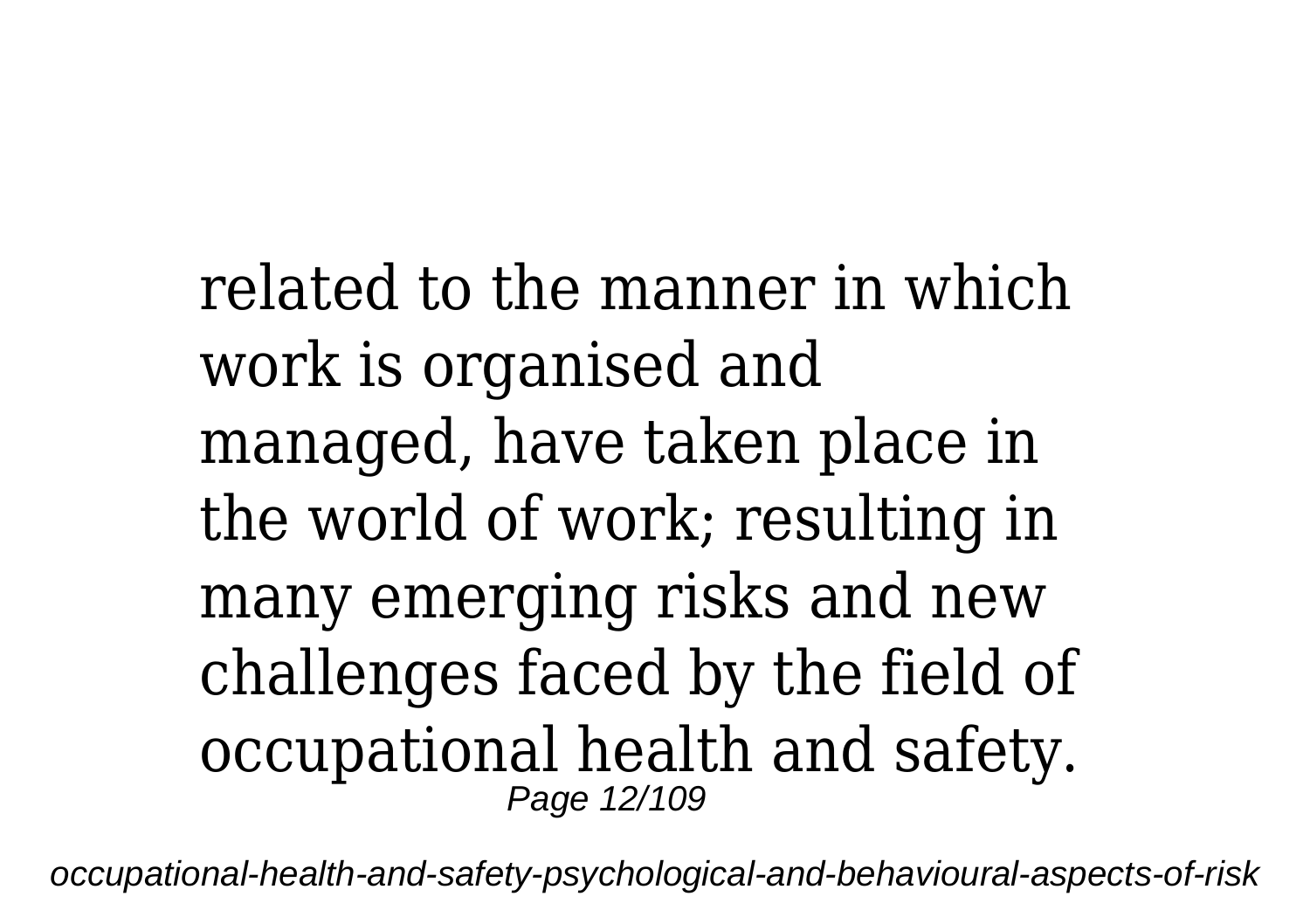### **Psychosocial risks and stress at work - Safety and health**

**...**

Occupational safety and health (OSH), also commonly referred to as health and safety, Page 13/109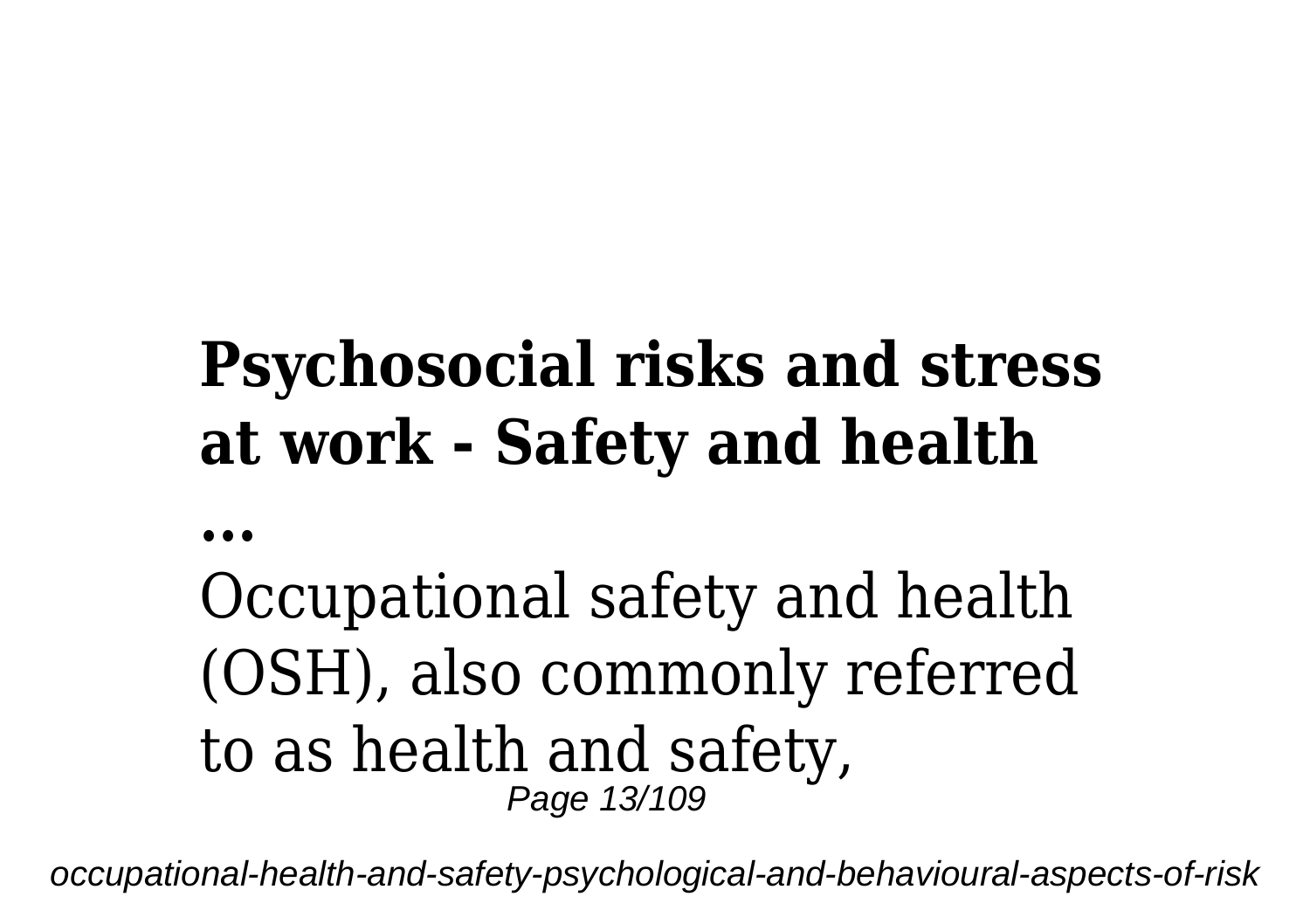occupational health and safety (OHS), occupational health, or occupational safety, is a multidisciplinary field concerned with the safety, health, and welfare of people at work.These terms also refer to Page 14/109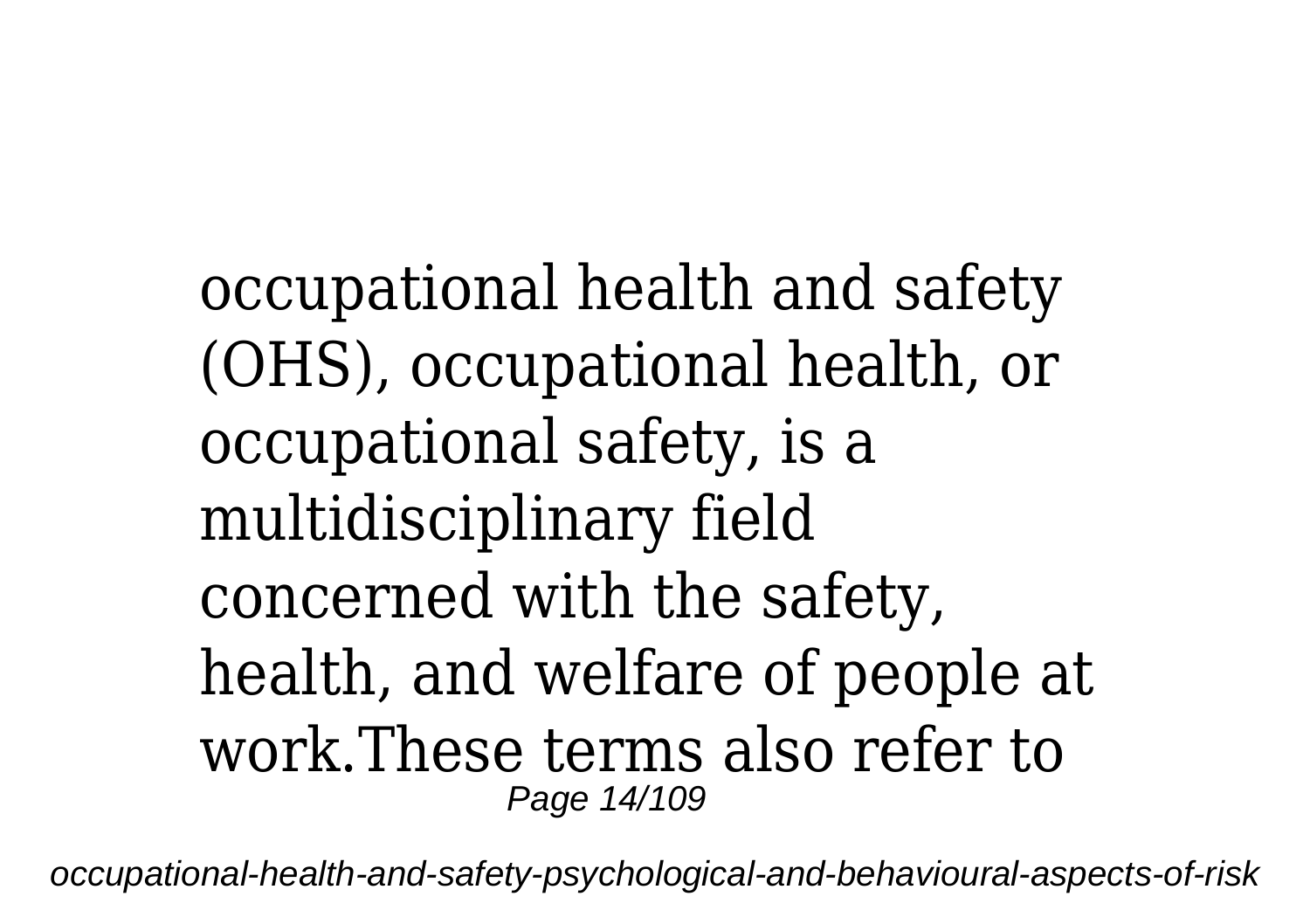the goals of this field, so their use in the sense of this article was originally an abbreviation  $of$  ...

#### **Occupational safety and health - Wikipedia** Page 15/109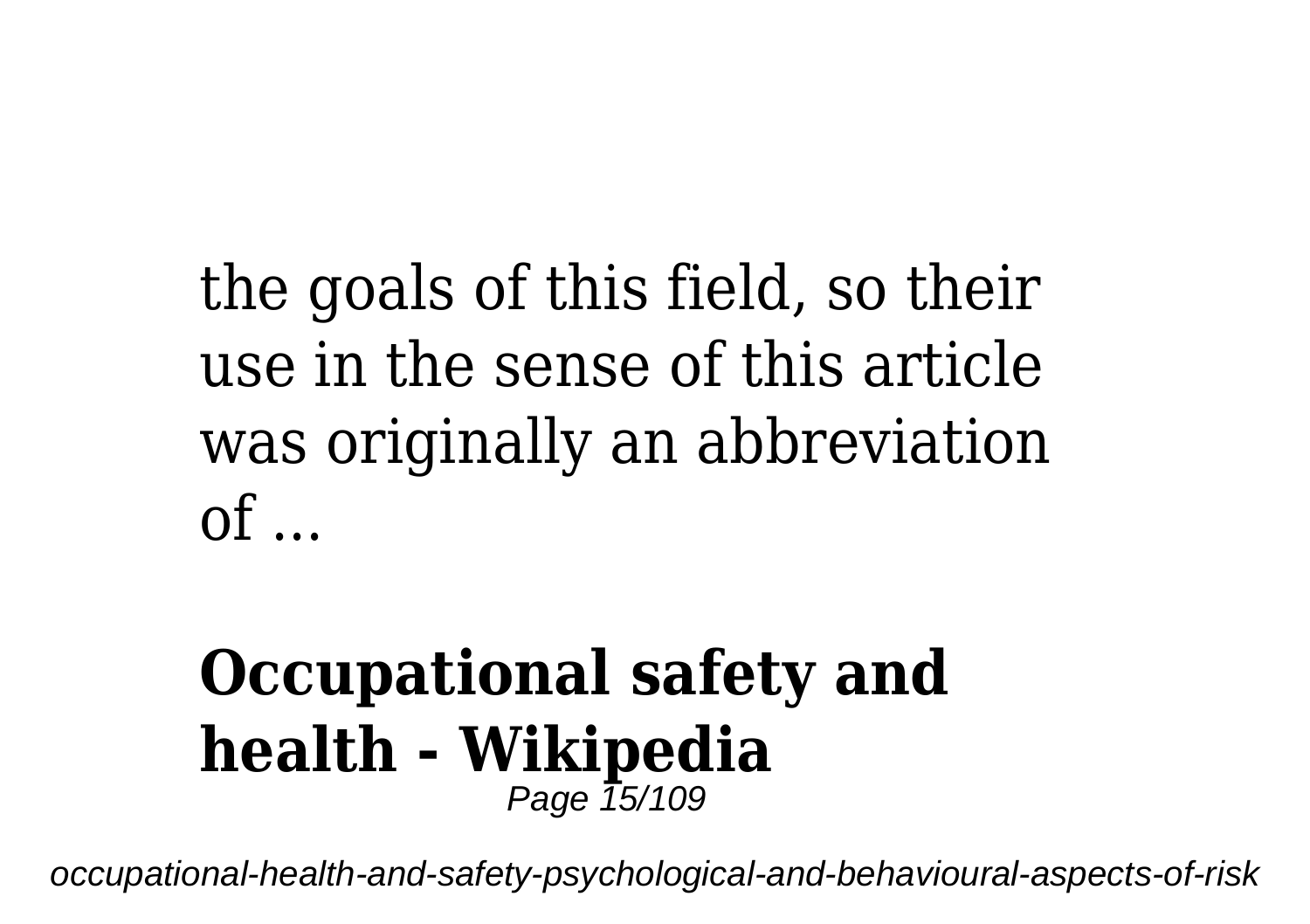Many provincial occupational health and safety acts have been expanded to include harm to psychological well-being in the definition of harassment. In jurisdictions that do not have explicit legislation dealing with Page 16/109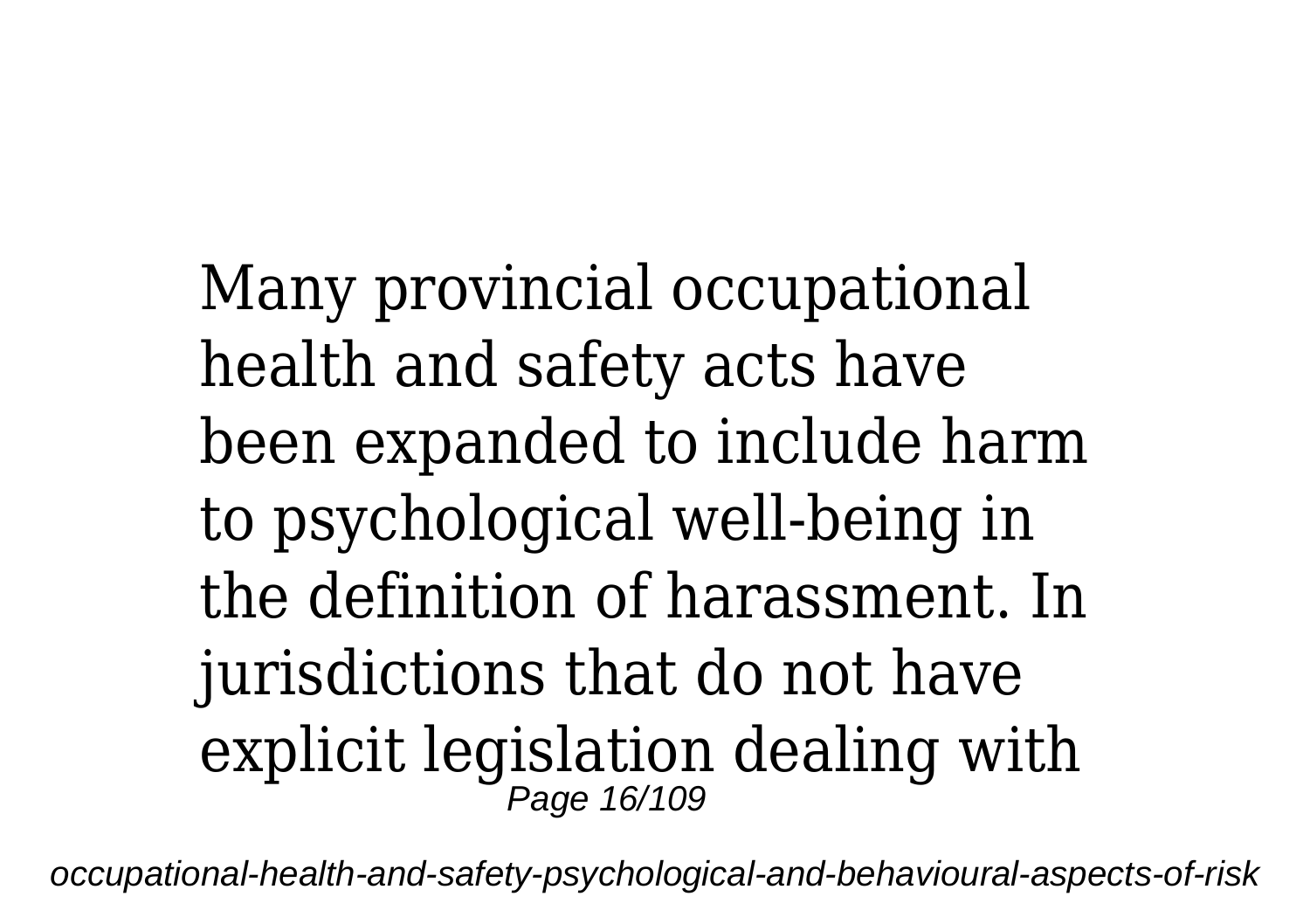psychological health in the workplace, the general duty clause would apply.

#### **Mental Health - How to Address and Support : OSH Answers** Page 17/109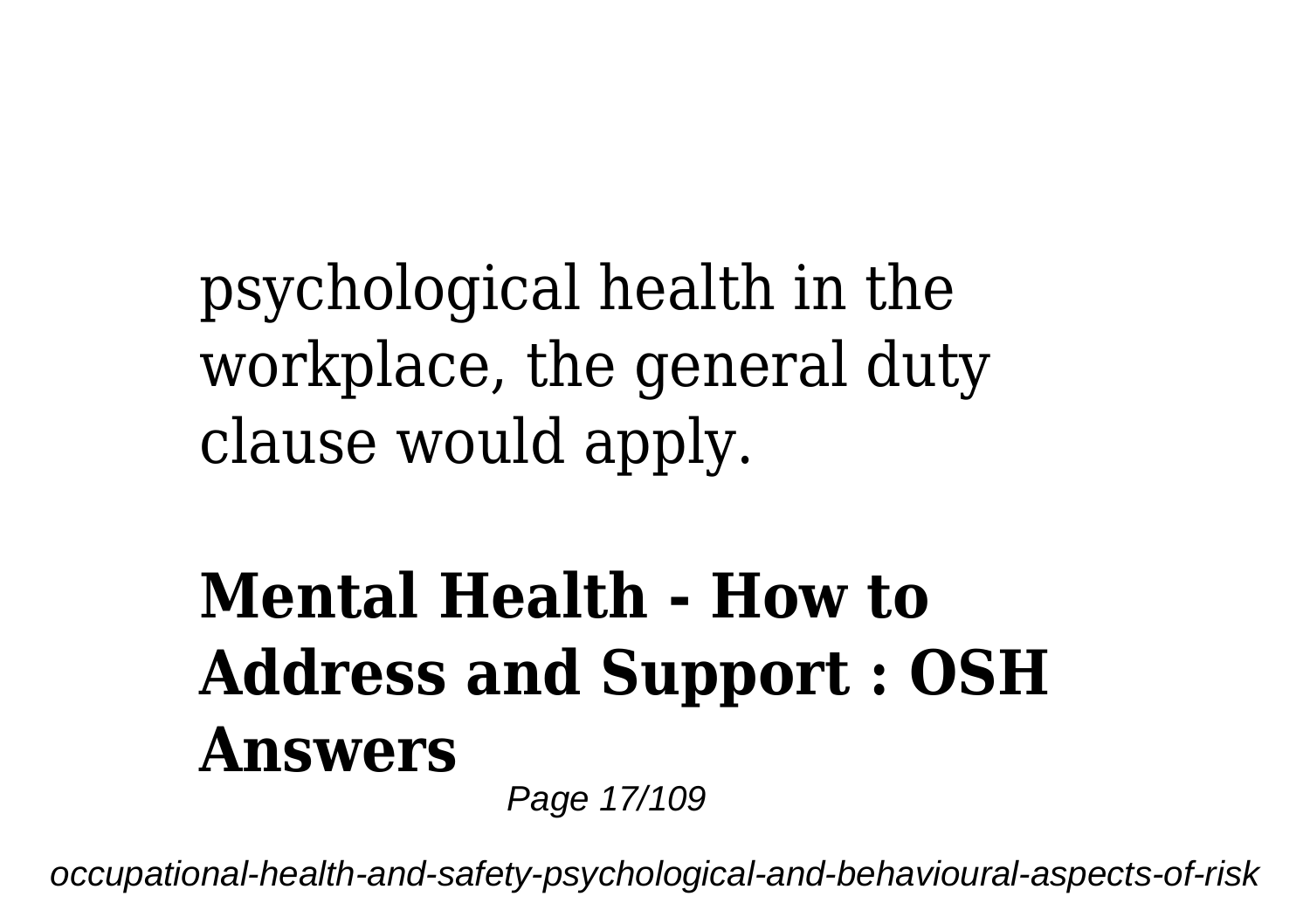Hazards. There are many types of hazards - chemical, ergonomic, physical, and psychosocial, to name a few which can cause harm or adverse effects in the workplace. Get resources on Page 18/109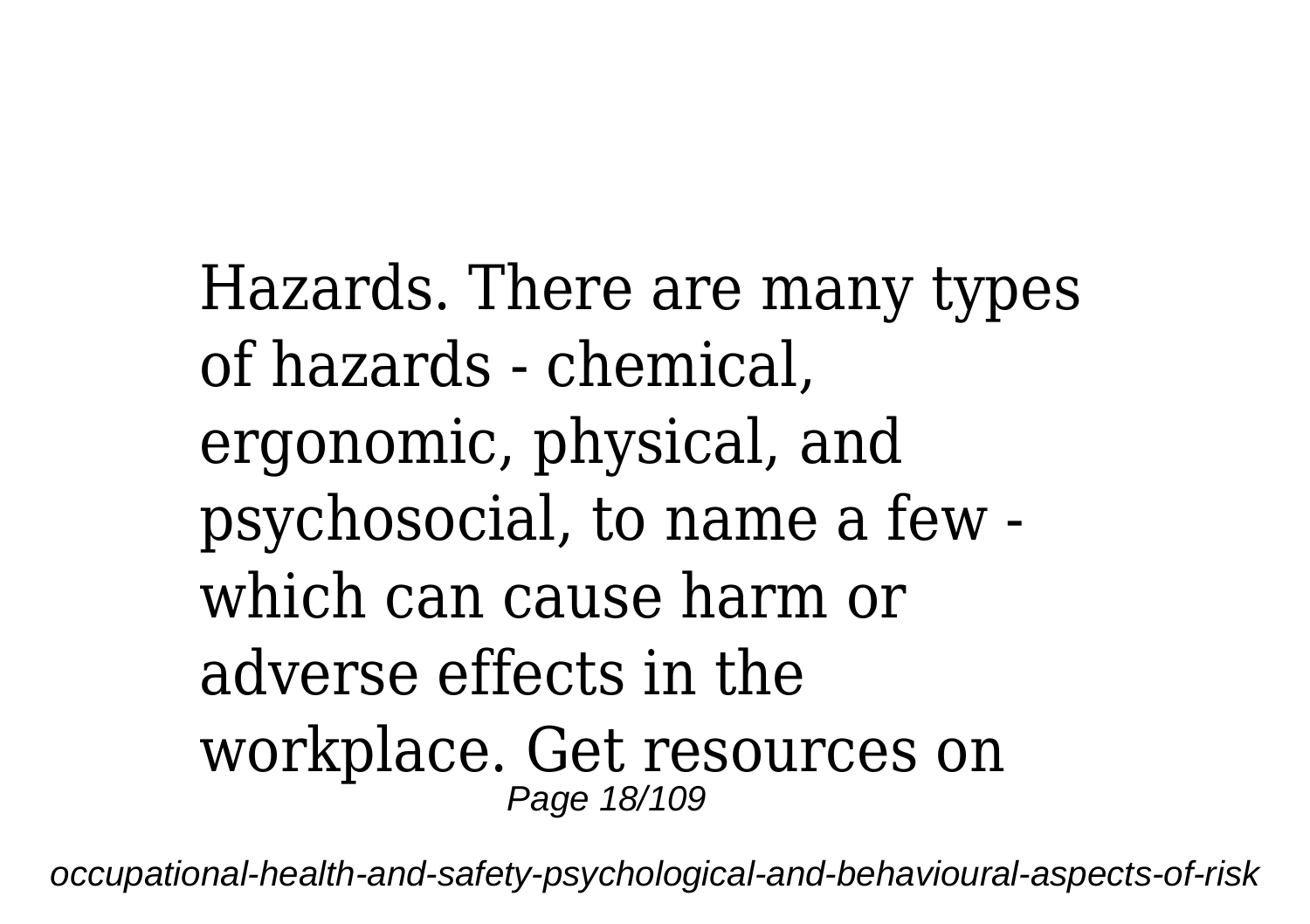specific hazards and their control, including identification, risk assessment and inspections, to keep your workplace healthy and safe.

#### **Hazards - Canadian Centre** Page 19/109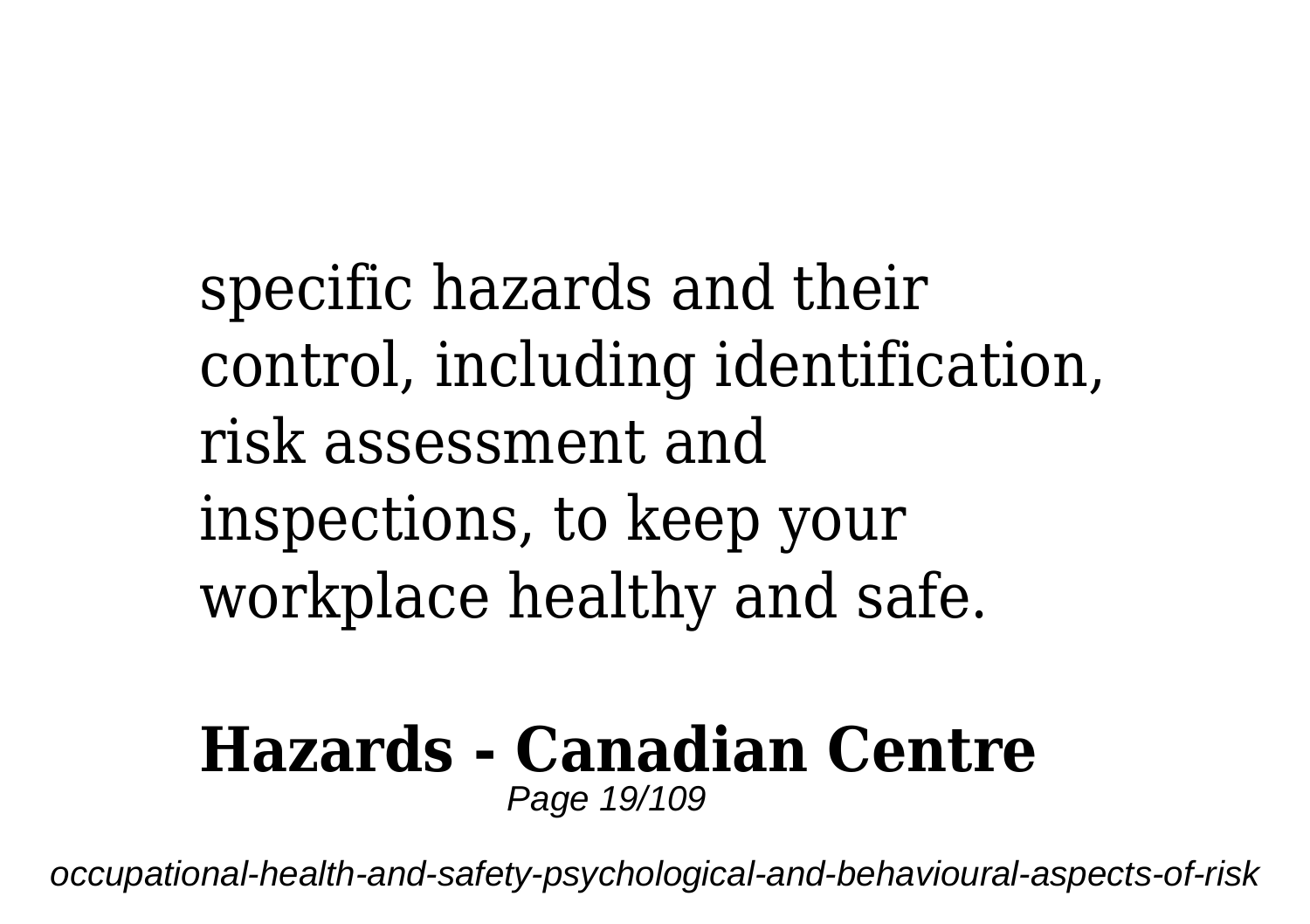## **for Occupational Health and Safety** Our Basic Certificate -

Psychological Health and Safety in the Workplace consists of an introductory course titled An Introduction to Psychological Page 20/109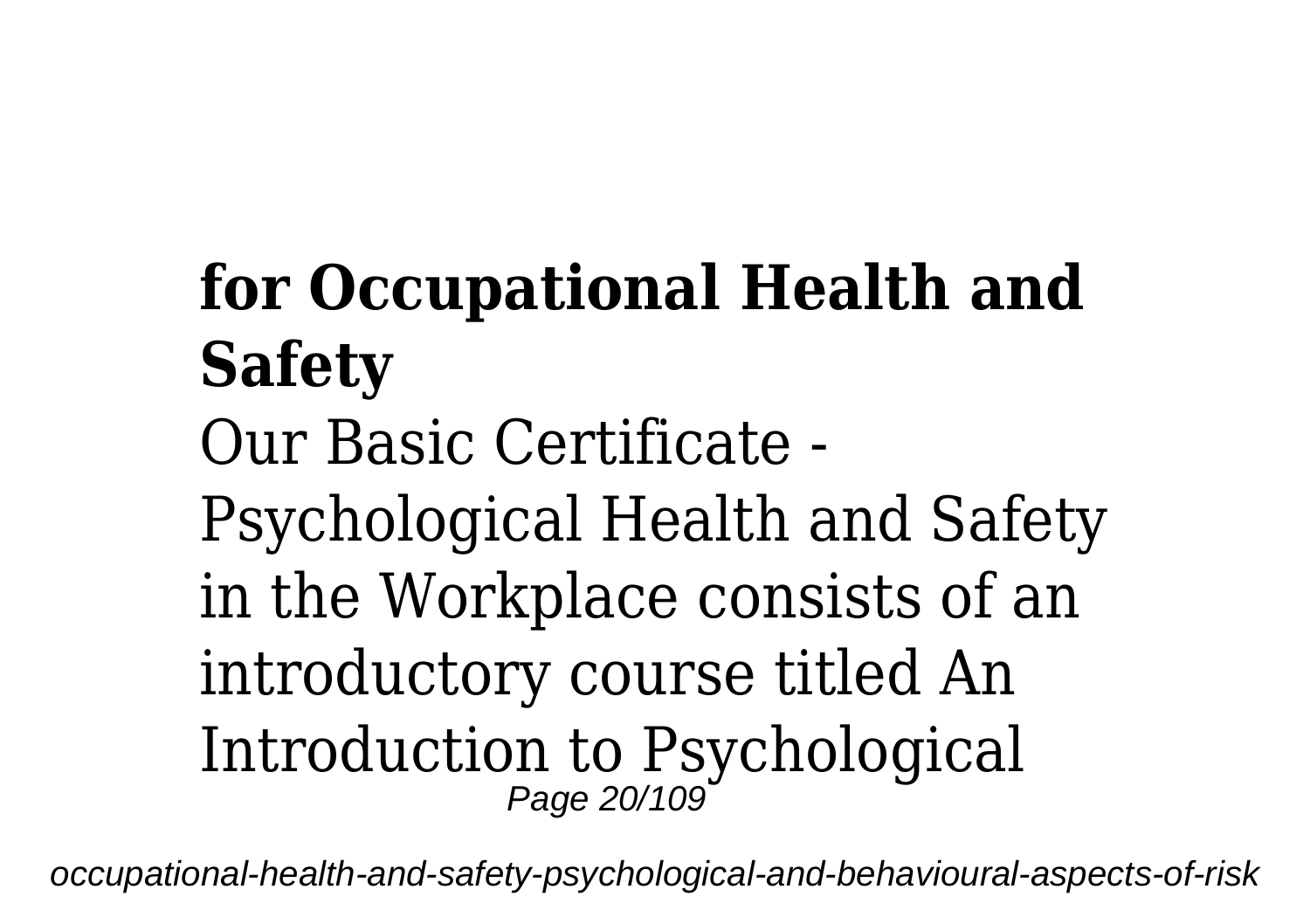Health & Safety in the Workplace. The course is designed to help organizations bring their employees up-tospeed on their roles in maintaining a psychologically healthy and safe work Page 21/109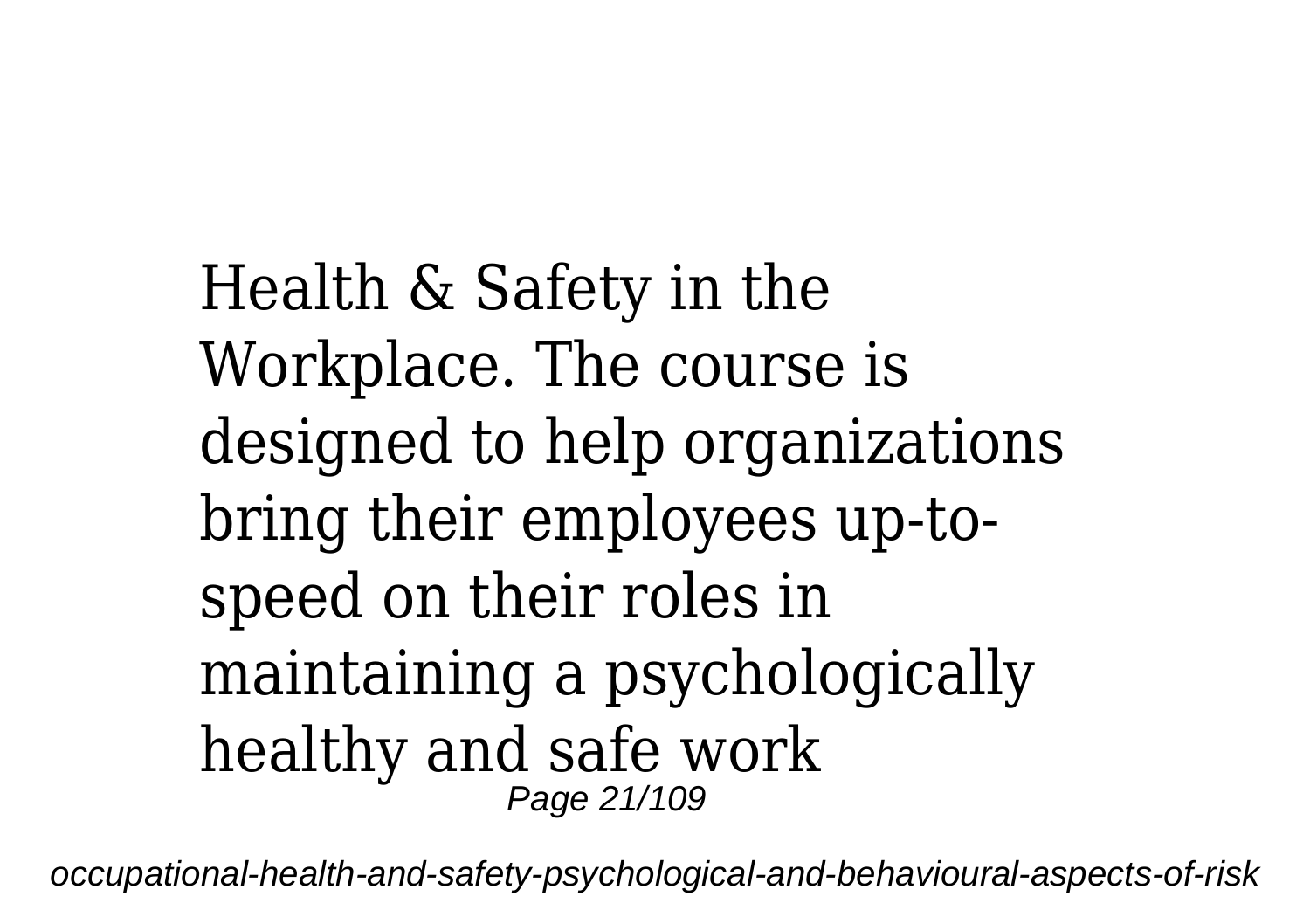environment, providing a stronger understanding of PH&S concepts.

#### **Psychological Health and Safety Programs - University of ...** Page 22/109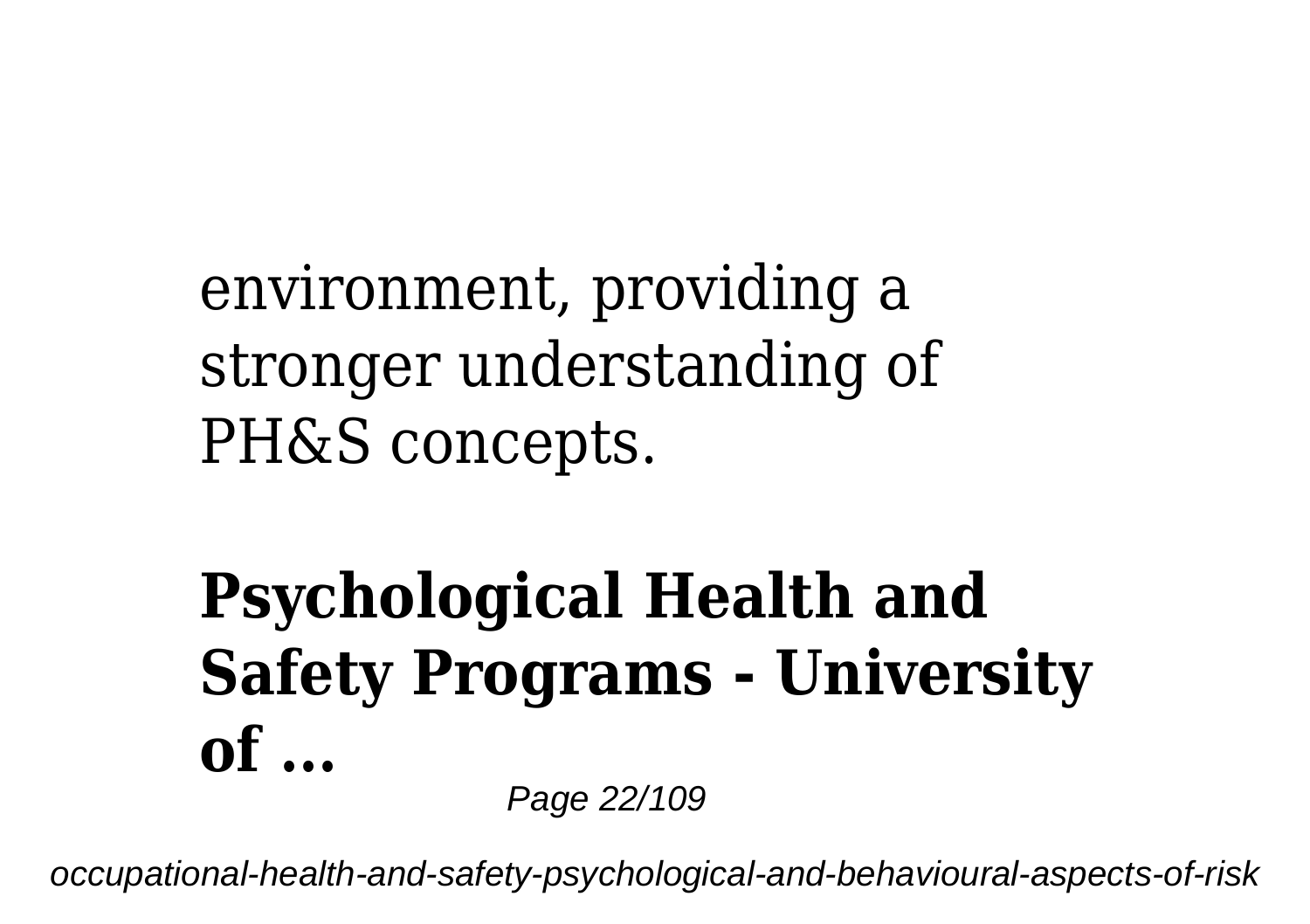Canadian Centre for Occupational Health and Safety. Everyone at the workplace has a shared responsibility for safety and health, and that includes mental health. Page 23/109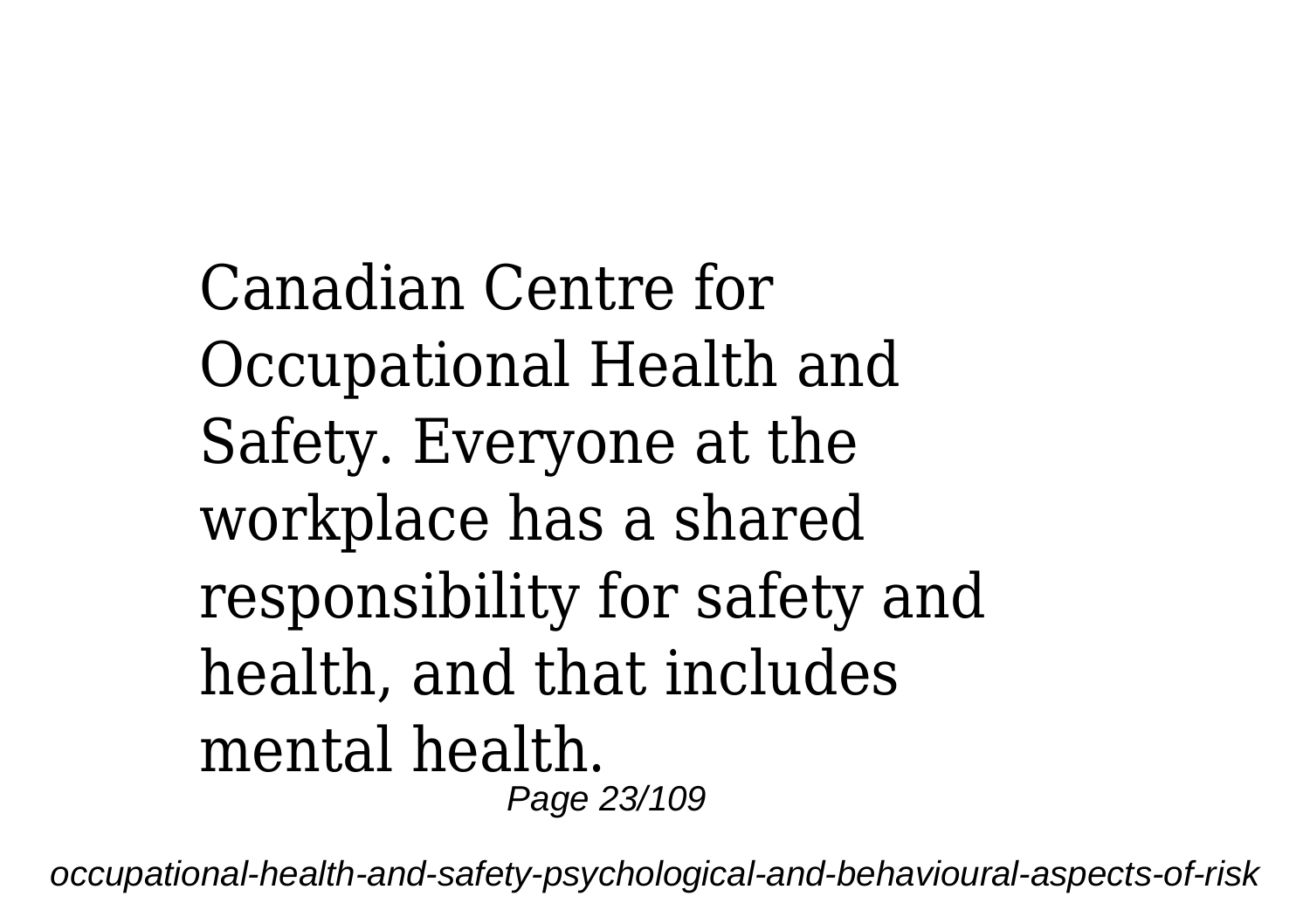## **Canadian Centre for Occupational Health and Safety**

Survey of occupational safety and health; Job stress theory and mechanisms; Page 24/109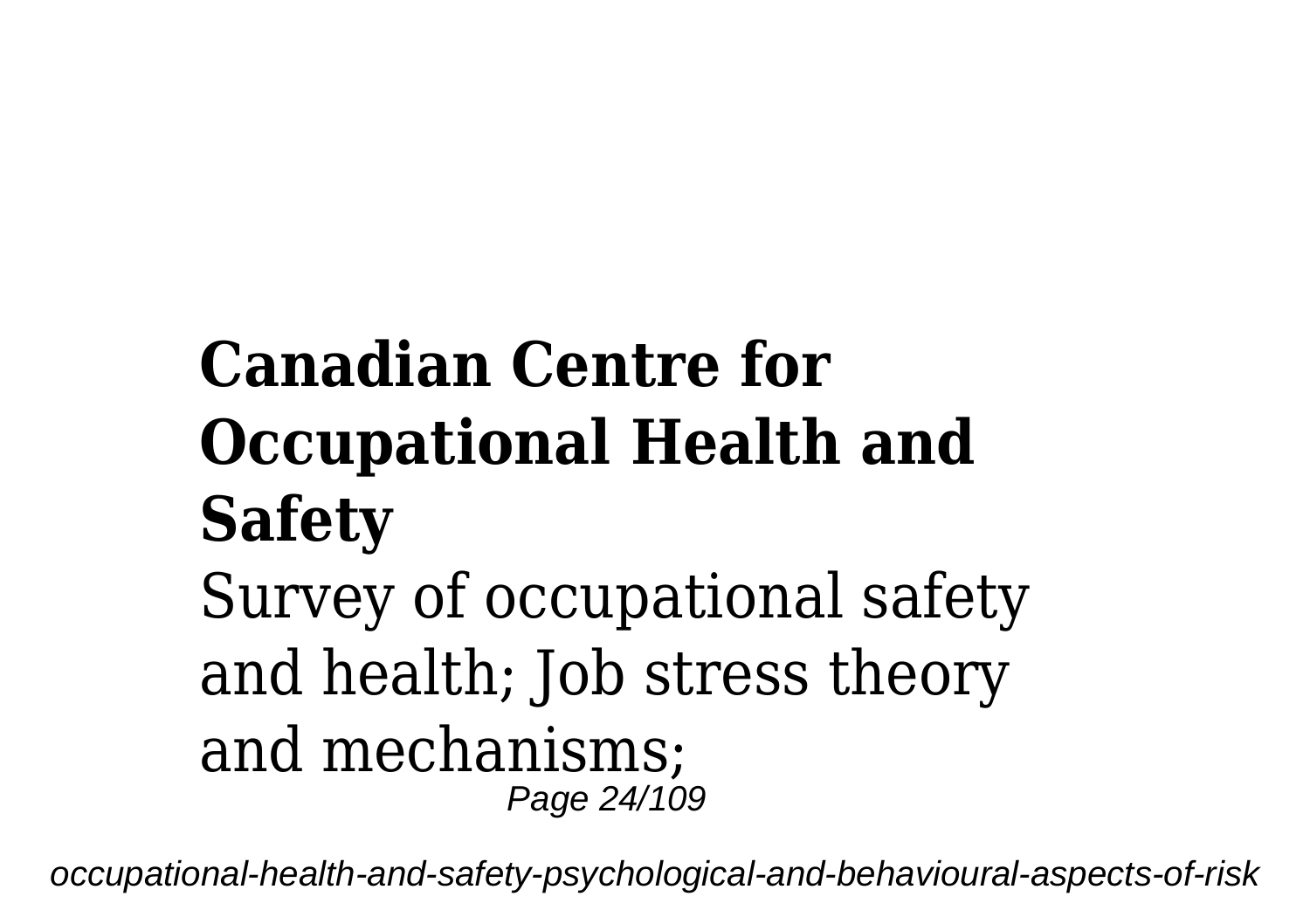Organizational risk factors for occupational stress, injury, and illness. Health implications of stressful work, including physical and psychological health, and social and economic outcomes.

Page 25/109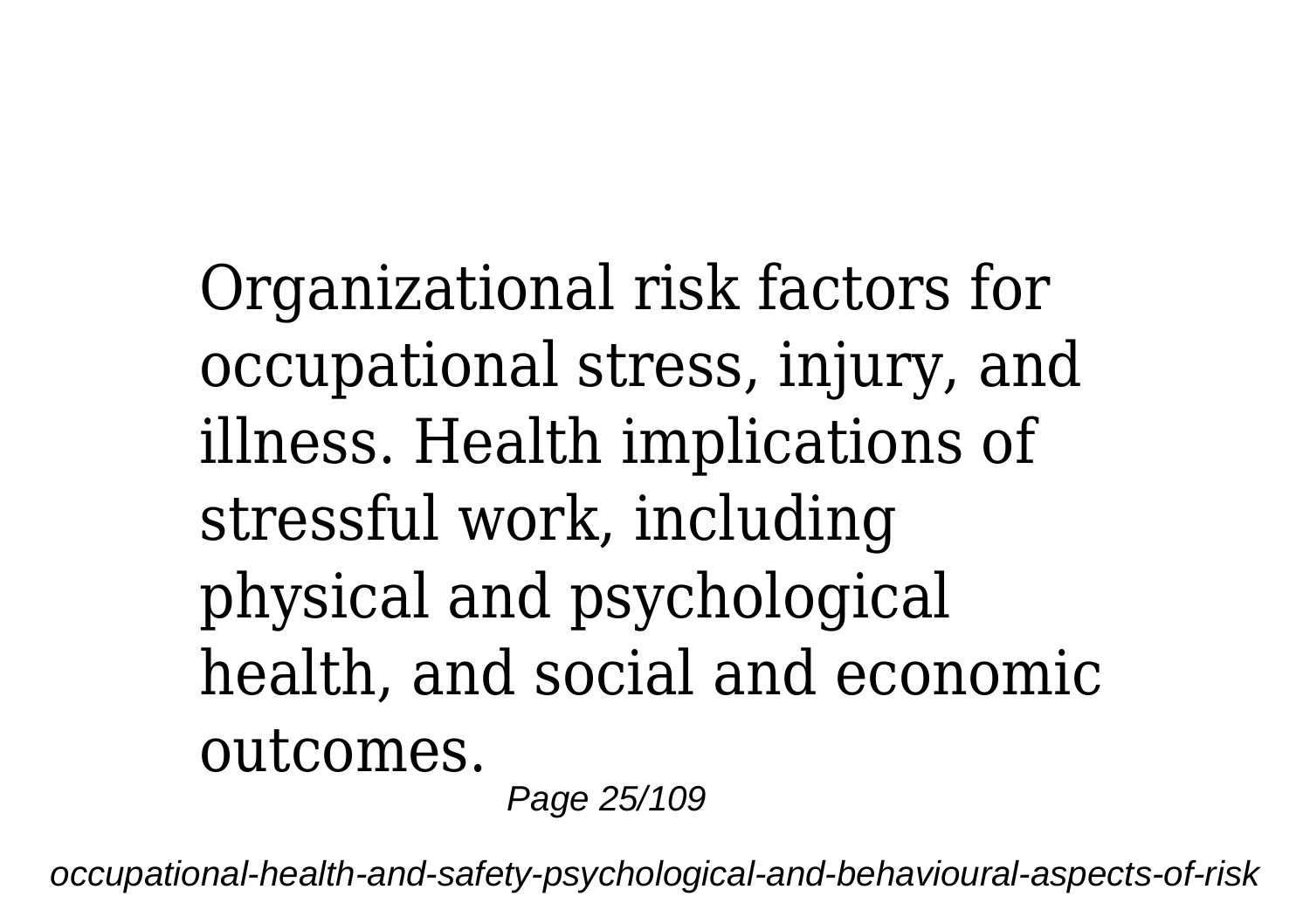### **Occupational Health Psychology | NIOSH | CDC** Being a Mindful Employee: An Orientation to Psychological Health and Safety in the Workplace [COURSES/E-Page 26/109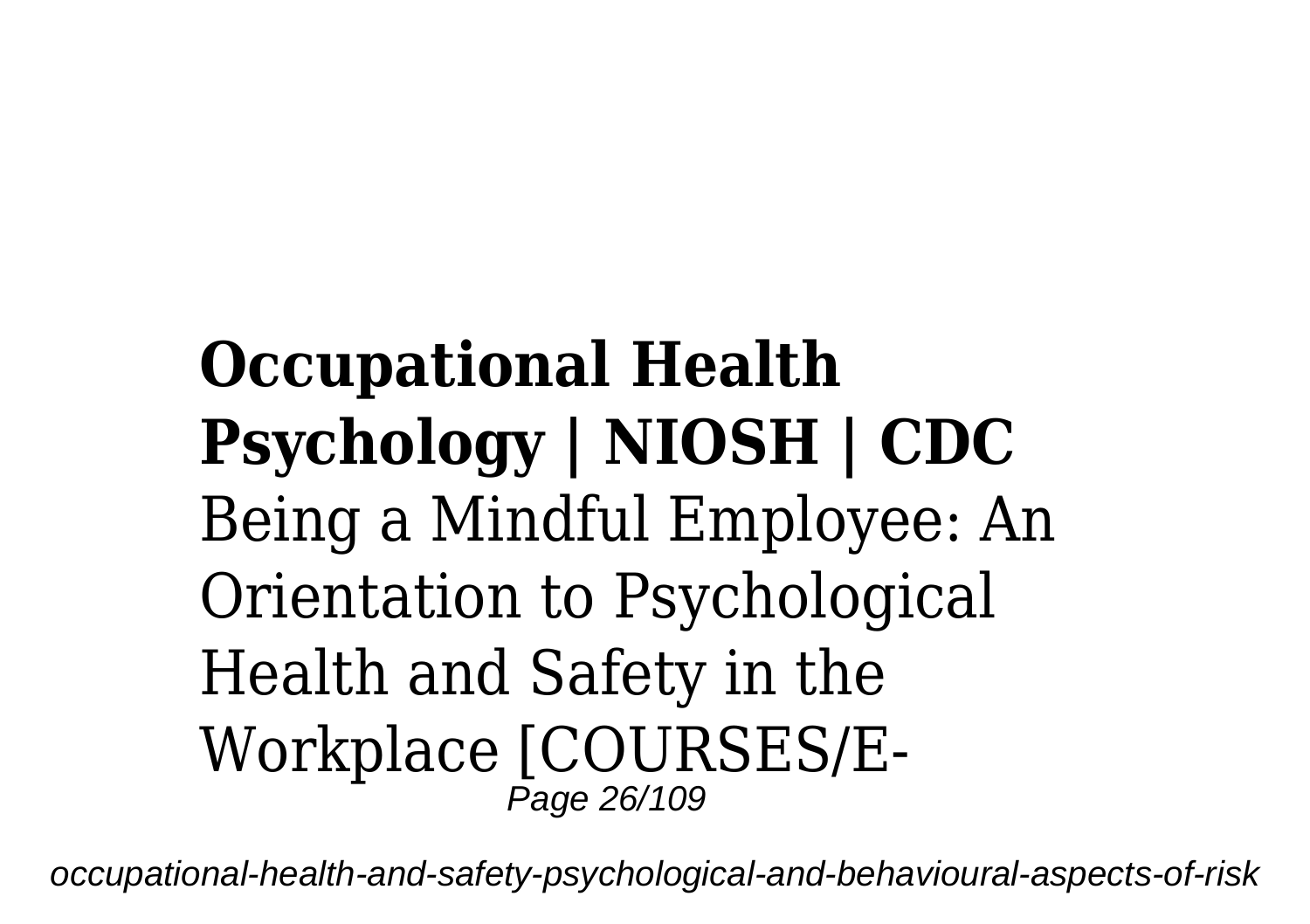LEARNING] FREE! Brain Injury Awareness: An Interview with Dr. Angela Colantonio [PODCASTS] Breaking the Cycle of Workplace Bullying [PODCASTS] Bridging the Generations at Work Page 27/109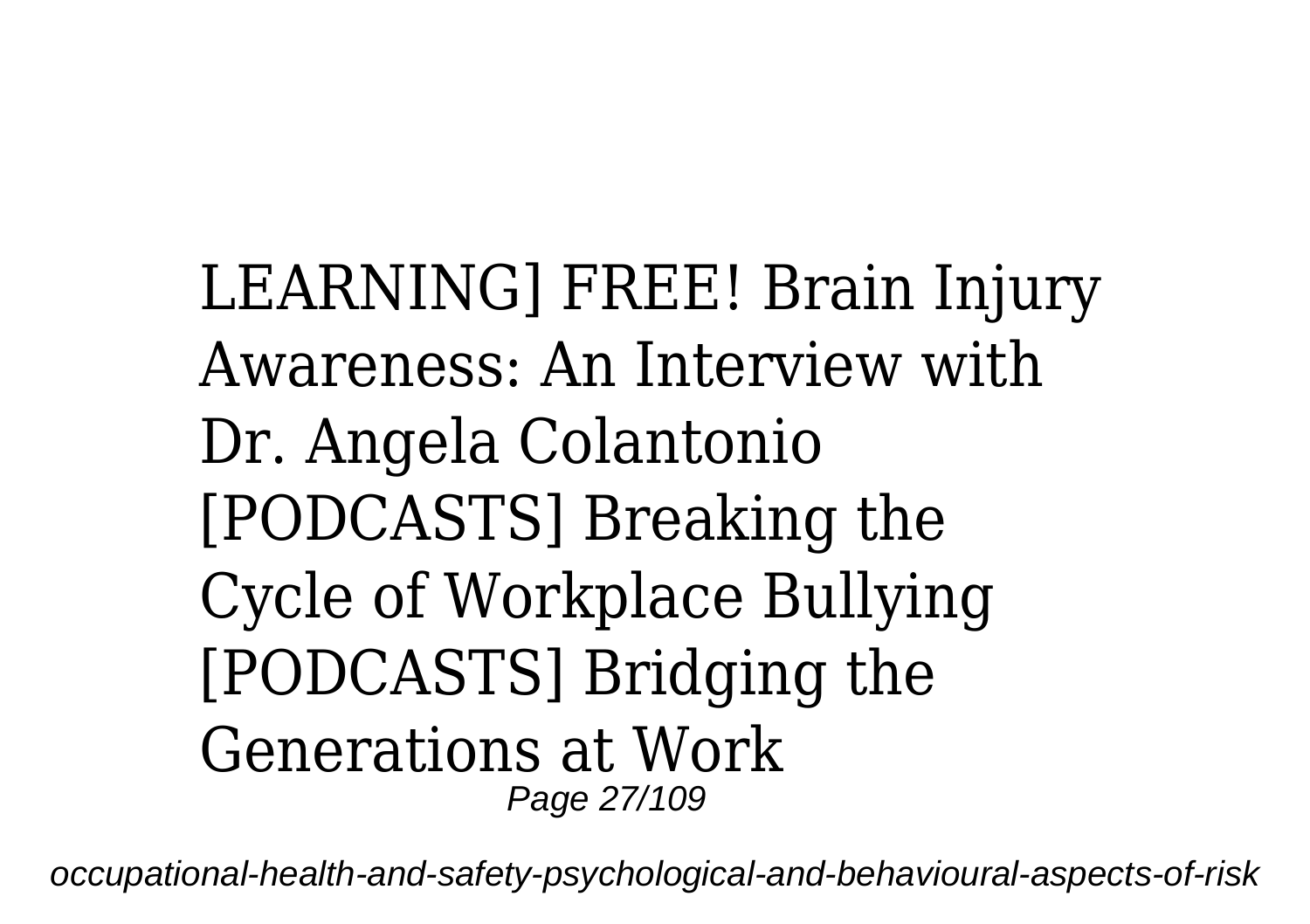### [PODCASTS]

### **CCOHS: Products and Services**

Consider the National Institute for Occupational Safety and Health's (NIOSH) Total Worker Page 28/109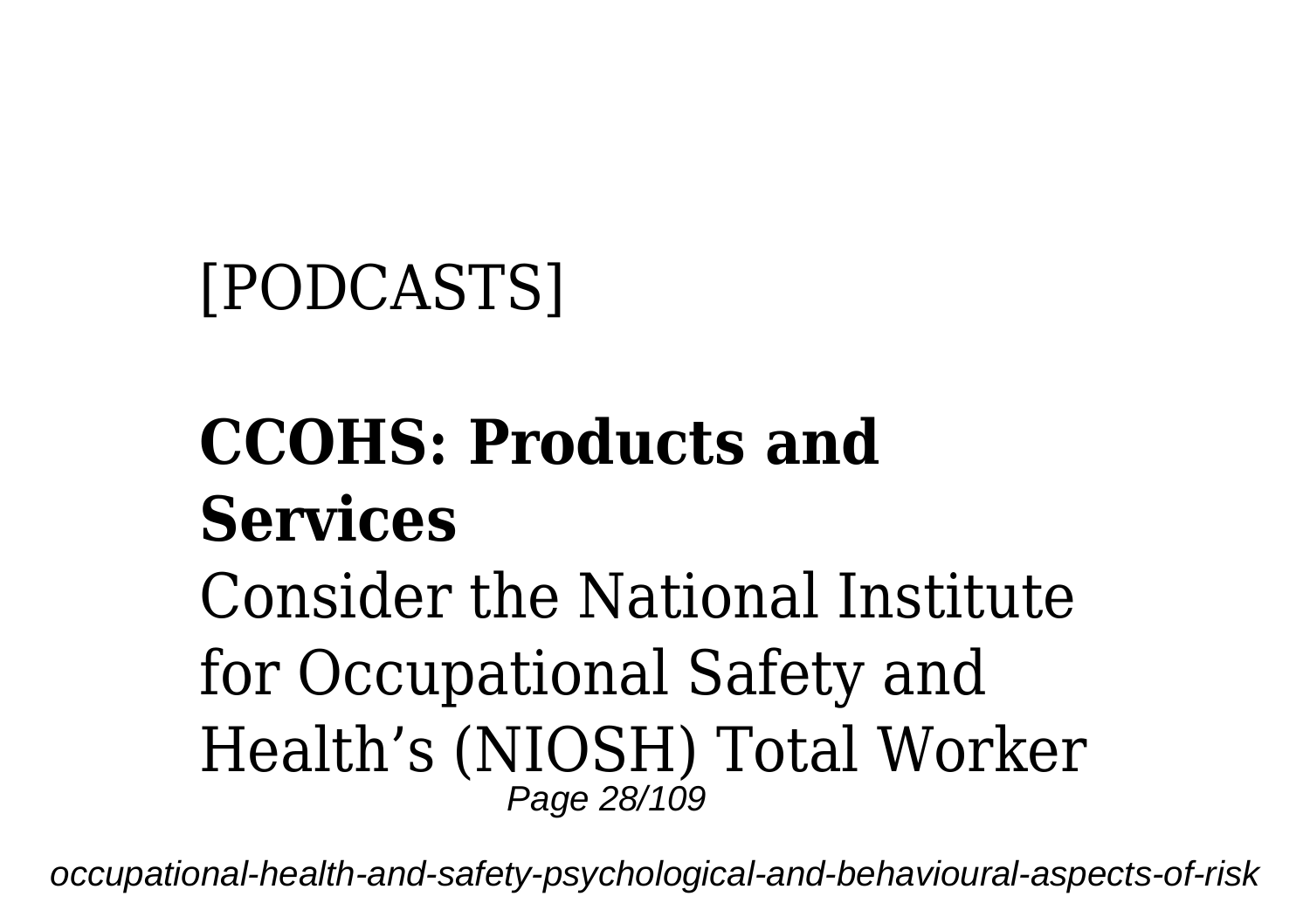Health (TWH) program which recognizes that work is a social determinant of health.

#### **The Psychology of Safety: It's a State of Mind ...** Occupational health psychology Page 29/109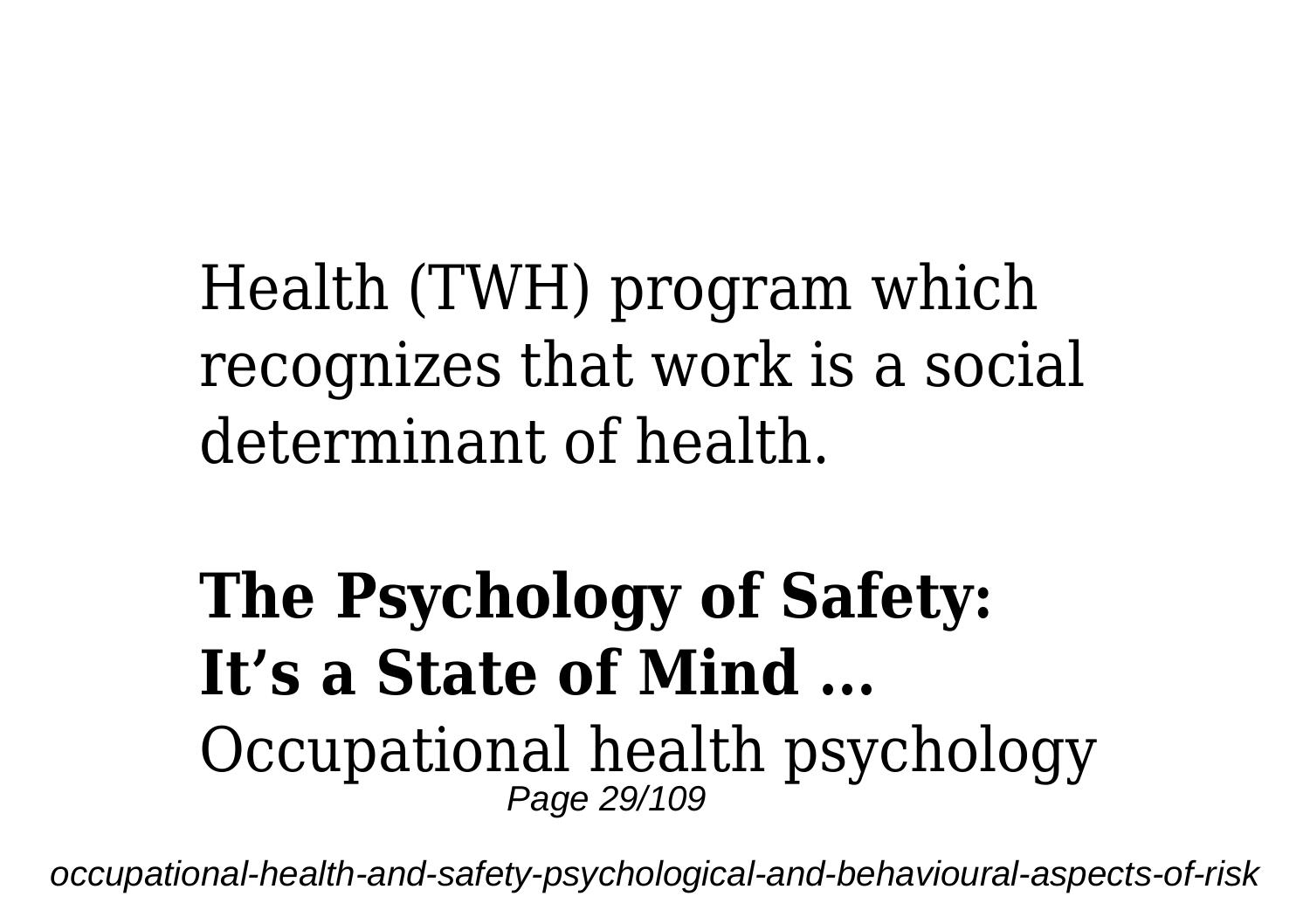(OHP) is an interdisciplinary area of psychology that is concerned with the health and safety of workers. OHP addresses a number of major topic areas including the impact of occupational stressors on Page 30/109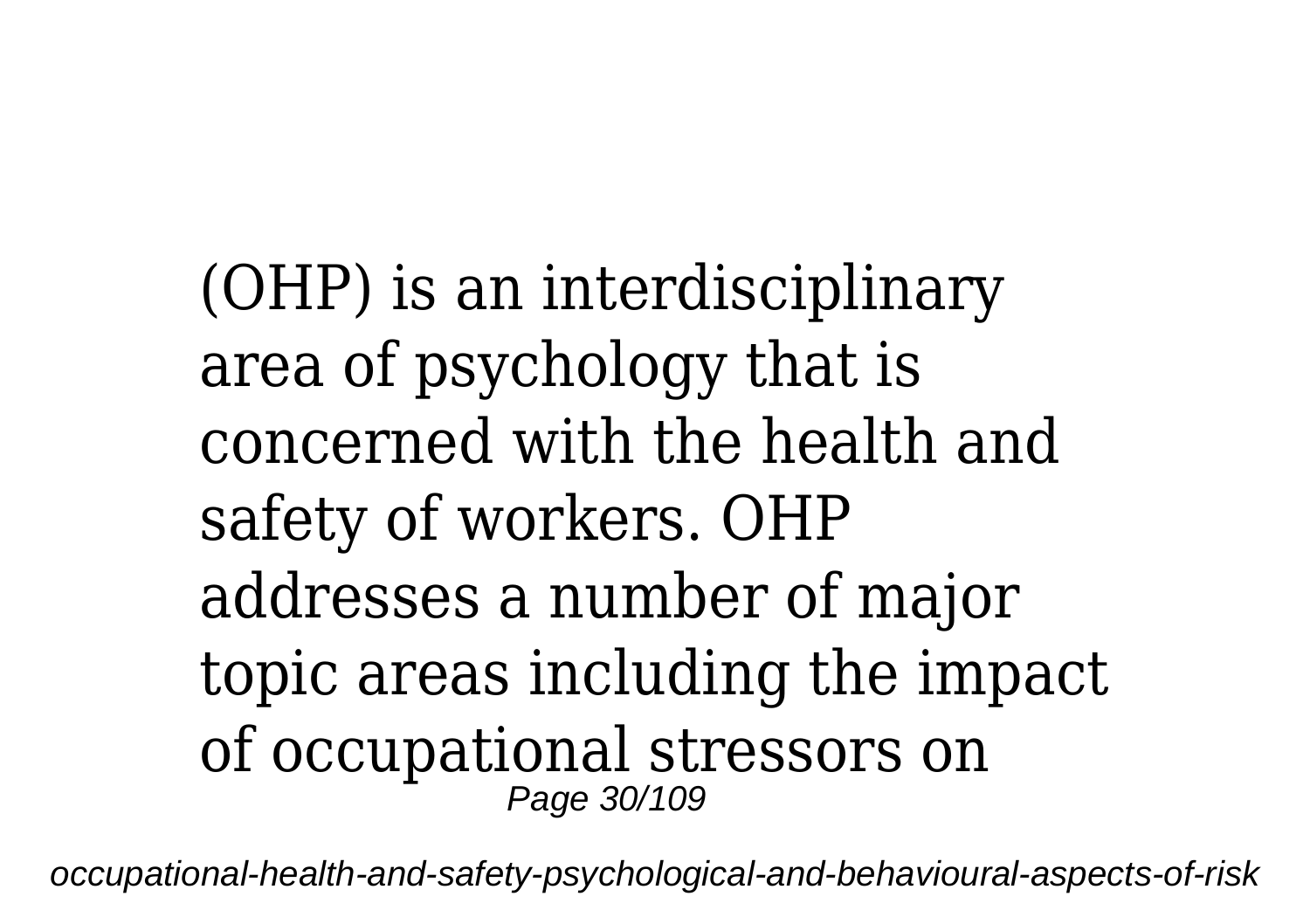physical and mental health, the impact of involuntary unemployment on physical and mental health, work-family balance, workplace violence and other forms of ...

Page 31/109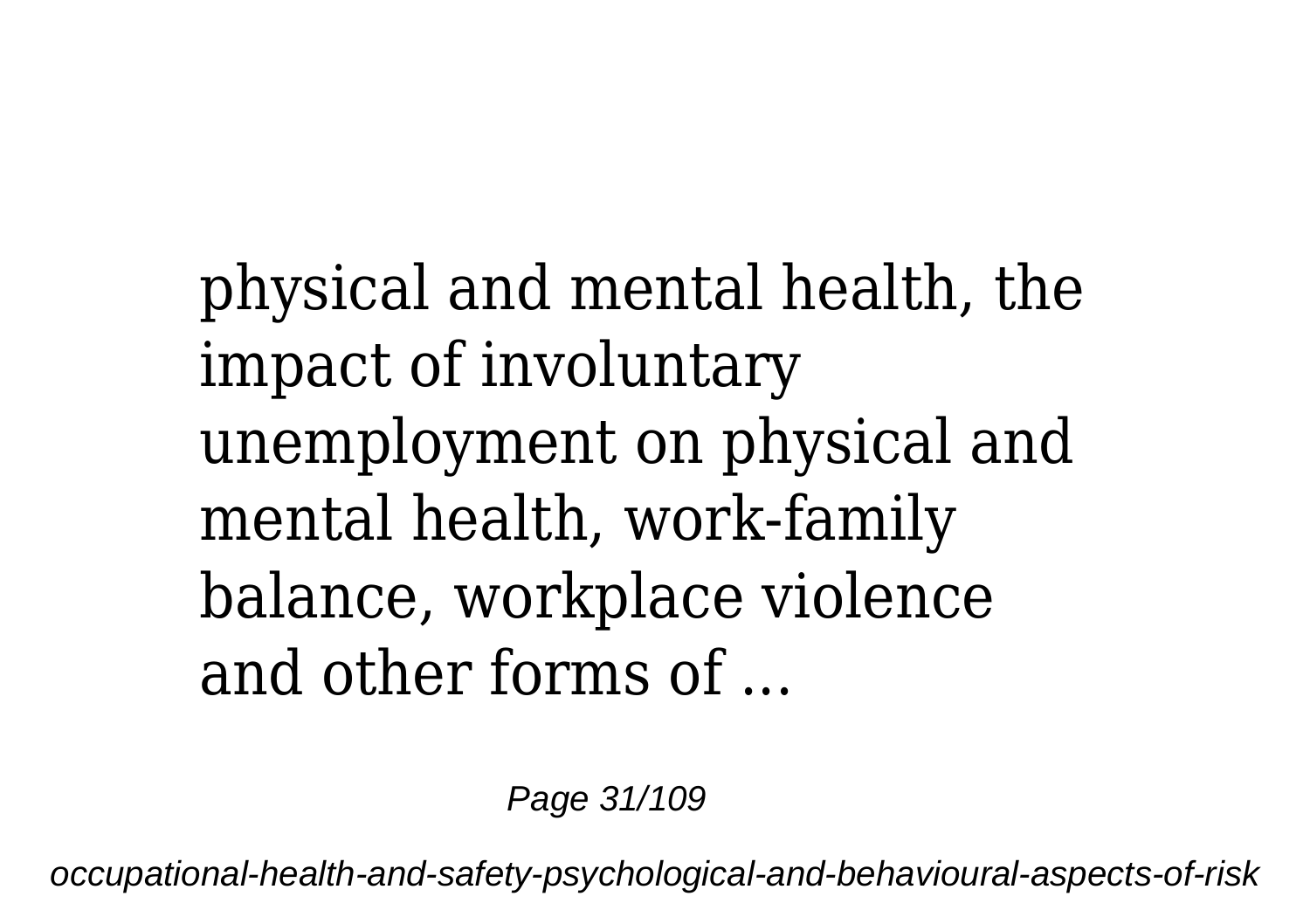**Occupational health psychology - Wikipedia** The Journal of Occupational Health Psychology ® publishes theory, research, and public policy articles in occupational health psychology, an Page 32/109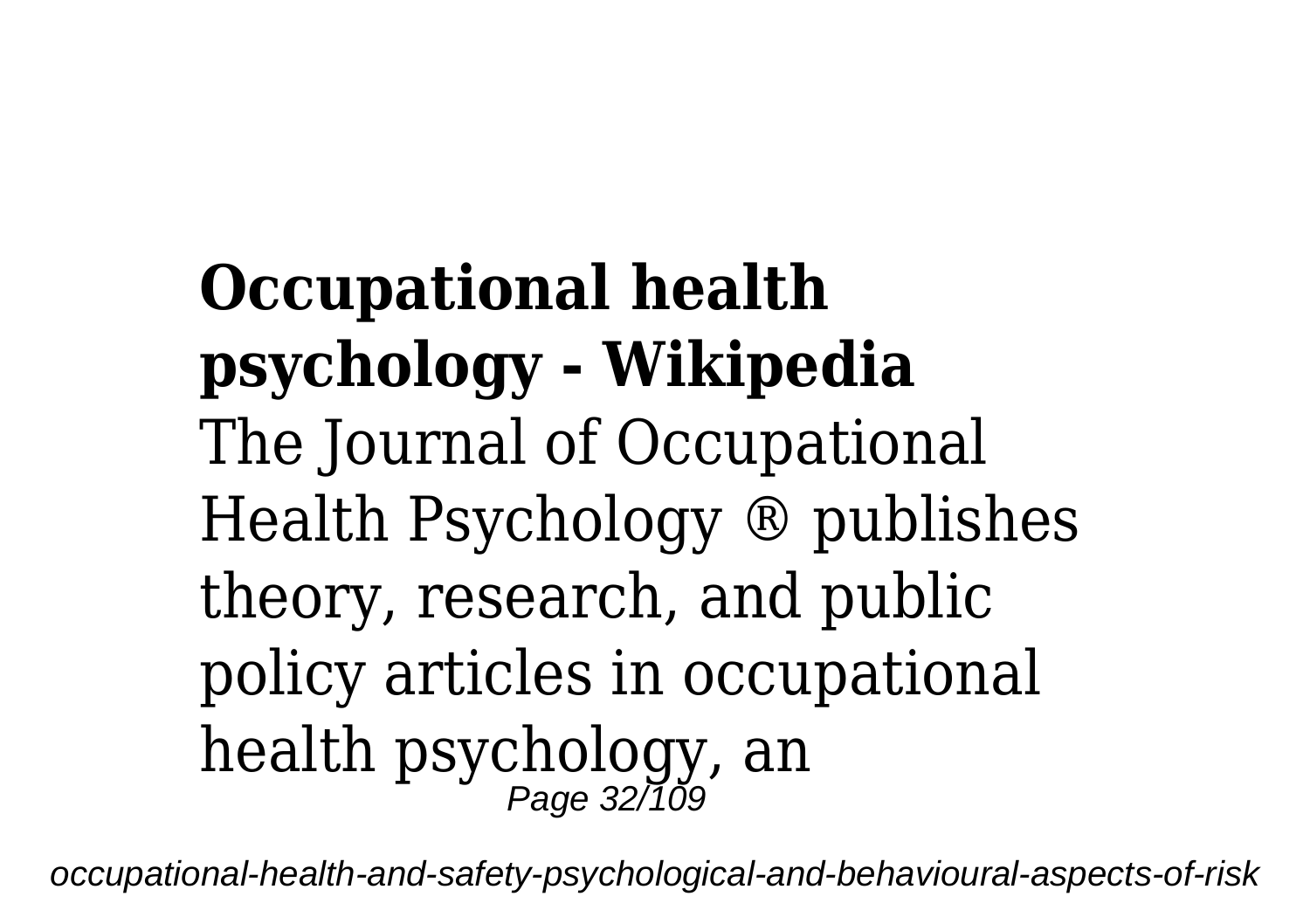interdisciplinary field representing a broad range of backgrounds, interests, and specializations. Occupational health psychology concerns the application of psychology to improving the quality of work Page 33/109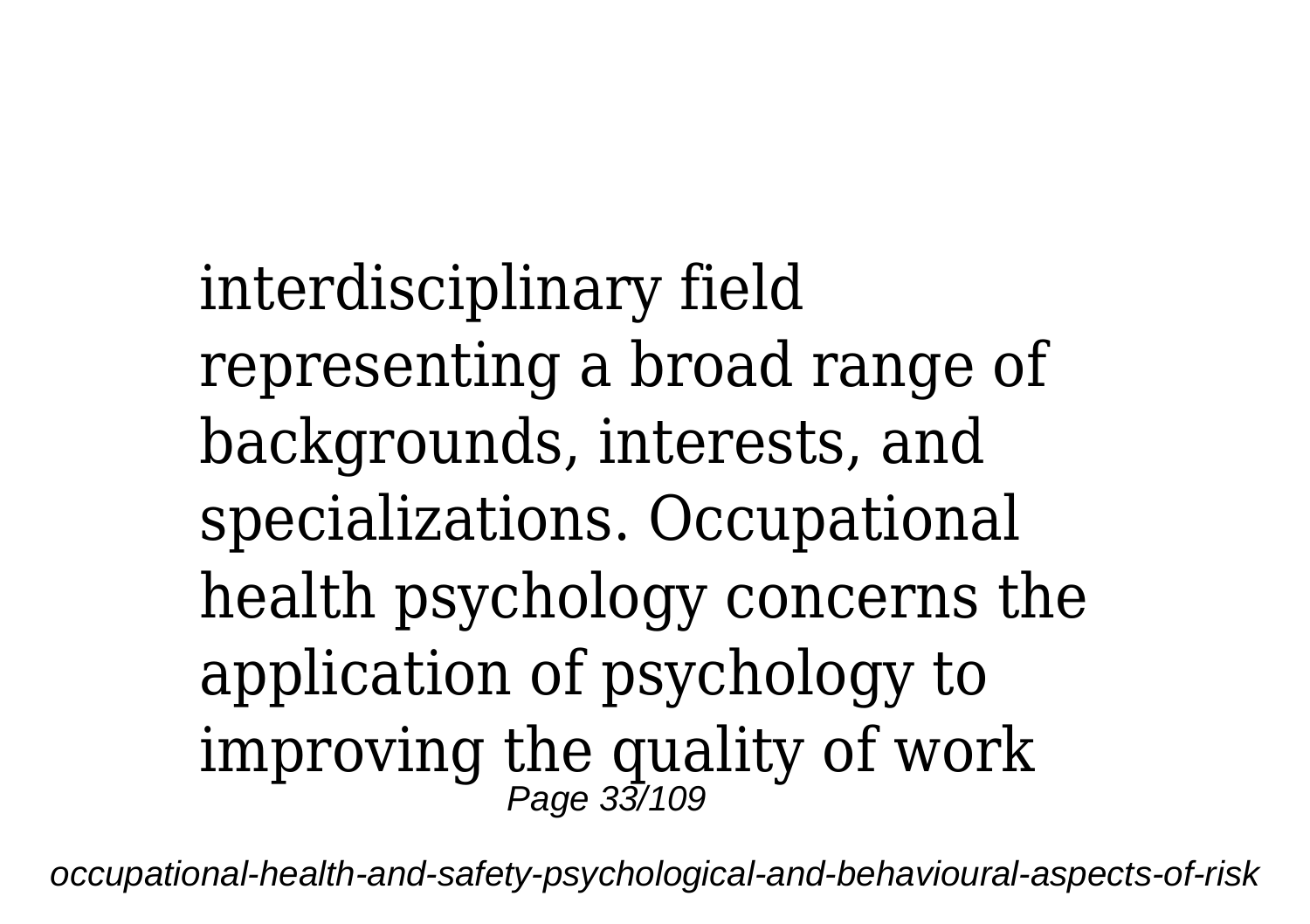life and to protecting and promoting the safety ...

## **Journal of Occupational Health Psychology - APA Publishing ...**

A page about occupational<br>Page 34/109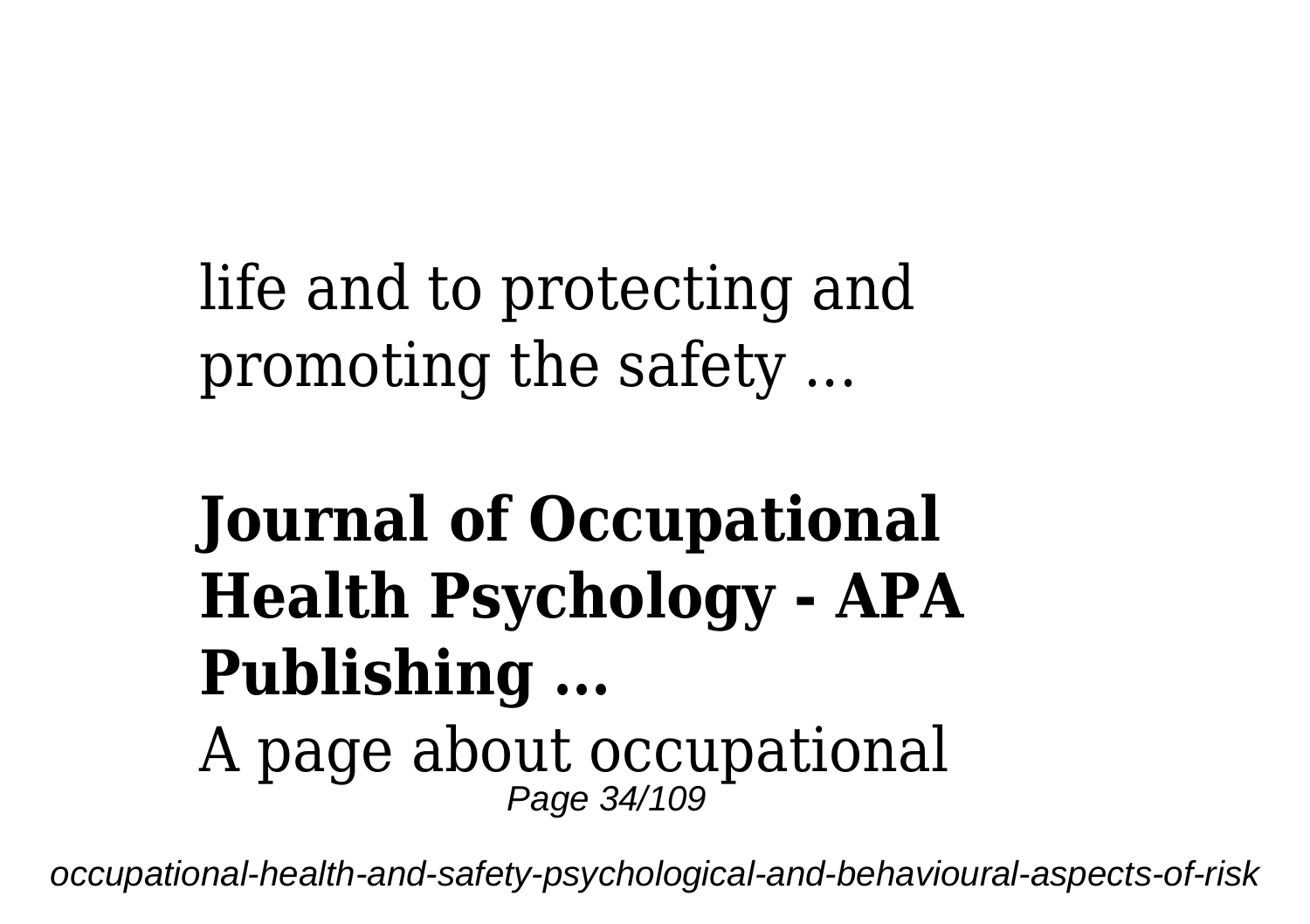health and safety. Occupational Health and Safety. Against all odds woman survives Bangladesh factory disaster (1127 dead)

#### **Occupational Health and** Page 35/109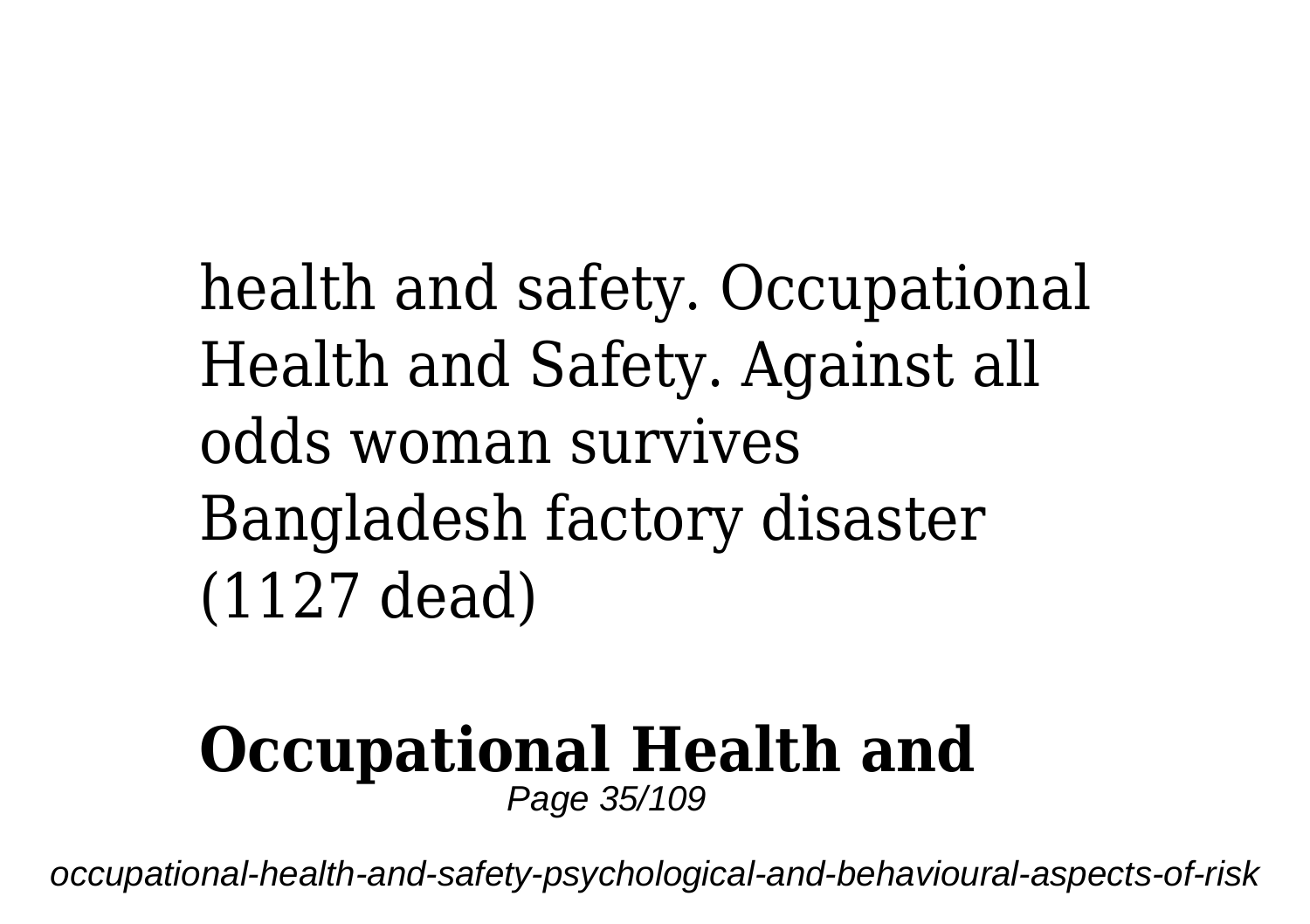## **Safety** Psychological safety deals with identifying and lessening psychosocial risk factors and the effect they might have on an employee's psychological well-being. Improving Page 36/109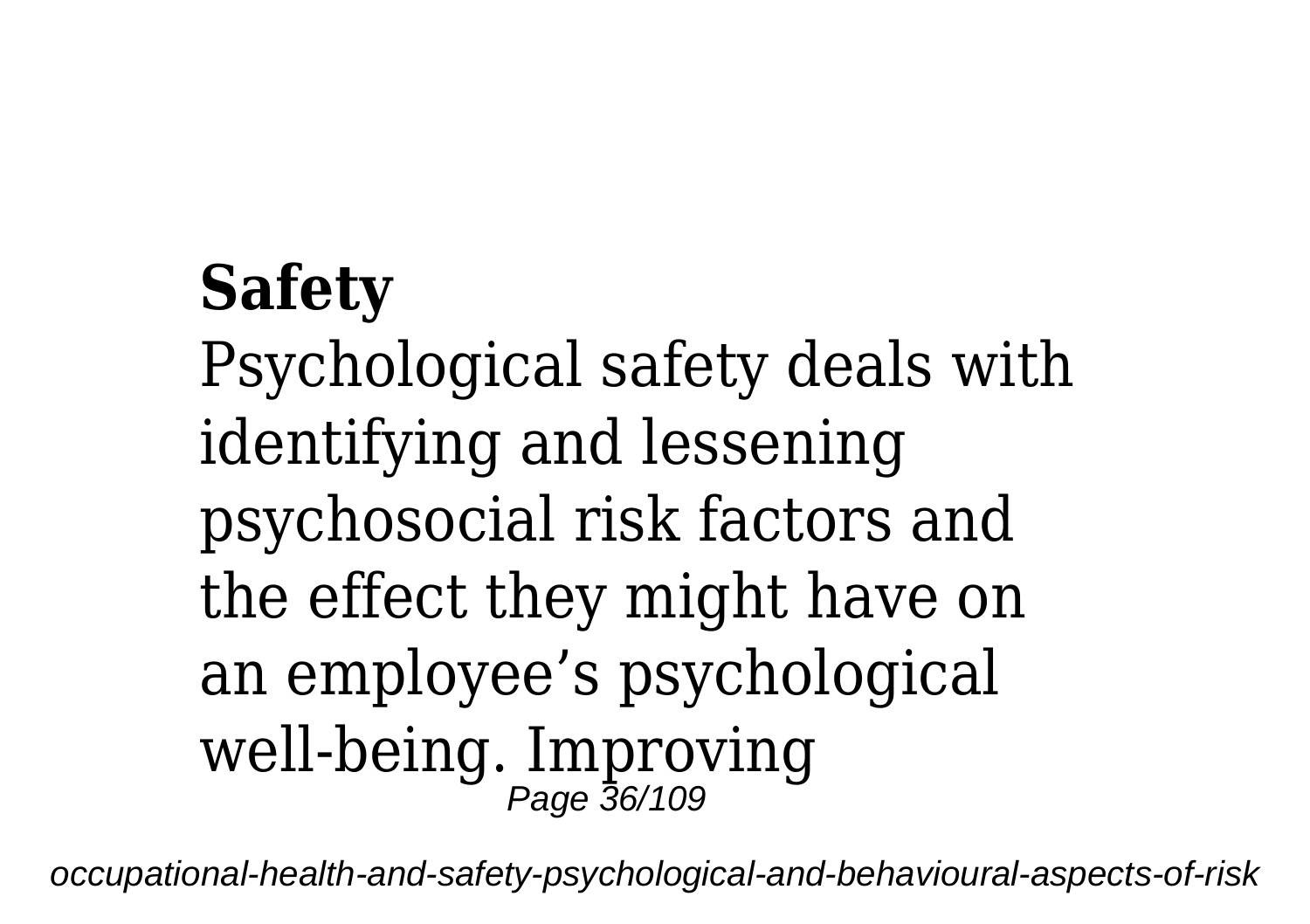psychological safety at work involves taking precautions to prevent injury or danger to employees' psychological health.

#### **Psychological Health and** Page 37/109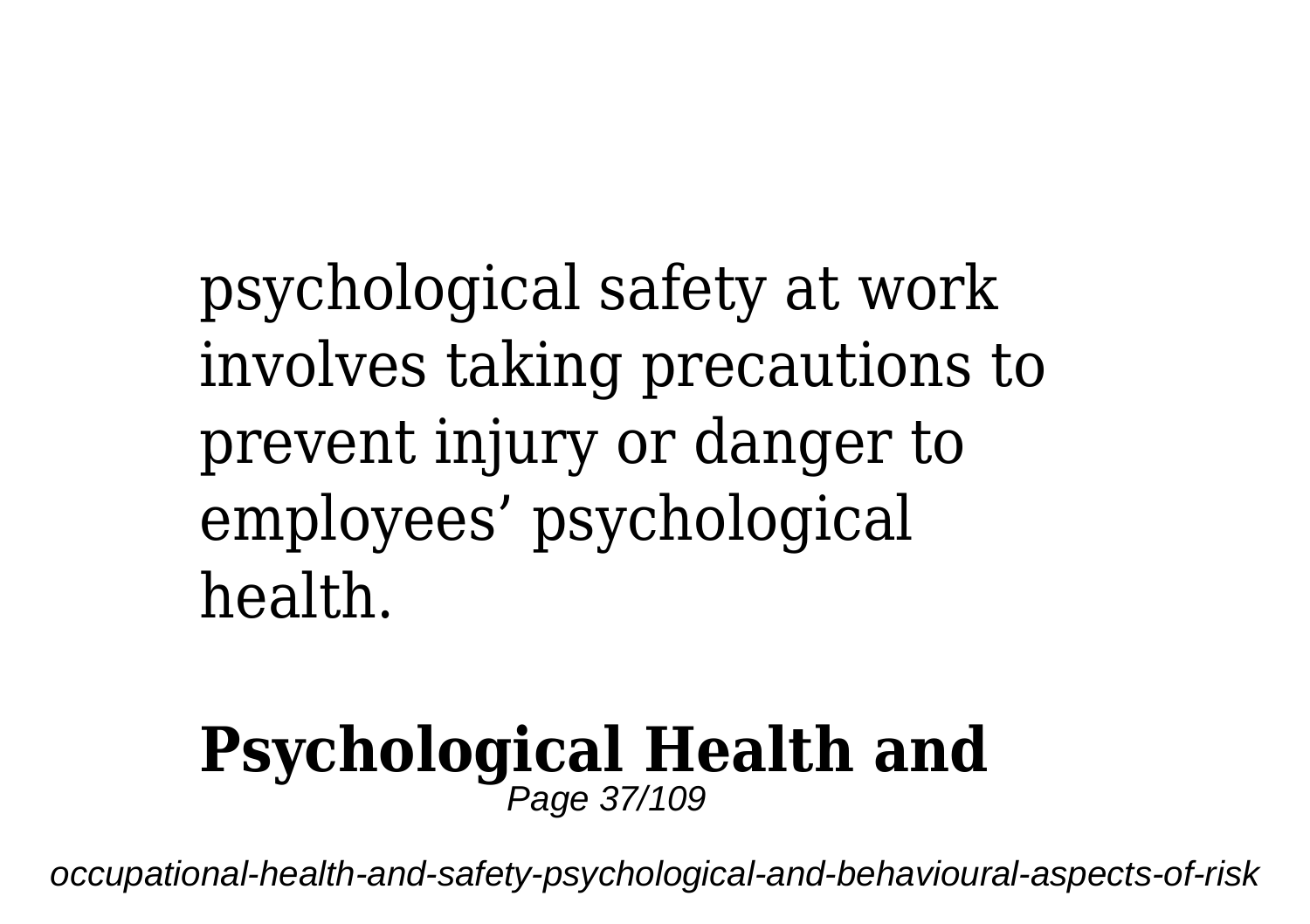**Safety | WorkSafe Saskatchewan** OCCUPATIONAL HEALTH AND SAFETY (OH&S) 13 PSYCHOLOGICAL FACTORS THAT CREATE A SAFE WORKPLACE AUGUST 2019 Page 38/109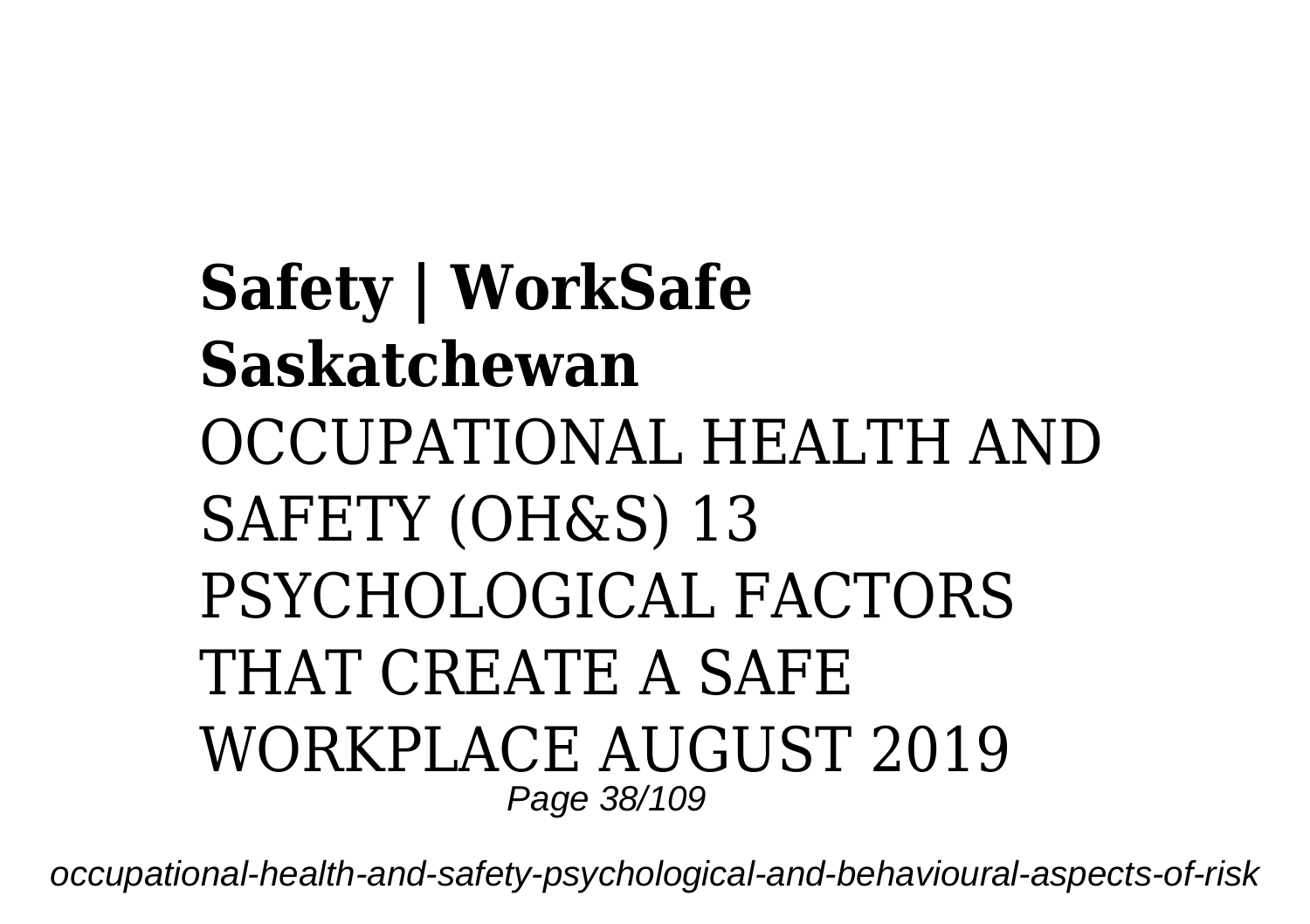OHS040 1. Balance 2. Civility and Respect 3. Engagement 4. Growth and Development 5. Involvement and Influence 6. Leadership 7. Organizational Culture 8. Psychological Support 9. Psychological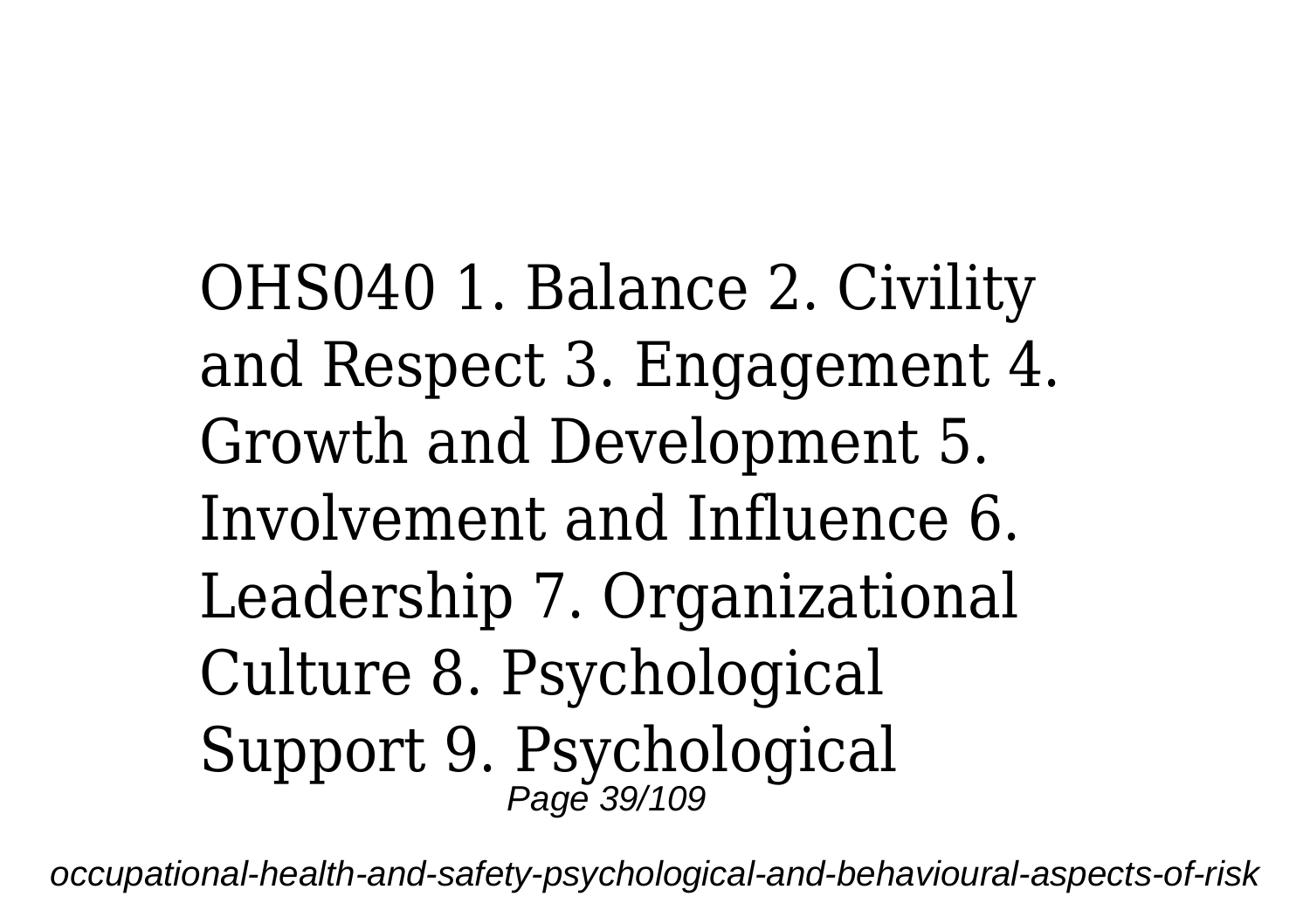Competency 10. Psychological Protection 11 ...

### **OCCUPATIONAL HEALTH AND SAFETY (OH&S)** She coedited the first edition of the Handbook of Occupational Page 40/109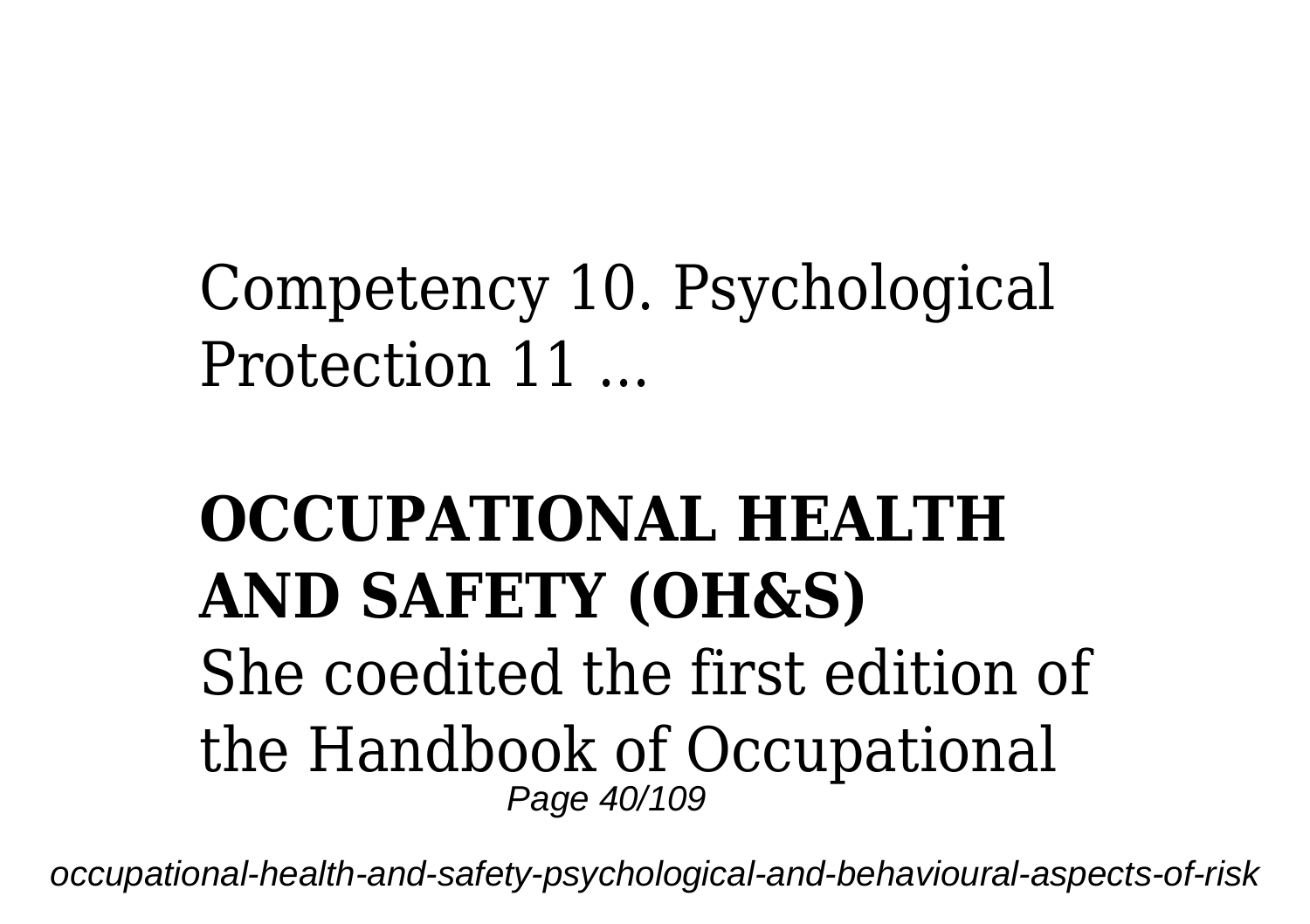Health Psychology with James Campbell Quick and Health and Safety in Organizations with David Hofmann. She also coedited The Employment Relationship: Examining Psychological and Contextual Page 41/109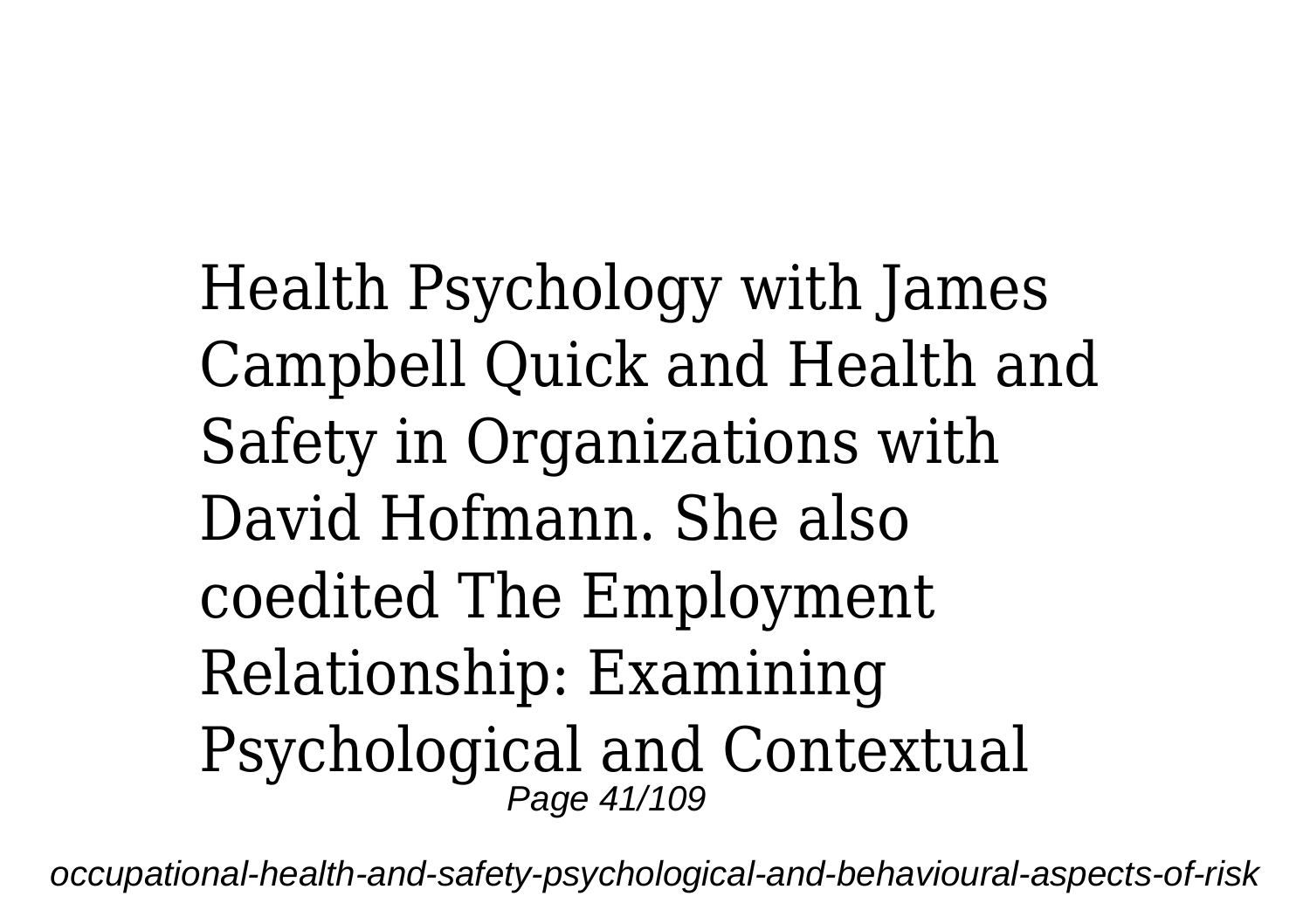Perspectives with Jacqueline Coyle-Shapiro, Lynn Shore, and Susan Taylor.

# **Handbook of Occupational Health Psychology, Second Edition**

Page 42/109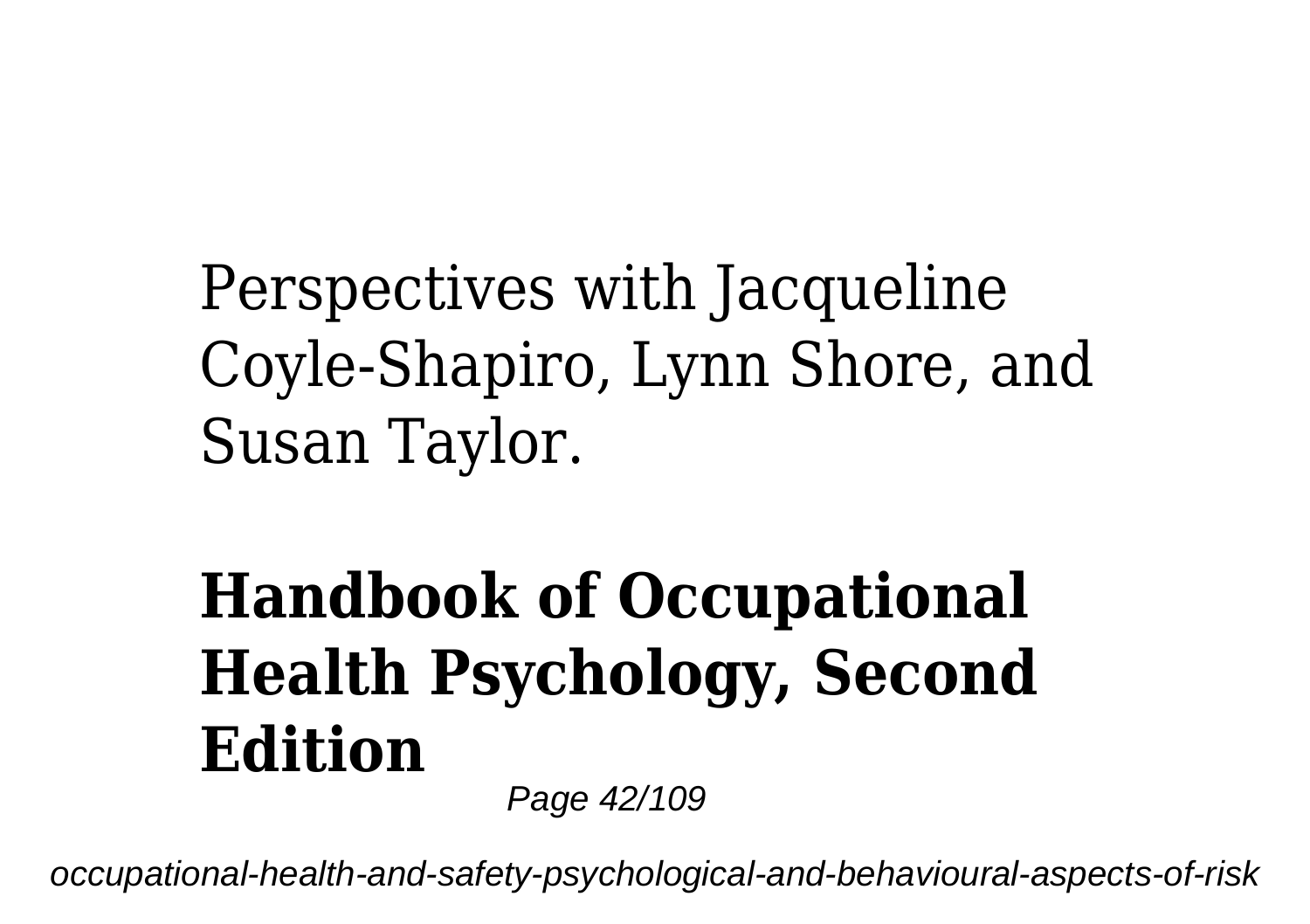Sauter SL, Murphy LR, Hurrell JJ. Prevention of work-related psychological disorders: A national strategy proposed by the National Institute for Occupational Safety and Health (NIOSH) In: Sauter SL, Keita Page 43/109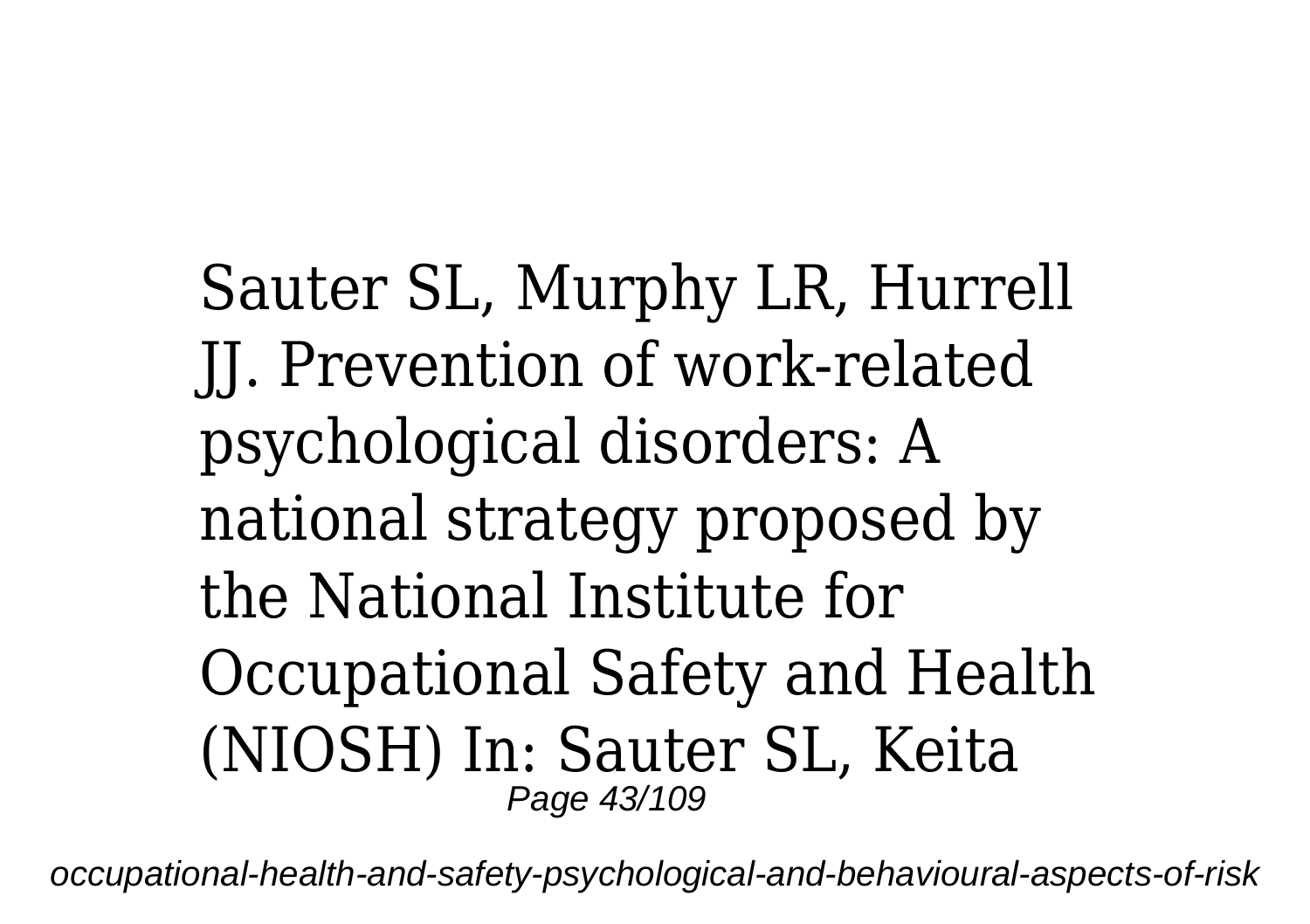PG, editors. Work and Well-Being: An Agenda for 1990's. Washington DC: APA Press; 1992. [Google Scholar]

#### **Mental well-being at the workplace - PubMed Central** Page 44/109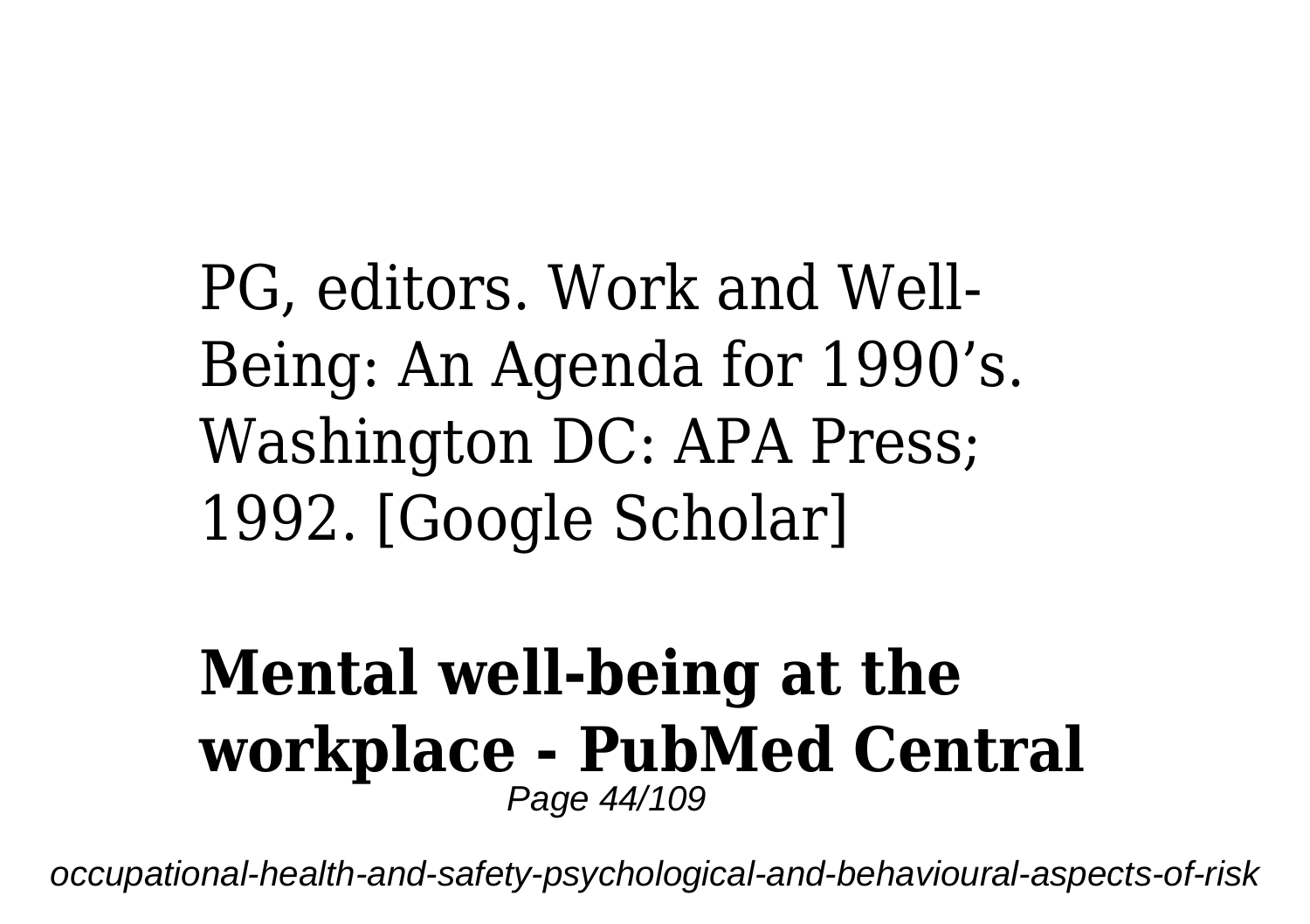# **(PMC)** ISO/WD 45003 Occupational health and safety management — Psychological Health and Safety in the Workplace — Guidelines

Page 45/109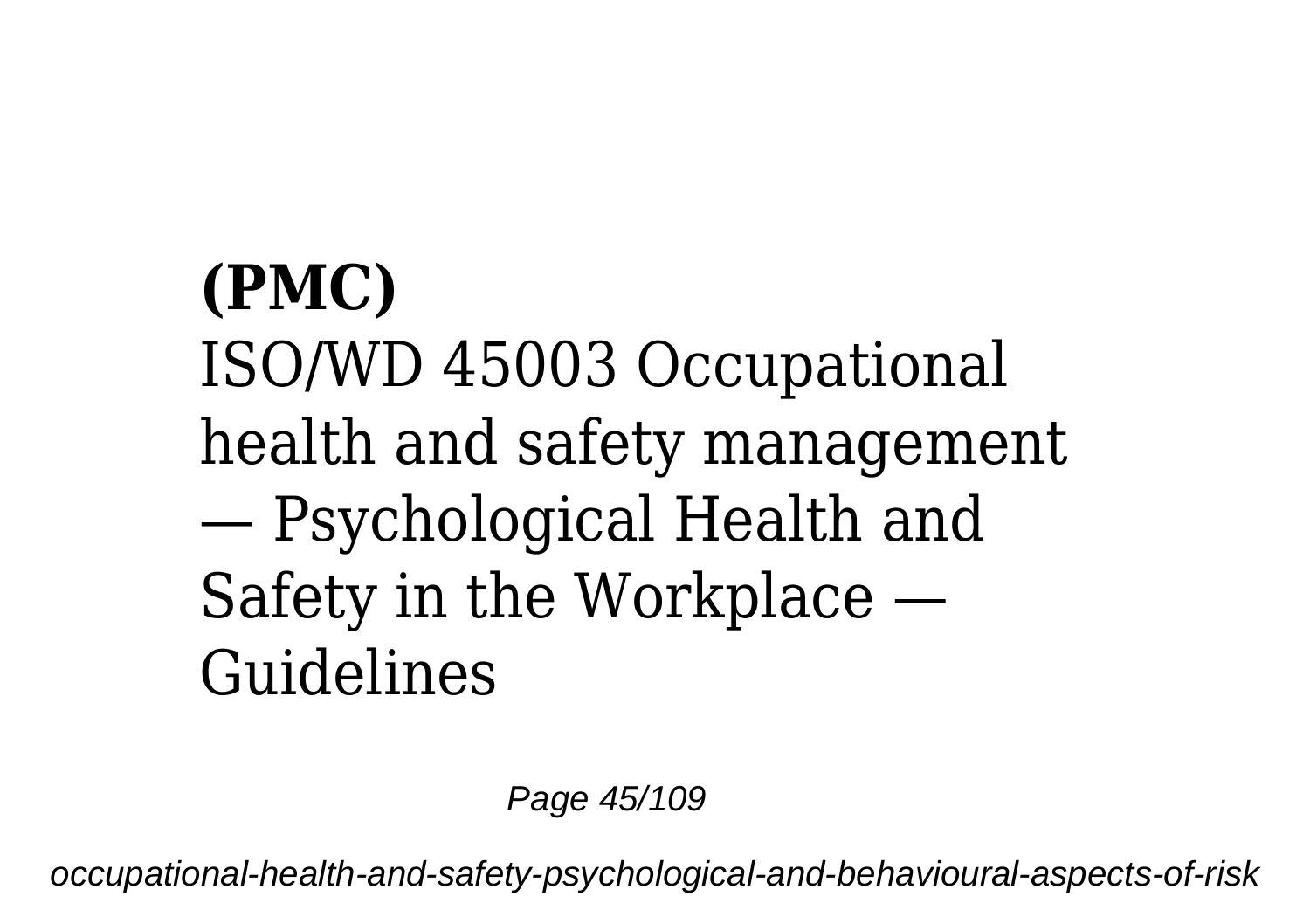**ISO - ISO/WD 45003 - Occupational health and safety ...** Specifically for safety performance, there is a number of research focusing on the impact of specific and objective Page 46/109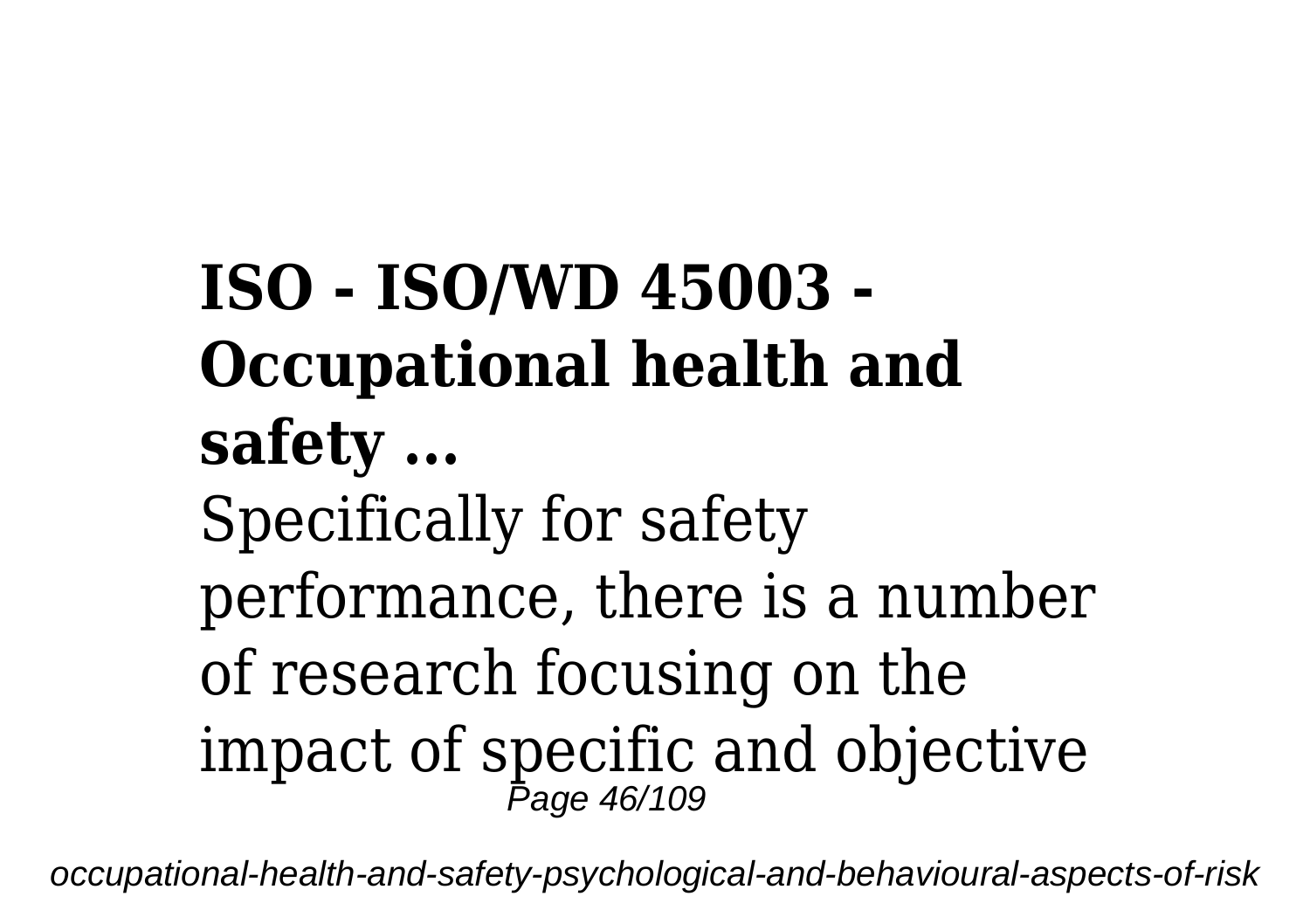# kinds of diversity on occupational injuries and ...

Occupational health psychology (OHP) is an interdisciplinary area of psychology that is concerned with Page 47/109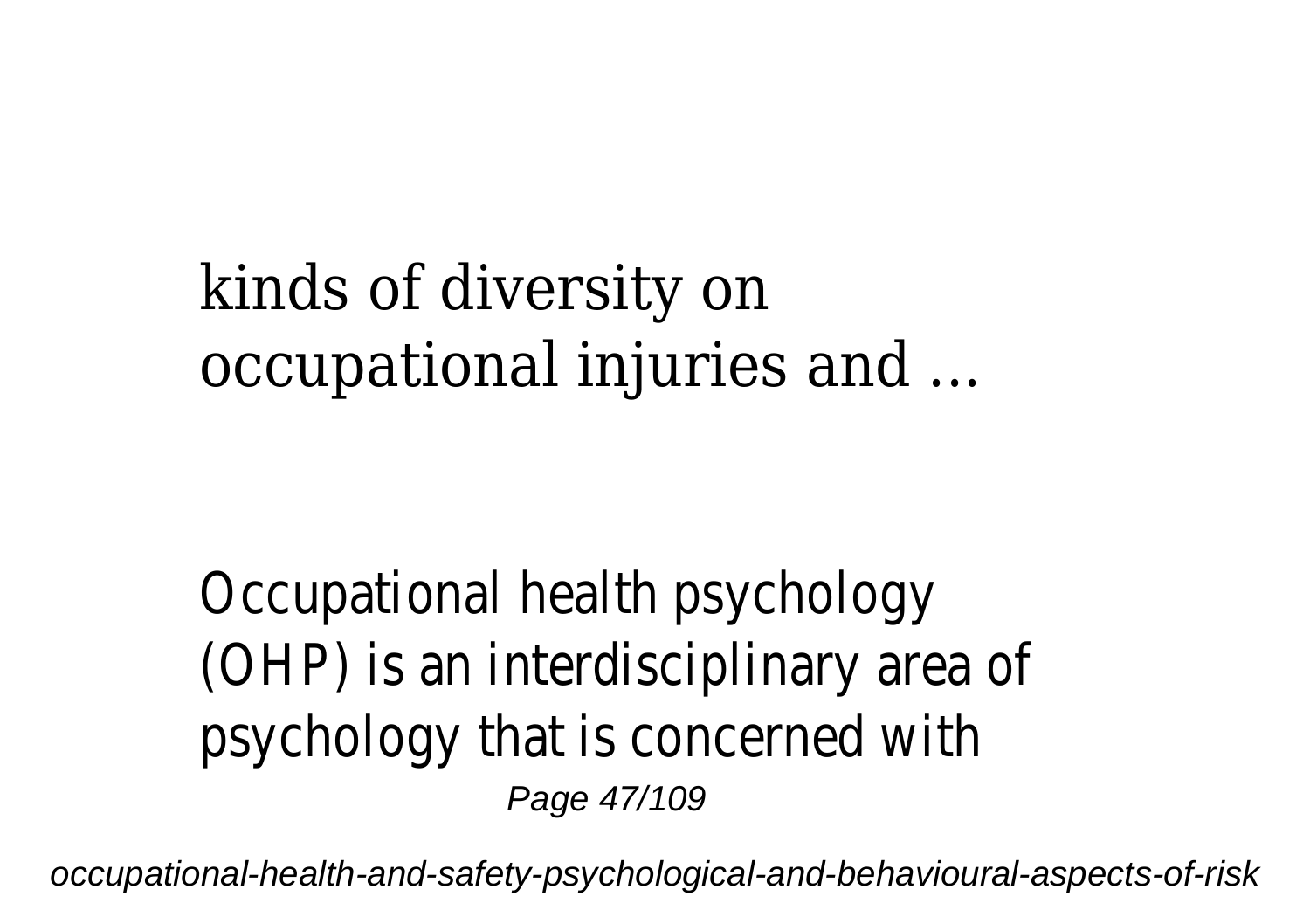the health and safety of workers. OHP addresses a number of major topic areas including the impact of occupational stressors on physical and mental health, the impact of involuntary unemployment on physical and mental health, work-

Page 48/109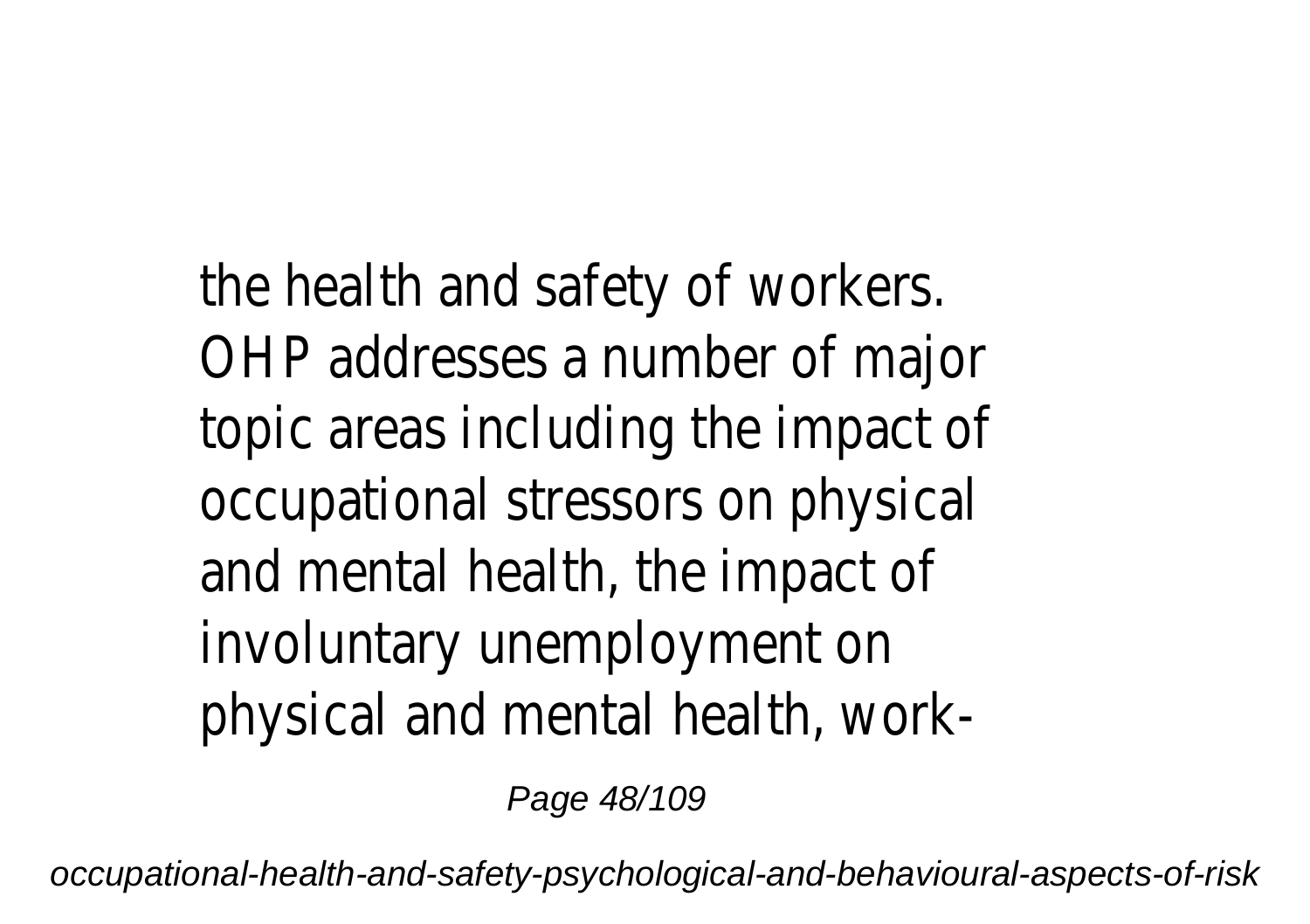family balance, workplace violence and other forms of ... Occupational Health Psychology | NIOSH | CDC Consider the National Institute for Occupational Safety and Health's (NIOSH) Total Worker Health

Page 49/109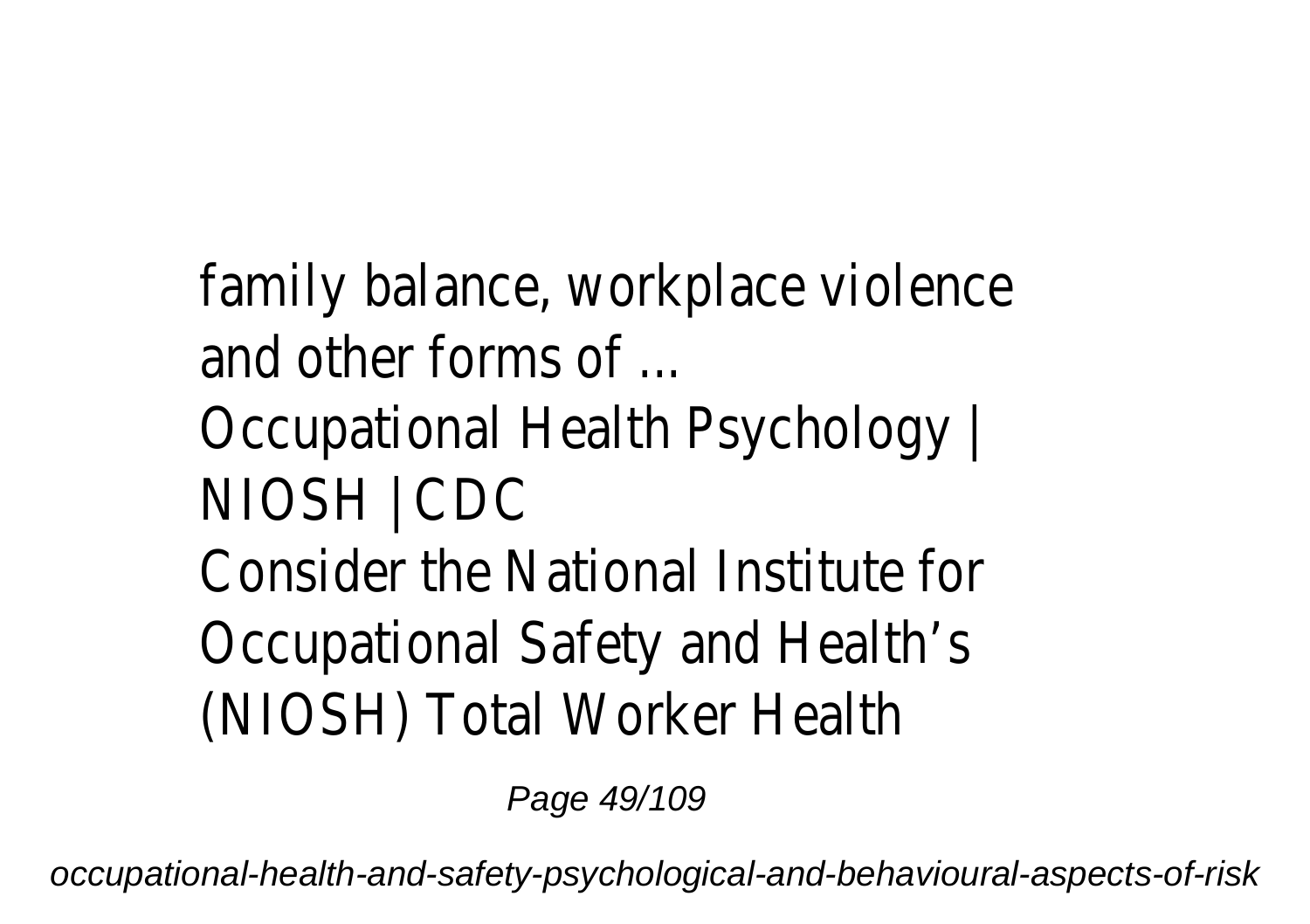(TWH) program which recognizes that work is a social determinant of health.

She coedited the first edition of the Handbook of Occupational Health Psychology with James Campbell Quick and Health and Safety in

Page 50/109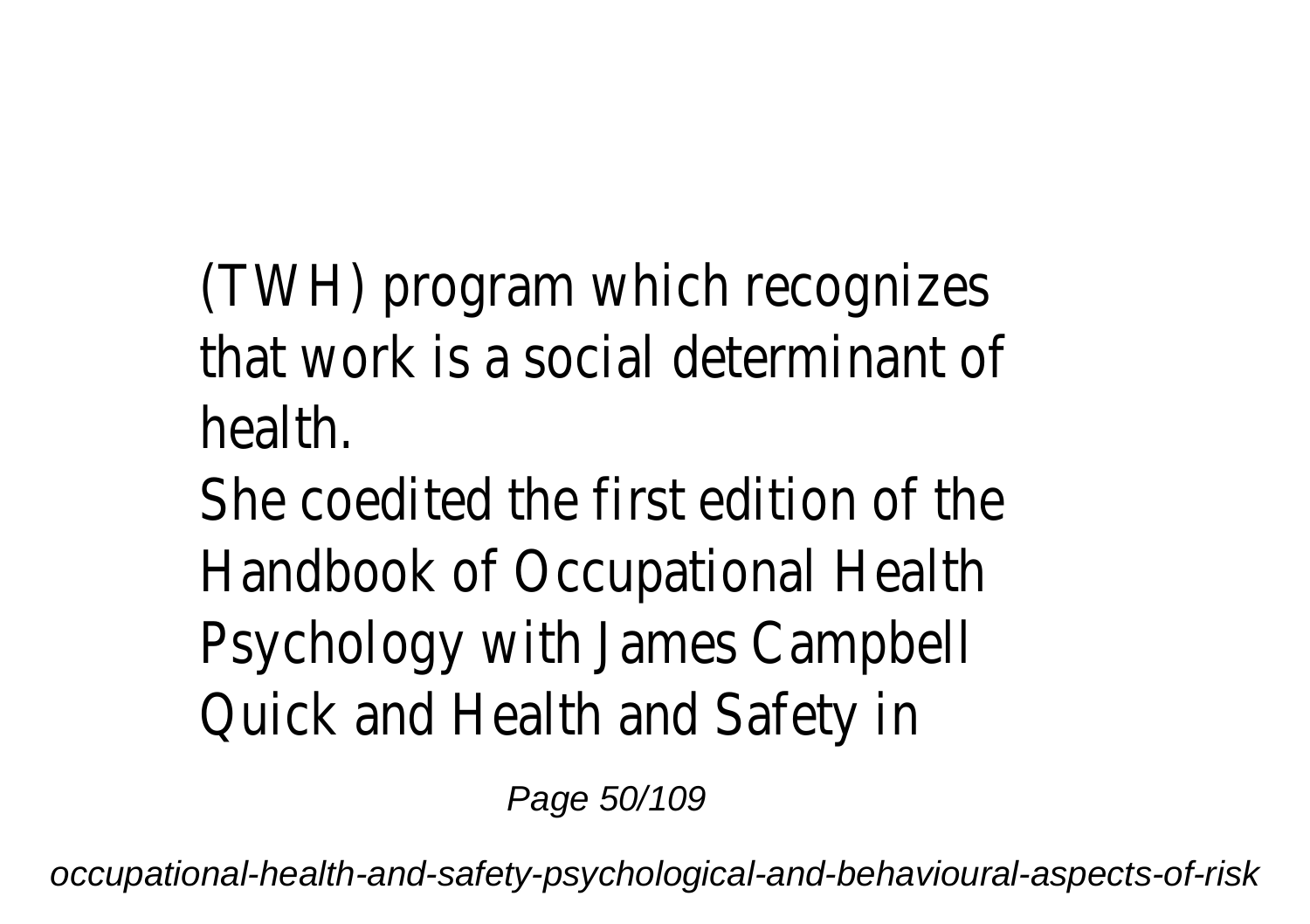Organizations with David Hofmann. She also coedited The Employment Relationship: Examining Psychological and Contextual Perspectives with Jacqueline Coyle-Shapiro, Lynn Shore, and Susan Taylor.

Page 51/109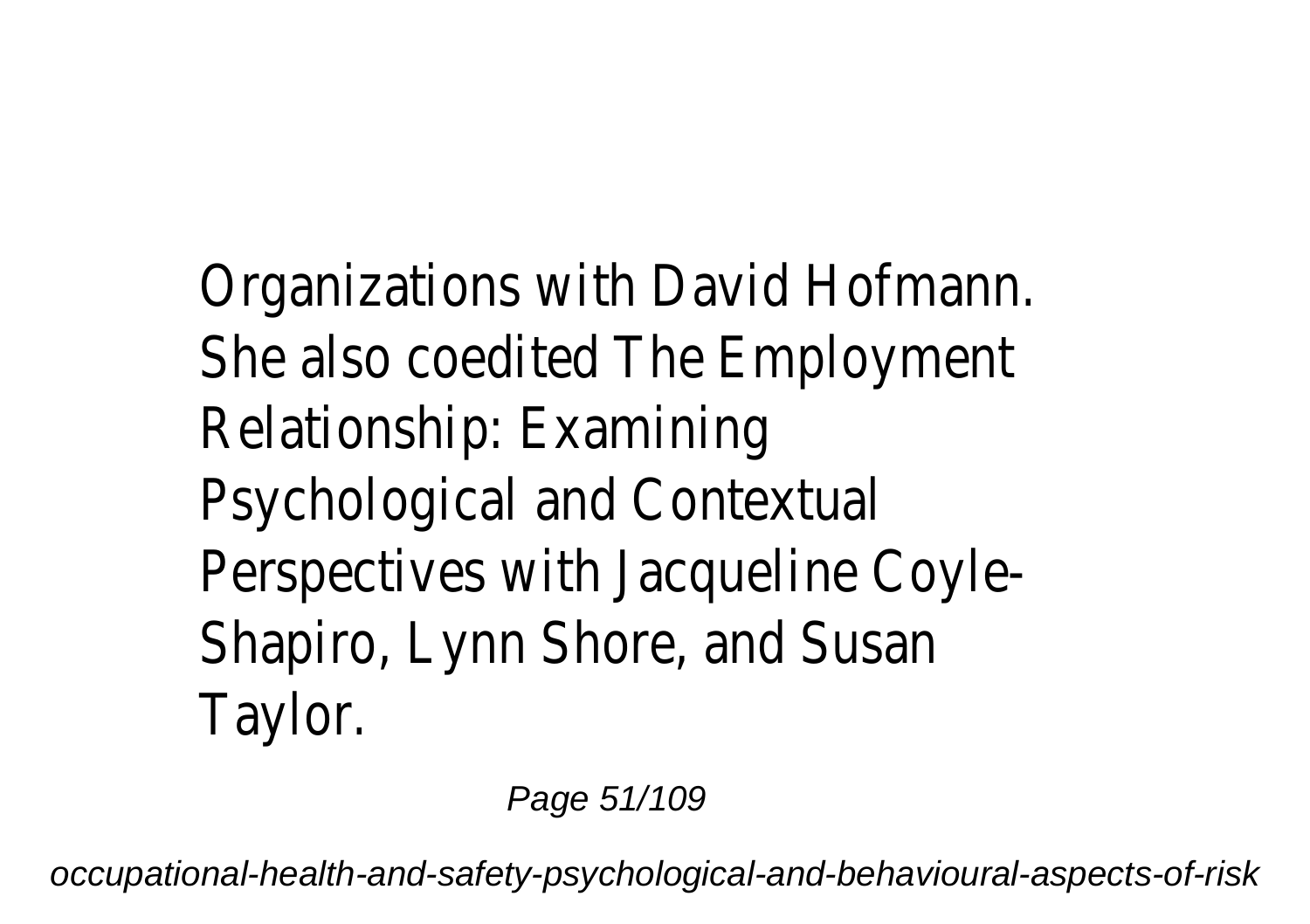Sauter SL, Murphy LR, Hurrell JJ. Prevention of work-related psychological disorders: A national strategy proposed by the National Institute for Occupational Safety and Health (NIOSH) In: Sauter SL, Keita PG, editors. Work and Well-

Page 52/109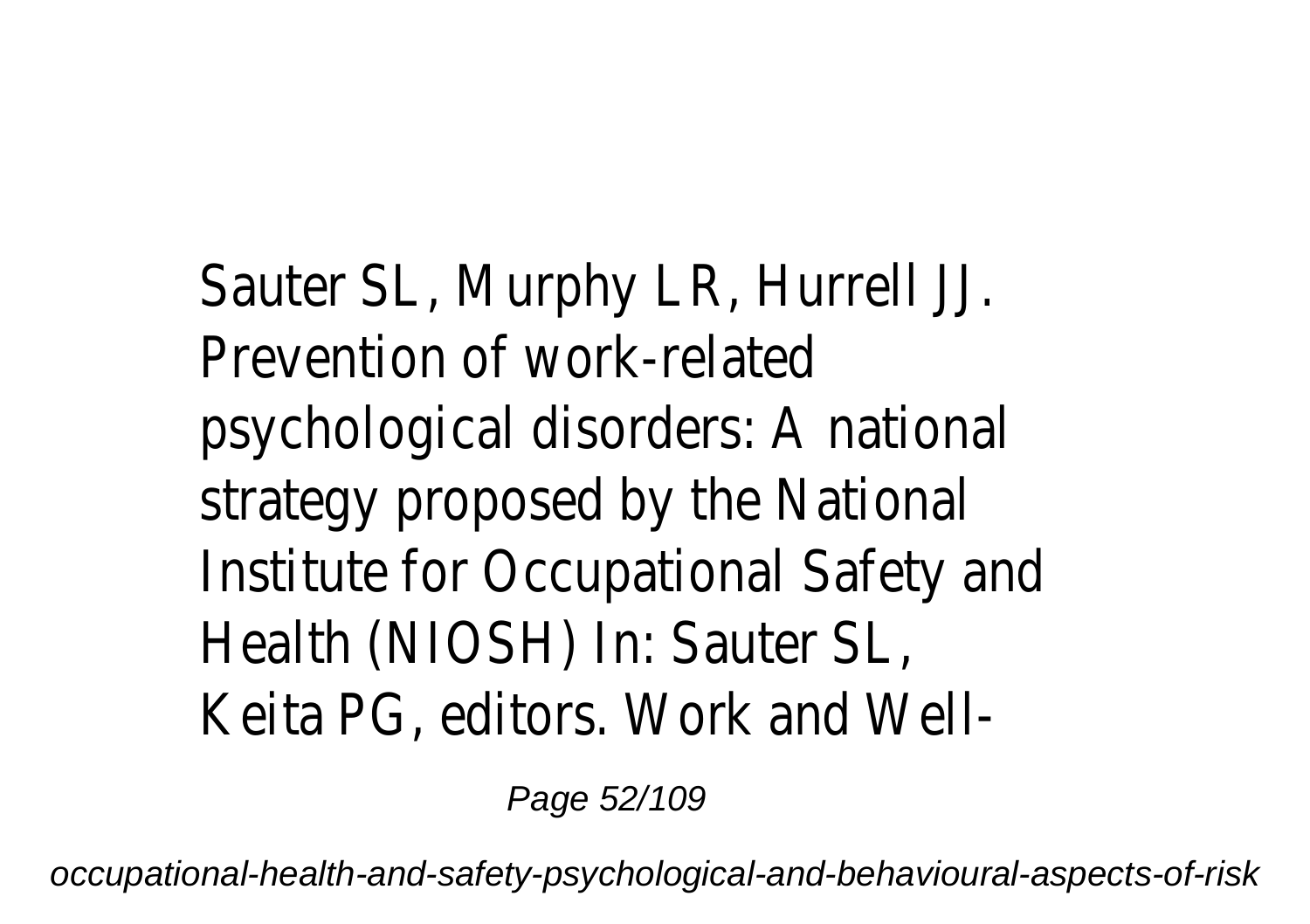Being: An Agenda for 1990's. Washington DC: APA Press; 1992. [Google Scholar]

Psychological safety deals with identifying and lessening psychosocial risk factors and the effect they might

Page 53/109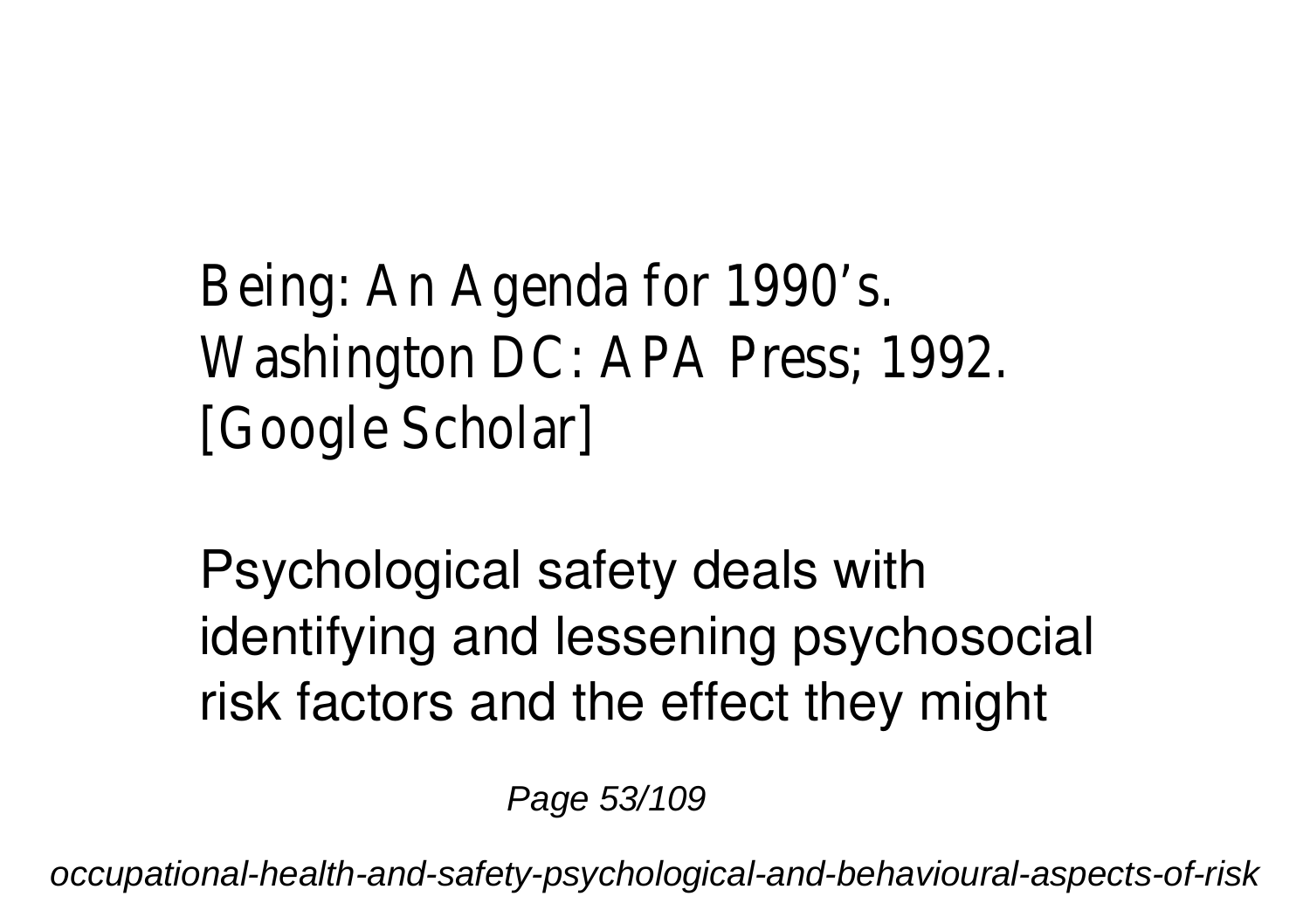have on an employee's psychological well-being. Improving psychological safety at work involves taking precautions to prevent injury or danger to employees' psychological health. **Journal of Occupational Health Psychology - APA Publishing ...** The Journal of Occupational Health Page 54/109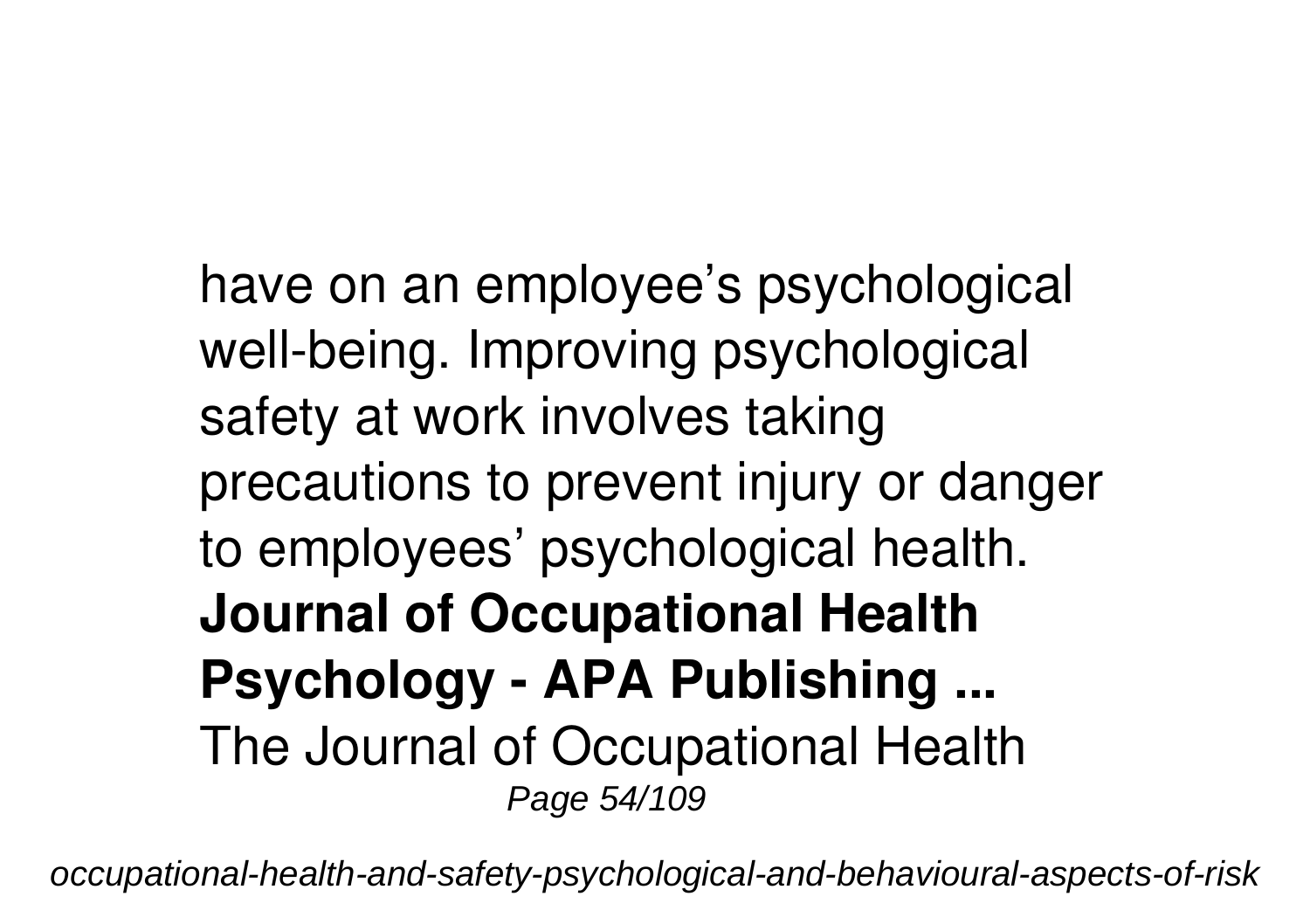Psychology ® publishes theory, research, and public policy articles in occupational health psychology, an interdisciplinary field representing a broad range of backgrounds, interests, and specializations. Occupational health psychology concerns the application of psychology to improving Page 55/109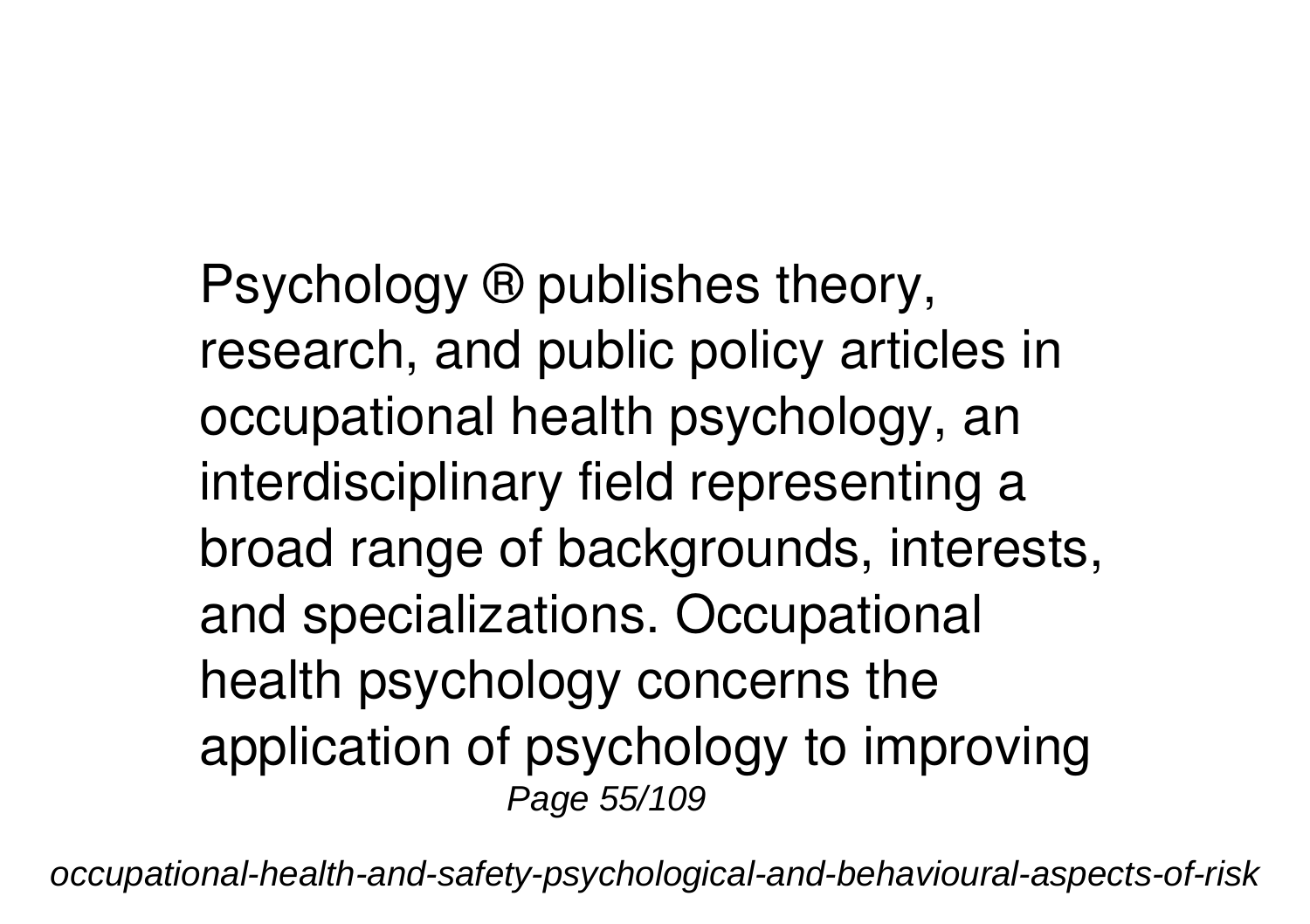the quality of work life and to protecting and promoting the safety ... Mental health is a state of well-being in which a person understands his or her own abilities, can cope with the normal stresses of life, can work productively and fruitfully and is able to make a contribution to his or her community. Page 56/109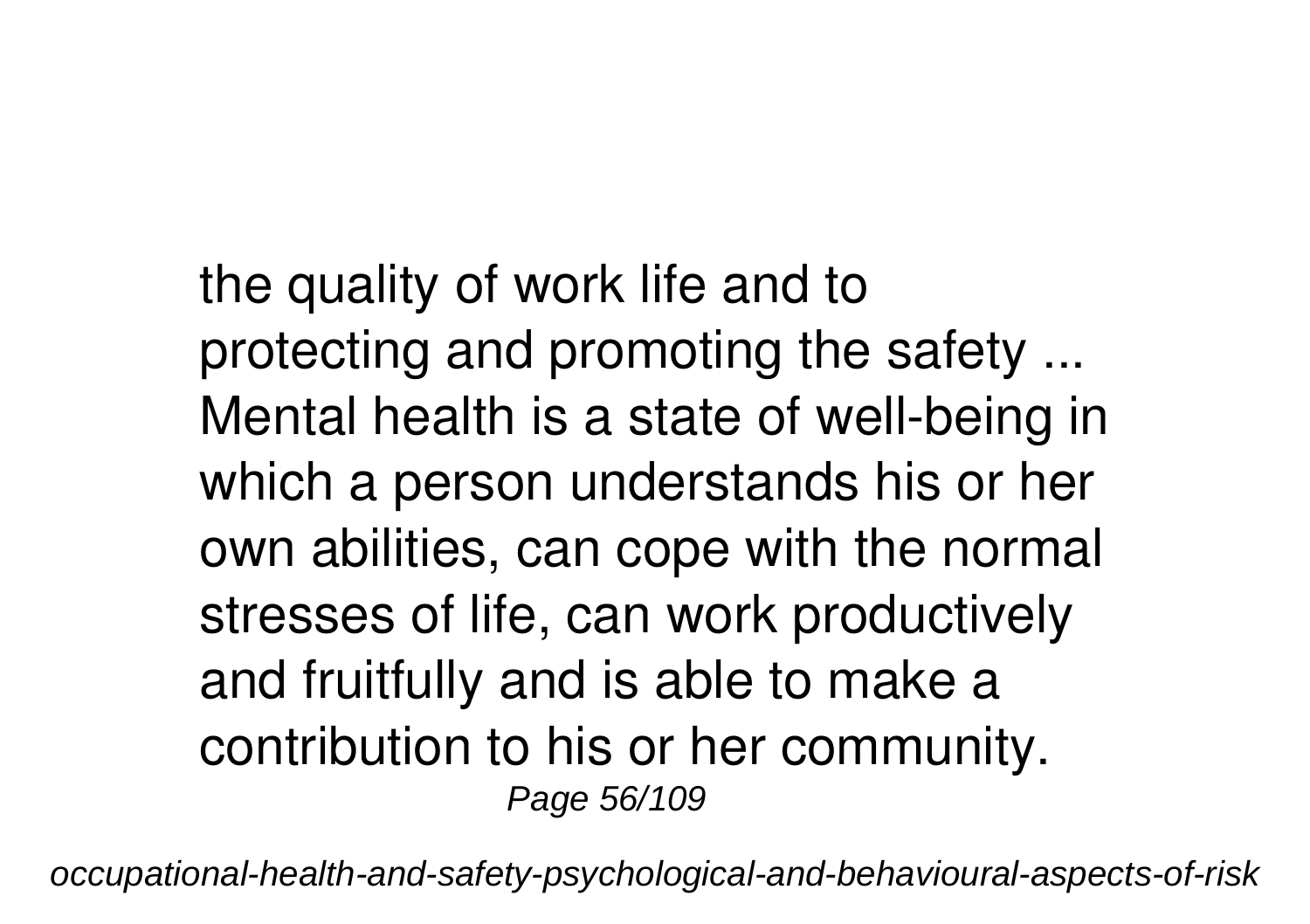**The Psychology of Safety: It's a State of Mind ... Mental well-being at the workplace -**

**PubMed Central (PMC)**

#### **Occupational health psychology -** Page 57/109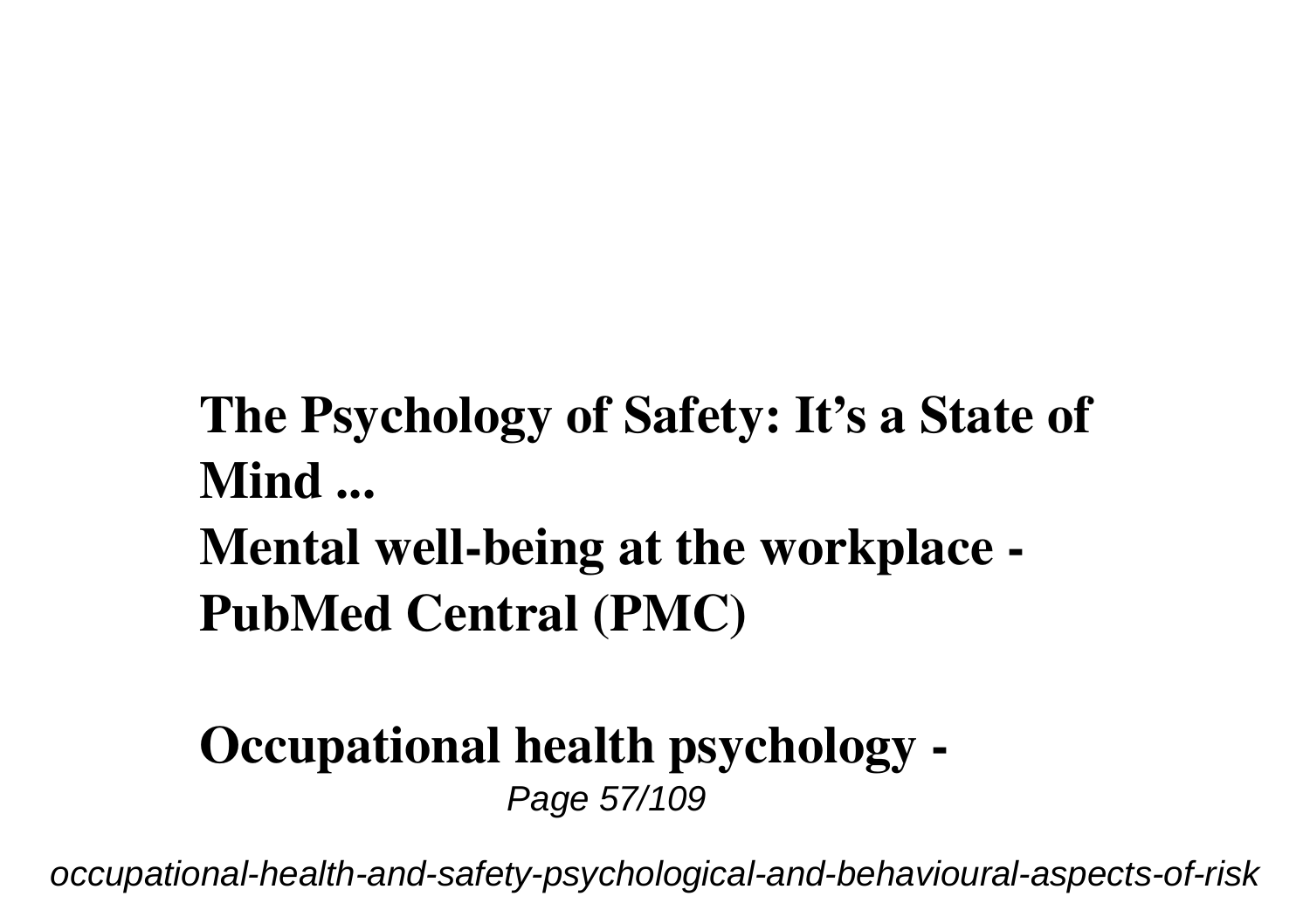### **Wikipedia Handbook of Occupational Health Psychology, Second Edition**

Canadian Centre for Occupational Health and Safety. Everyone at the

Page 58/109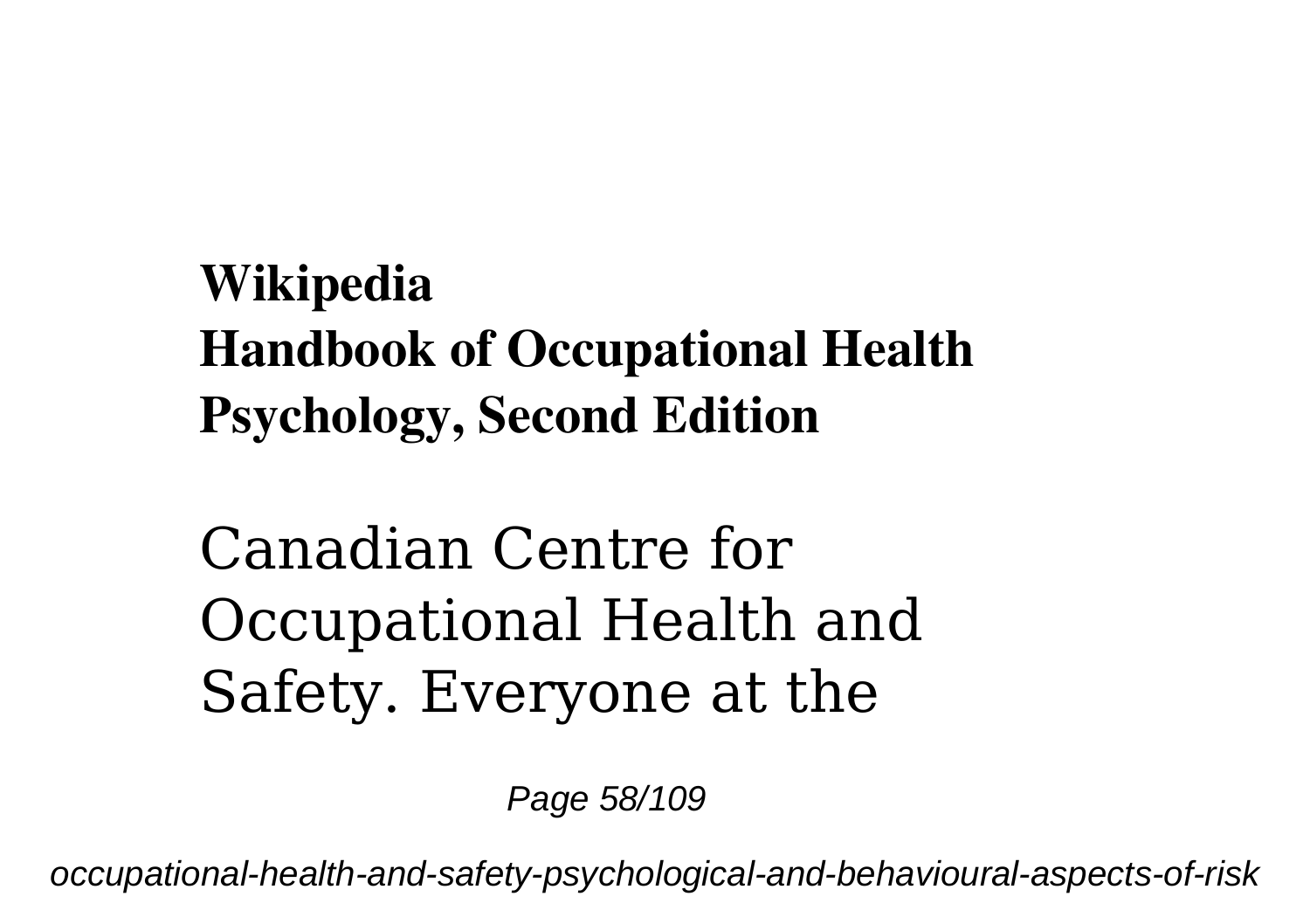## workplace has a shared responsibility for safety and health, and that includes mental health. **Psychological Health in the Workplace - Canada.ca**

Page 59/109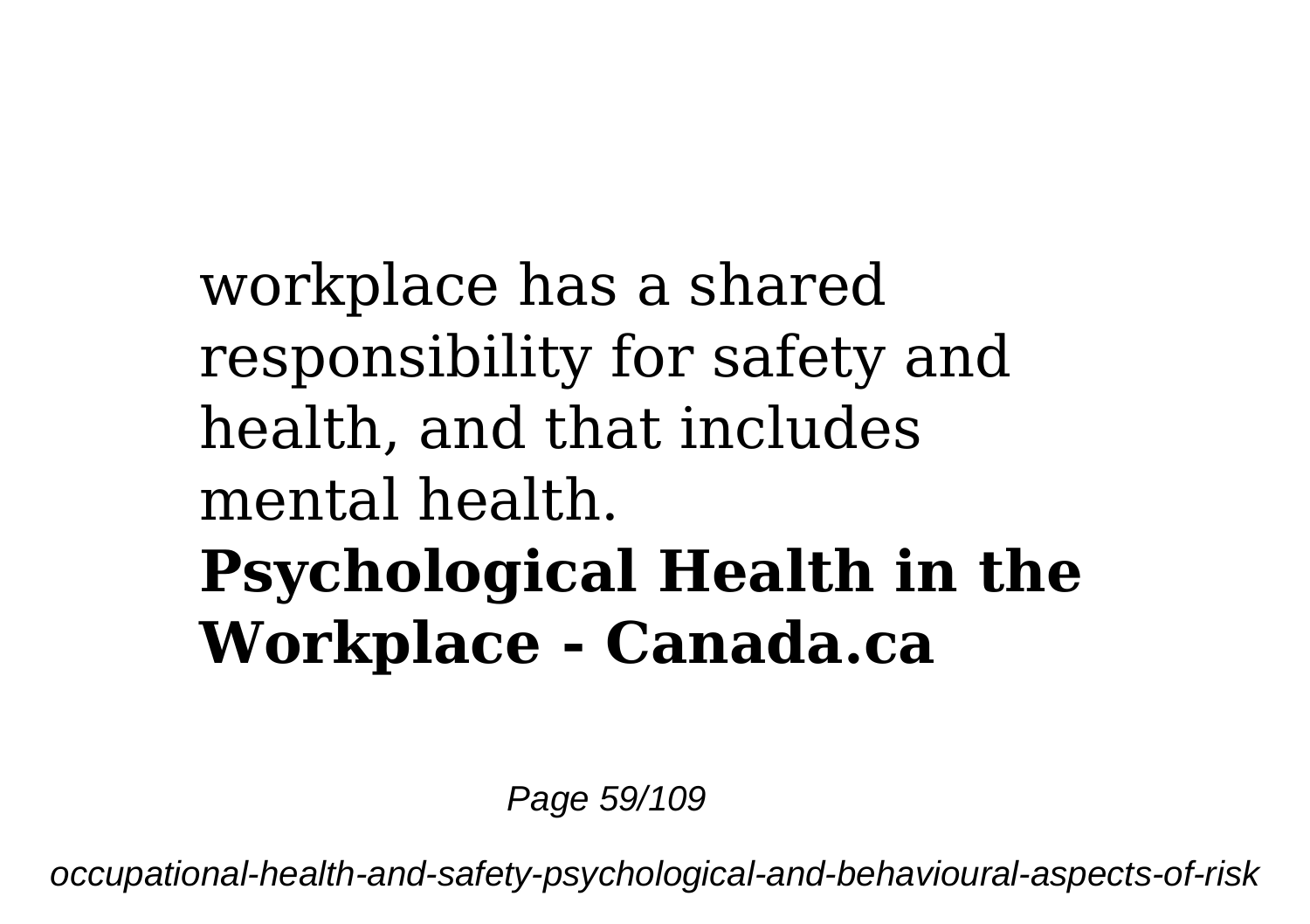# **Occupational Health And Safety Psychological** Marlen Hupke, Institute for Occupational Safety and Health of the German Social Accident Insurance In recent decades significant changes,

Page 60/109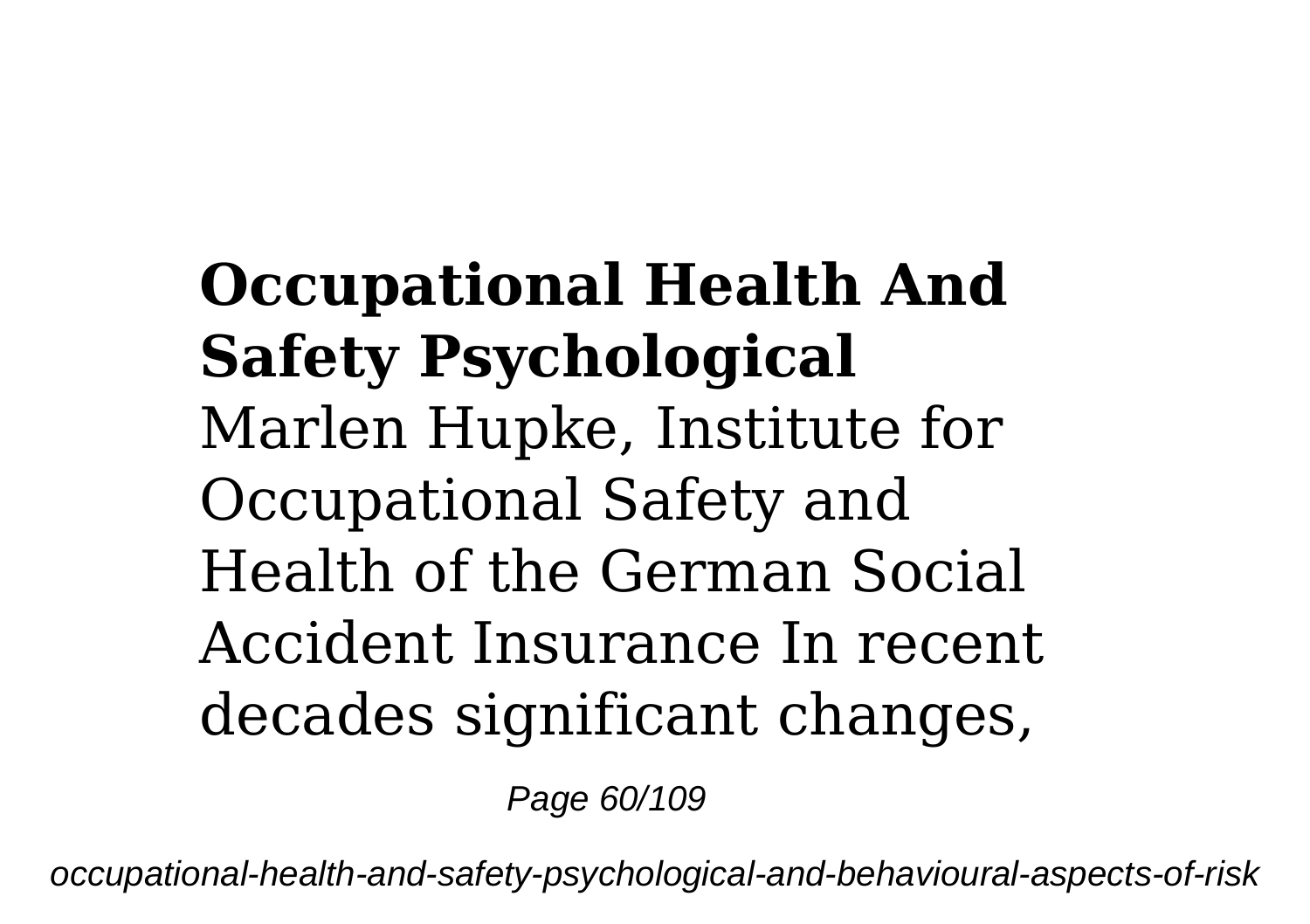closely related to the manner in which work is organised and managed, have taken place in the world of work; resulting in many emerging risks and new challenges faced by the field of occupational health and safety.

Page 61/109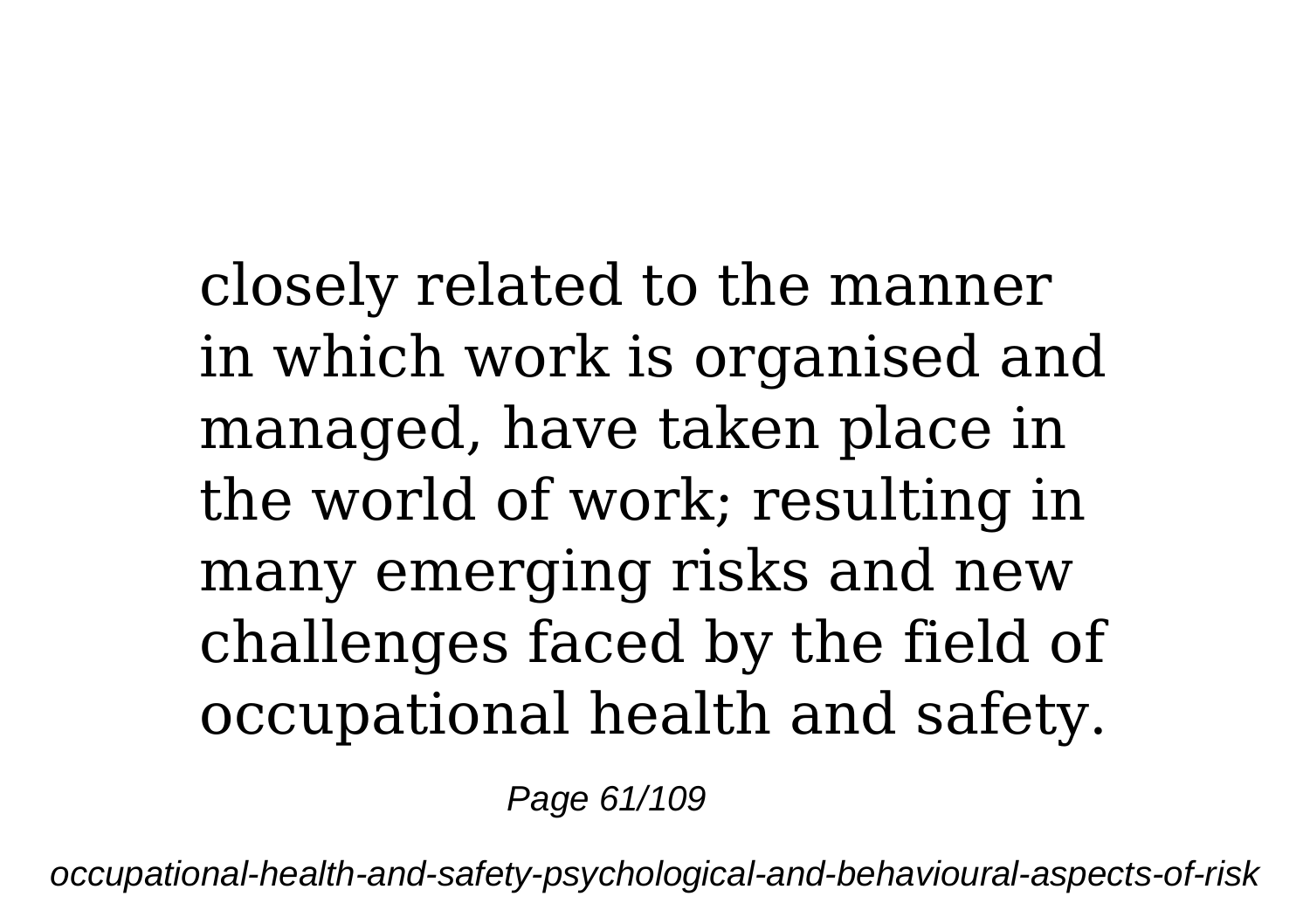## **CCOHS: Products and Services**

*A page about occupational health and safety. Occupational Health and Safety. Against all odds woman survives Bangladesh factory disaster (1127 dead)*

Page 62/109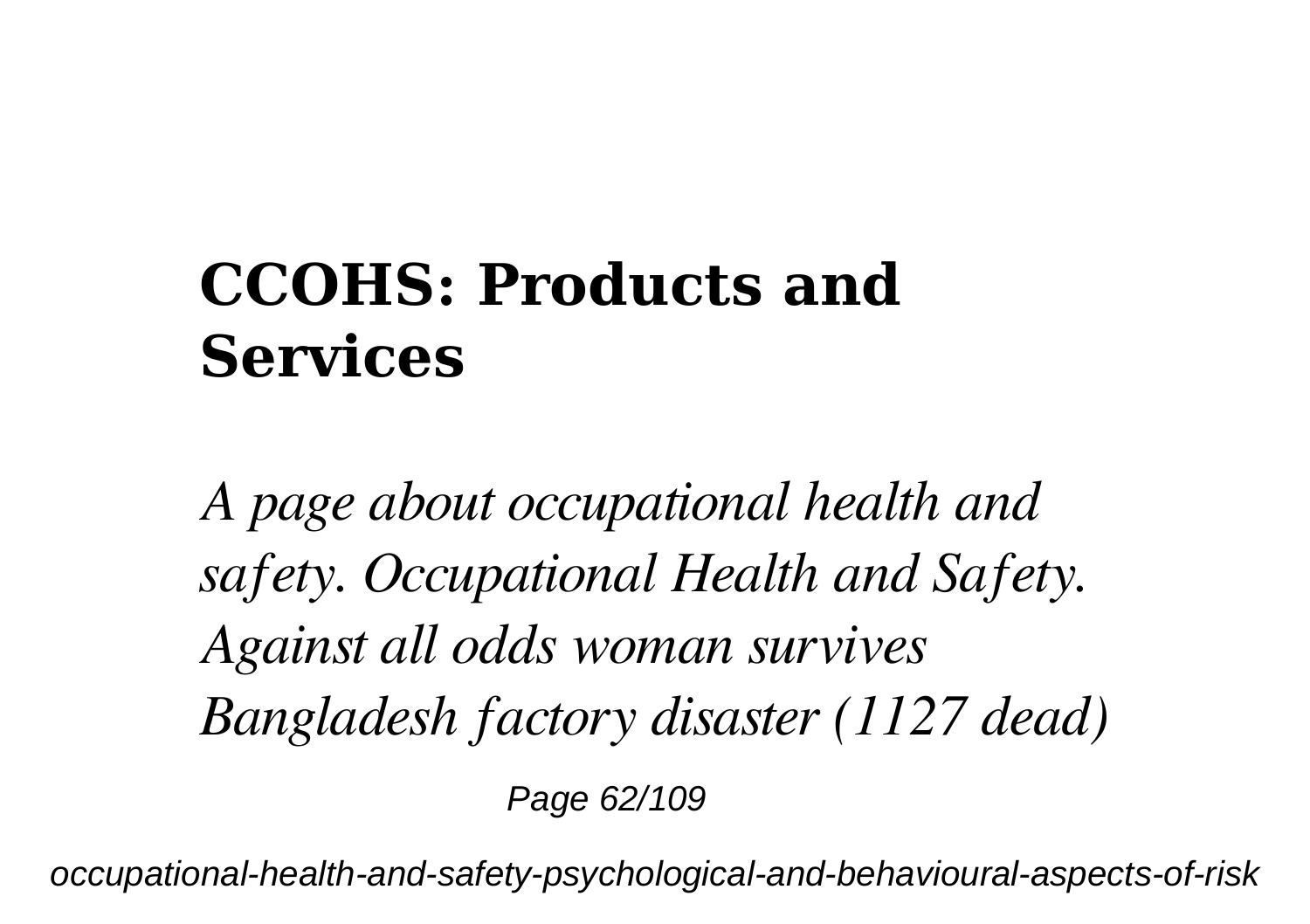*Many provincial occupational health and safety acts have been expanded to include harm to psychological well-being in the definition of harassment. In jurisdictions that do not have explicit legislation dealing with psychological health in the workplace, the general duty* Page 63/109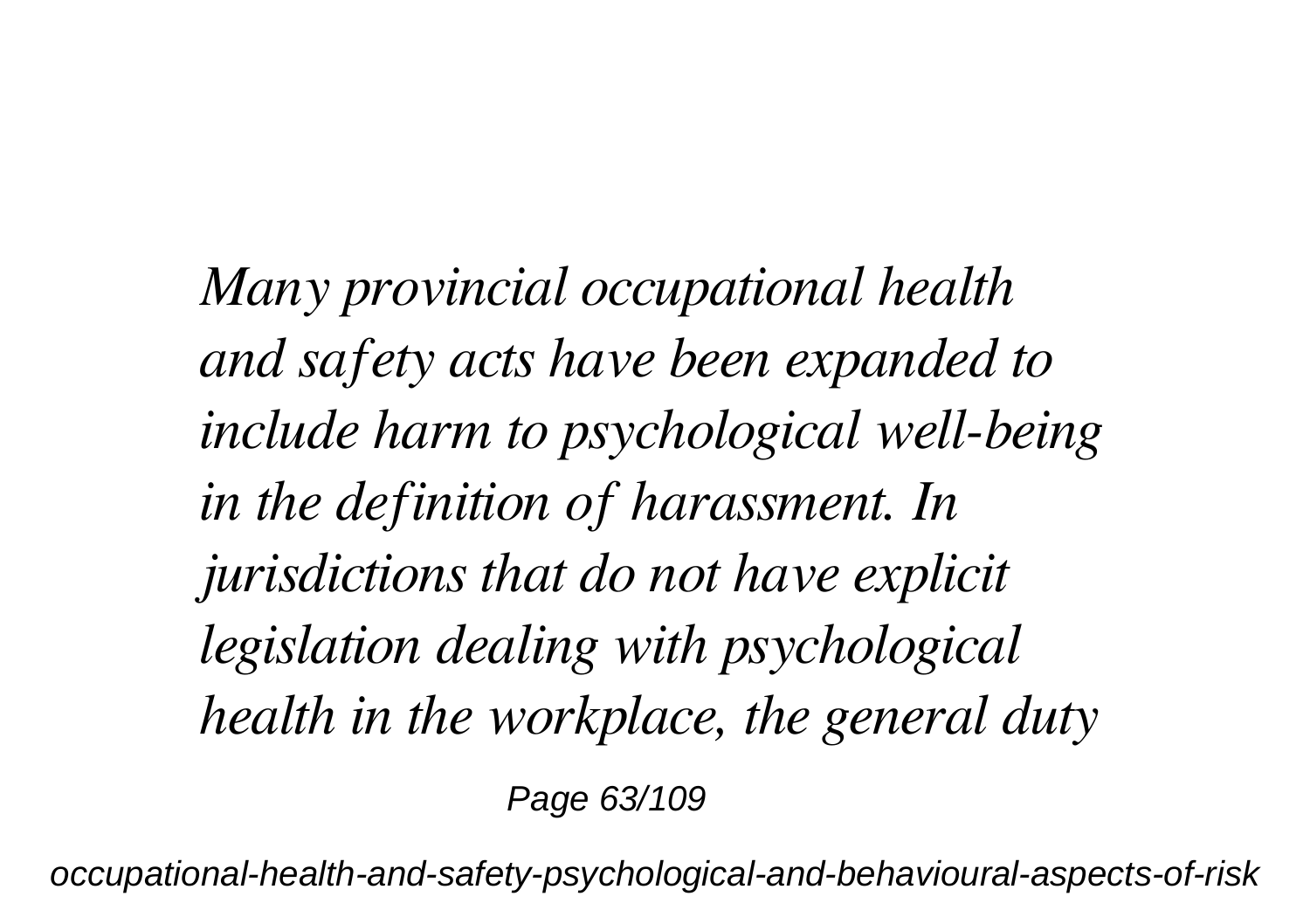*clause would apply. Occupational safety and health (OSH), also commonly referred to as health and safety, occupational health and safety (OHS), occupational health, or occupational safety, is a multidisciplinary field concerned with*

Page 64/109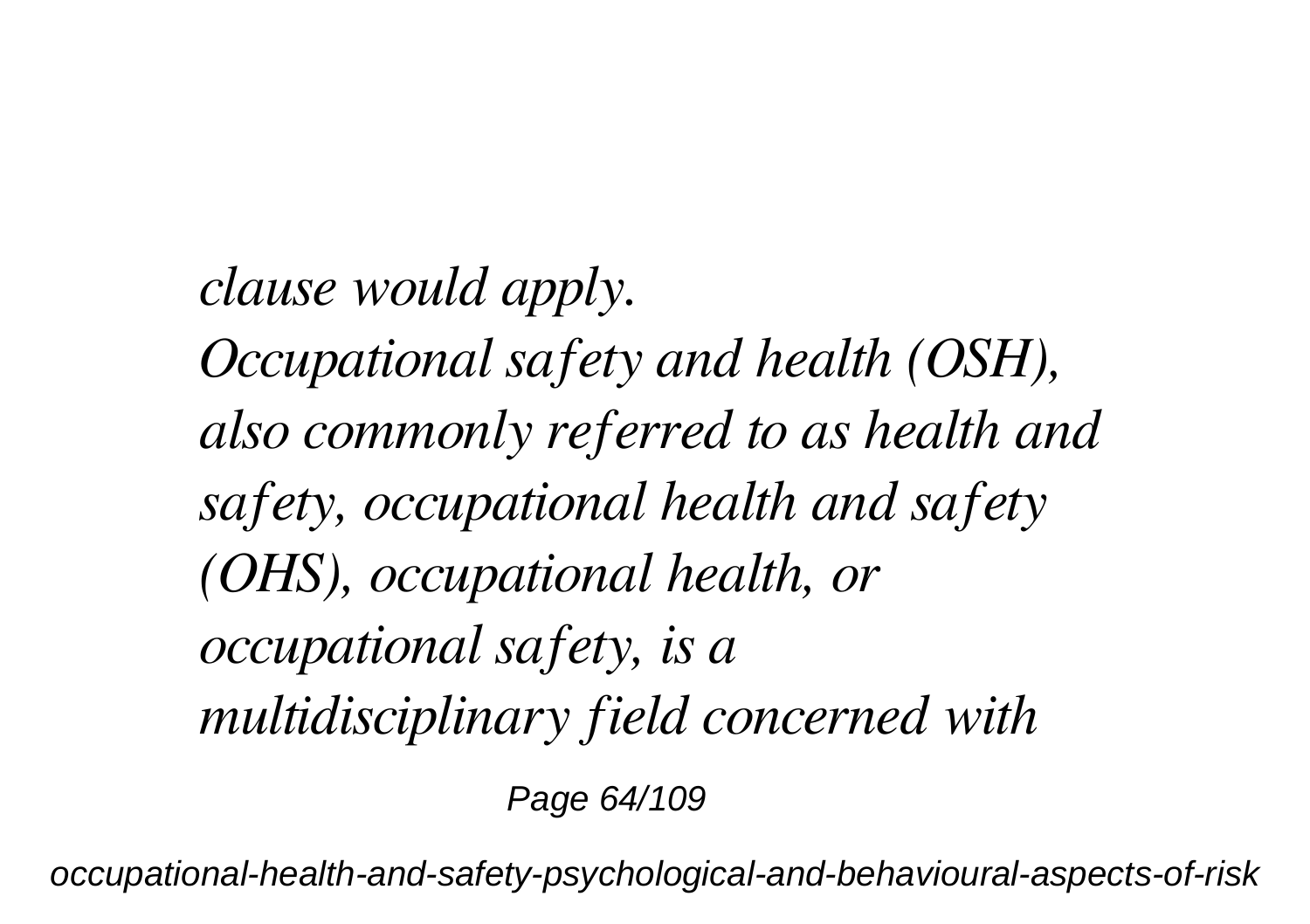*the safety, health, and welfare of people at work.These terms also refer to the goals of this field, so their use in the sense of this article was originally an abbreviation of ...*

*Survey of occupational safety and health; Job stress theory and*

Page 65/109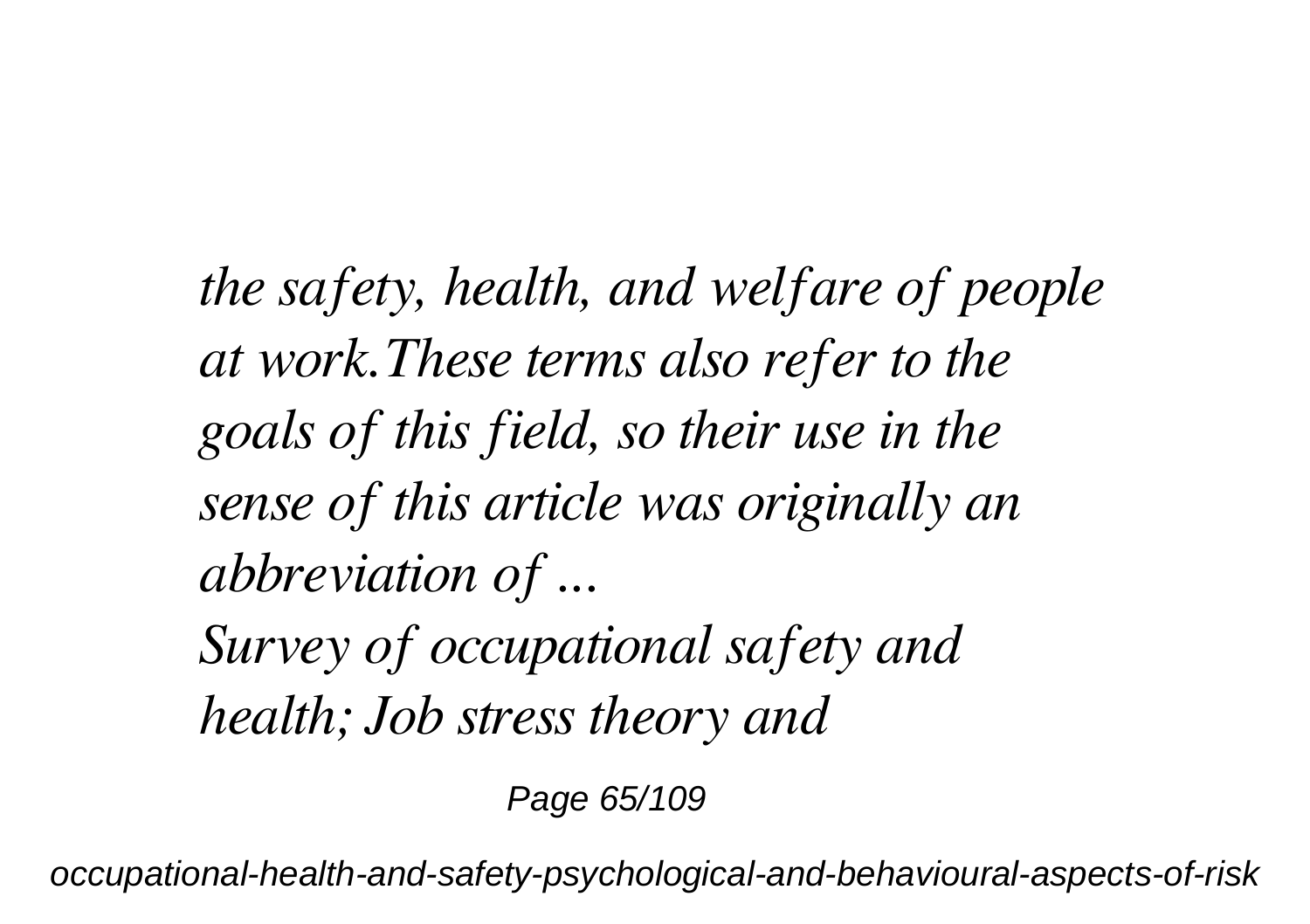*mechanisms; Organizational risk factors for occupational stress, injury, and illness. Health implications of stressful work, including physical and psychological health, and social and economic outcomes. Being a Mindful Employee: An*

Page 66/109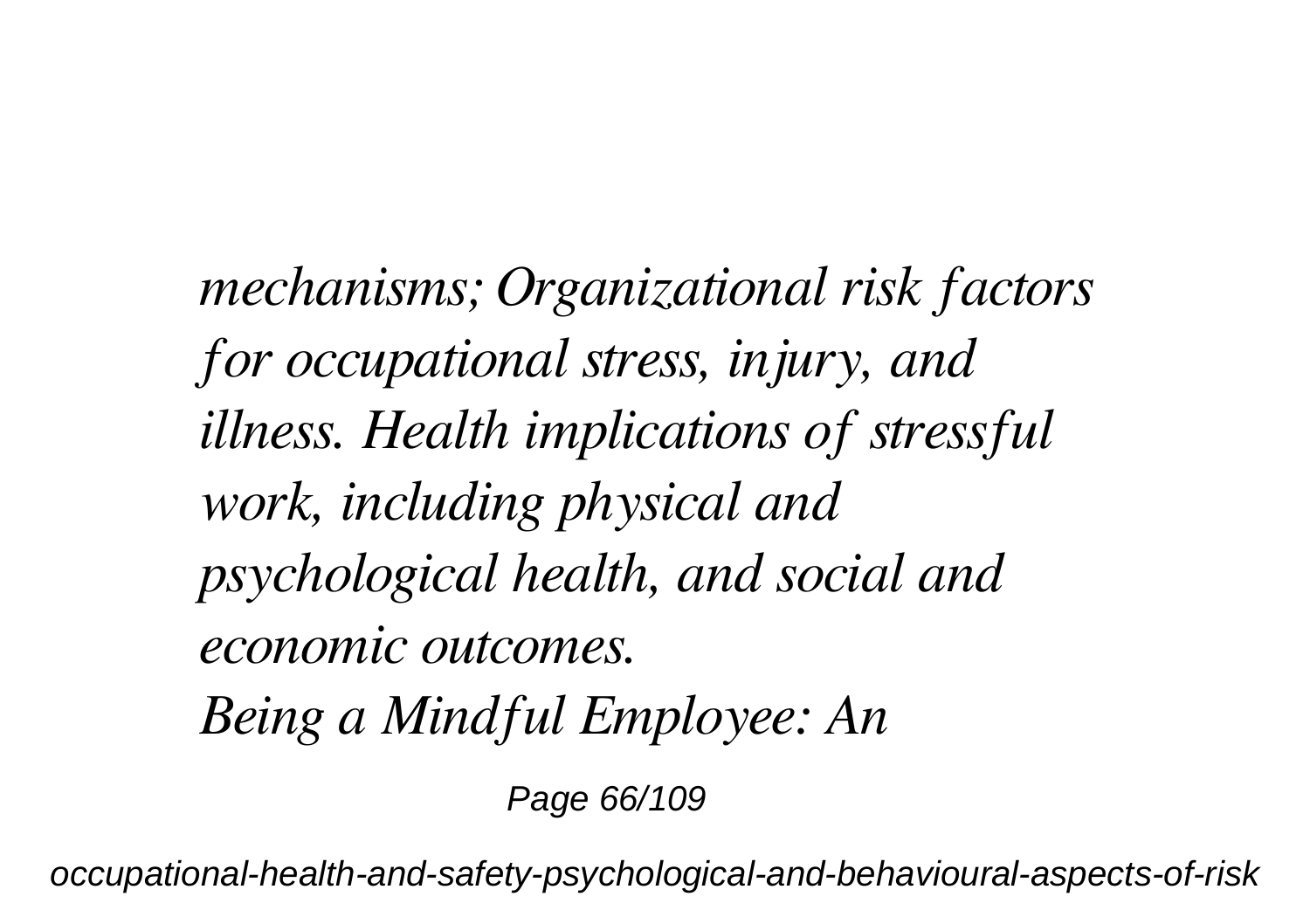*Orientation to Psychological Health and Safety in the Workplace [COURSES/E-LEARNING] FREE! Brain Injury Awareness: An Interview with Dr. Angela Colantonio [PODCASTS] Breaking the Cycle of Workplace Bullying [PODCASTS] Bridging the*

Page 67/109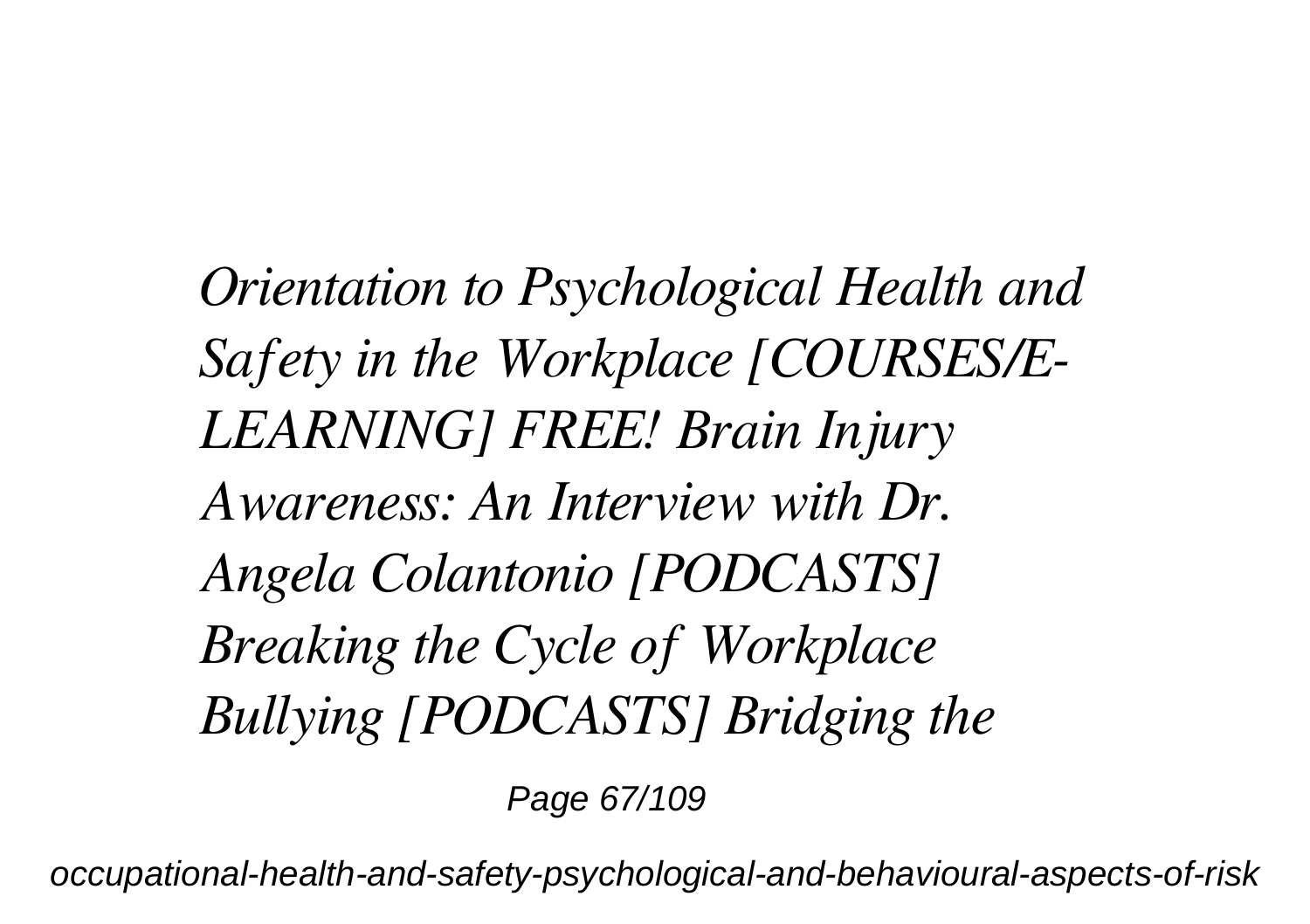### *Generations at Work [PODCASTS]*

Hazards - Canadian Centre for Occupational Health and Safety Mental Health - How to Address and Support : OSH Answers Hazards. There are many types of

Page 68/109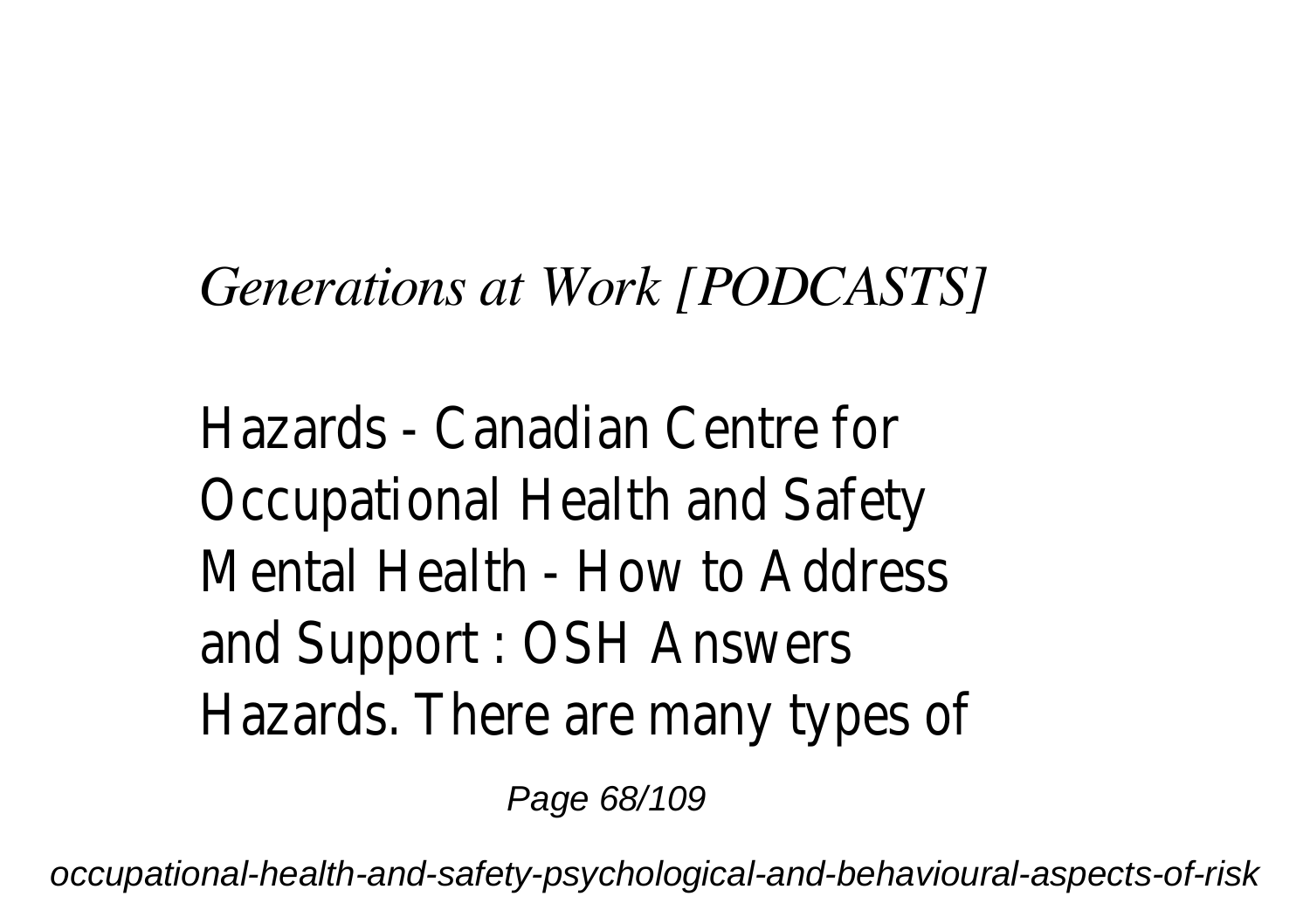hazards - chemical, ergonomic, physical, and psychosocial, to name a few - which can cause harm or adverse effects in the workplace. Get resources on specific hazards and their control, including identification, risk

Page 69/109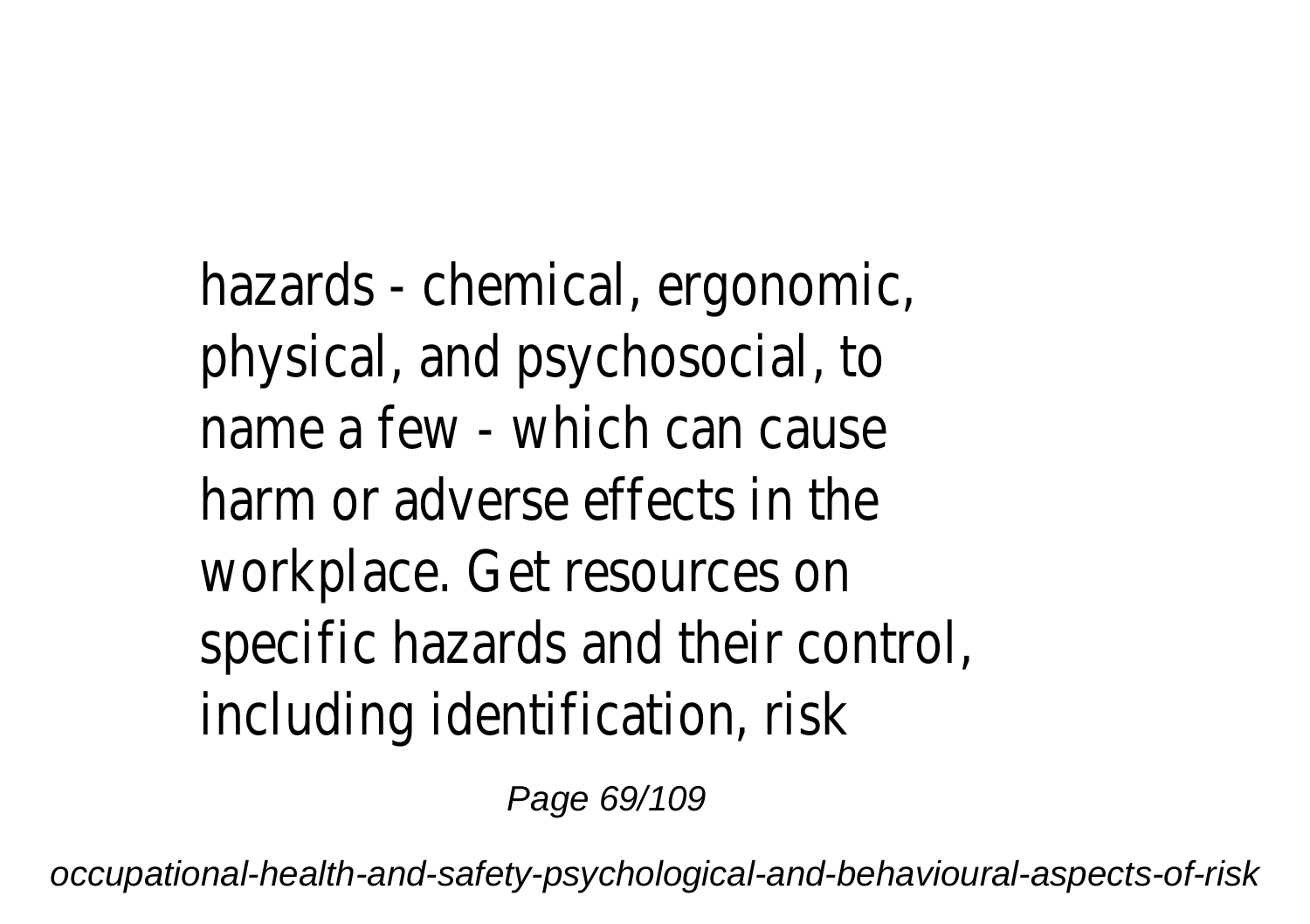assessment and inspections, to keep your workplace healthy and safe.

ISO/WD 45003 Occupational health and safety management — Psychological Health and Safety in the Workplace — Guidelines

Page 70/109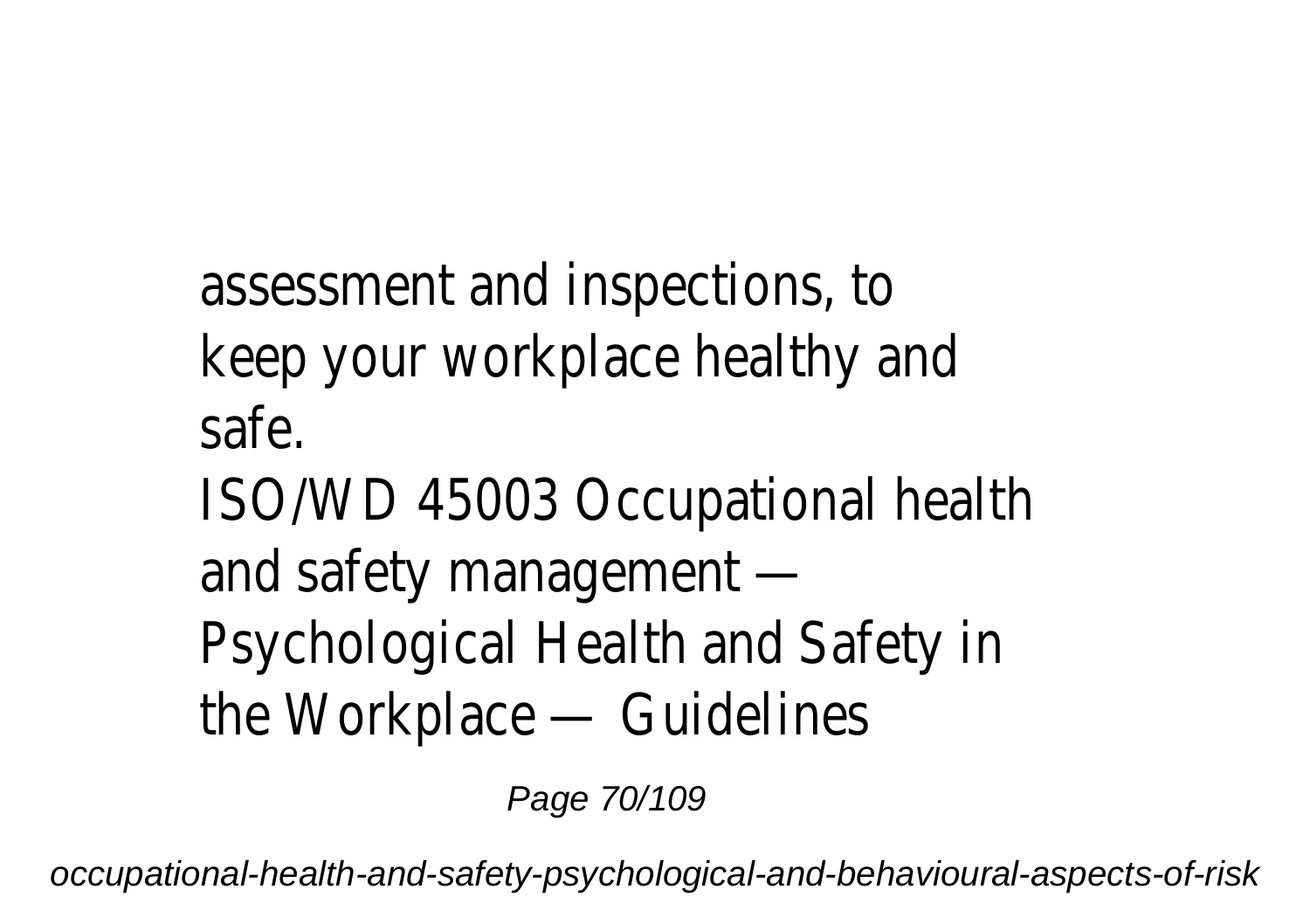Specifically for safety performance, there is a number of research focusing on the impact of specific and objective kinds of diversity on occupational injuries and ...

### Psychological Health in the

Page 71/109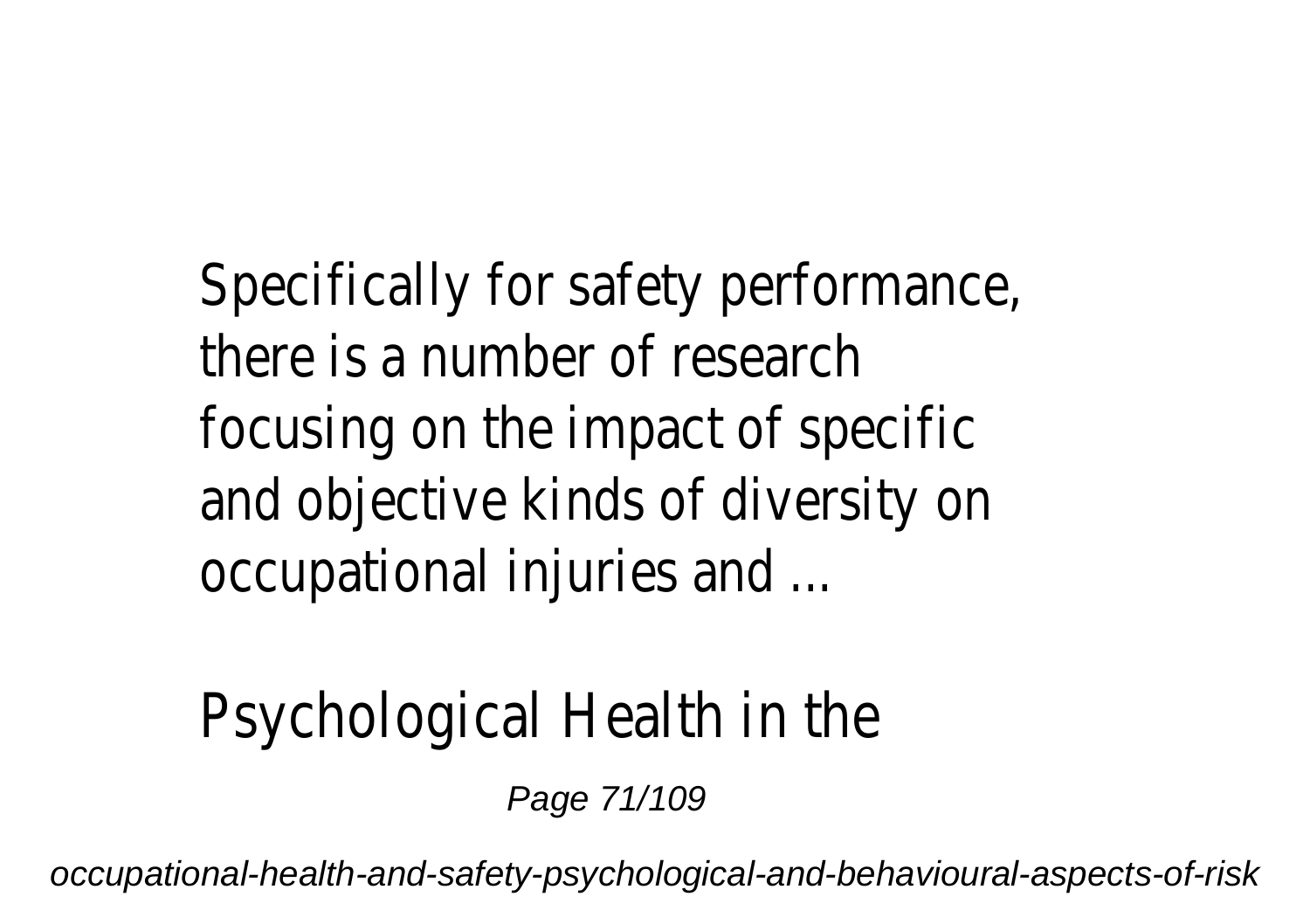Workplace [PDF - 511KB] The purpose of this Guideline is to support the Labour Program's mandate of promoting fair, safe, and productive workplaces. It is a brief introduction to the concept of psychological health and safety in Page 72/109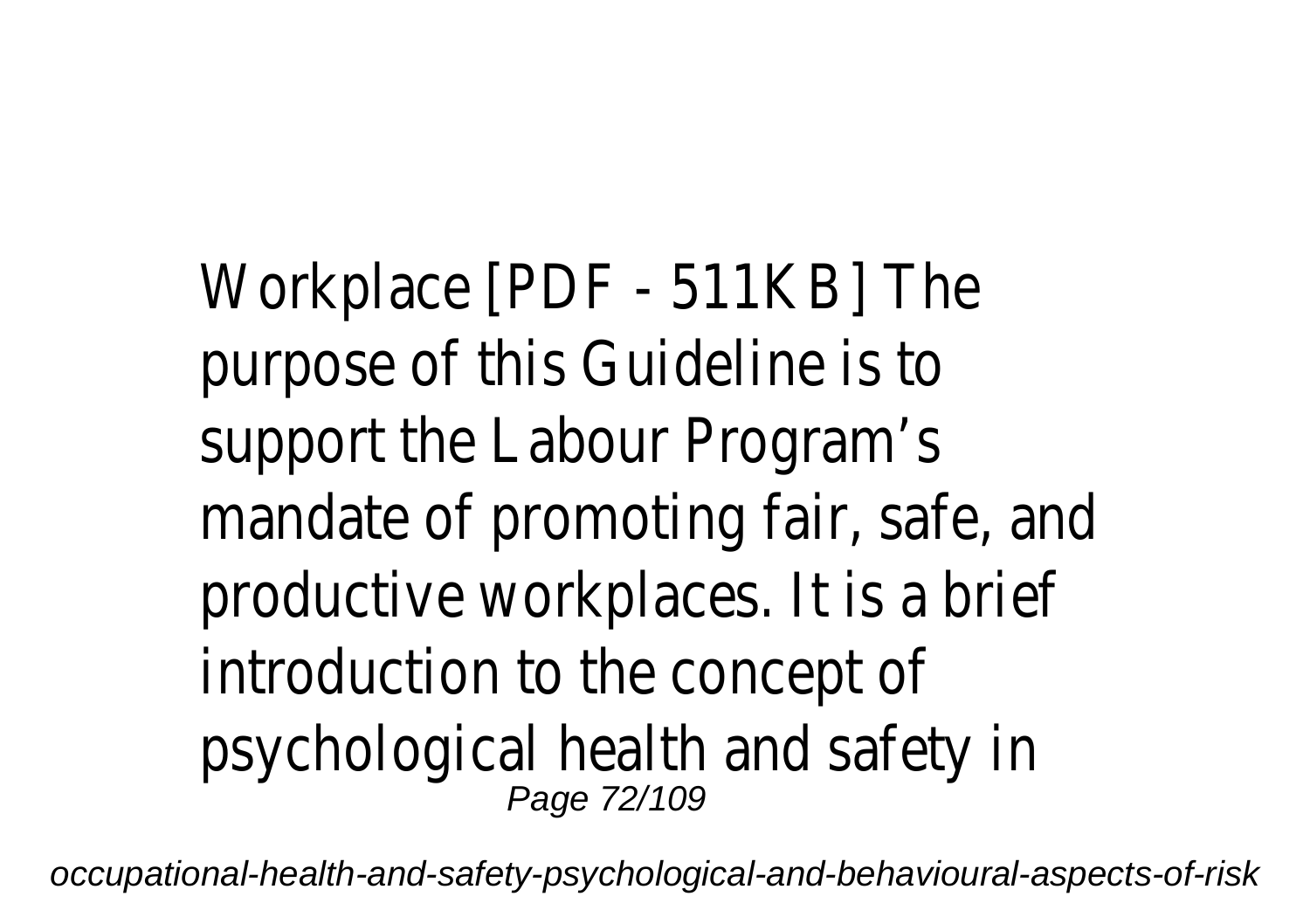# the workplace.

- Occupational Health and Safety ISO - ISO/WD 45003 -
- Occupational health and safety ... Canadian Centre for Occupational Health and Safety

Page 73/109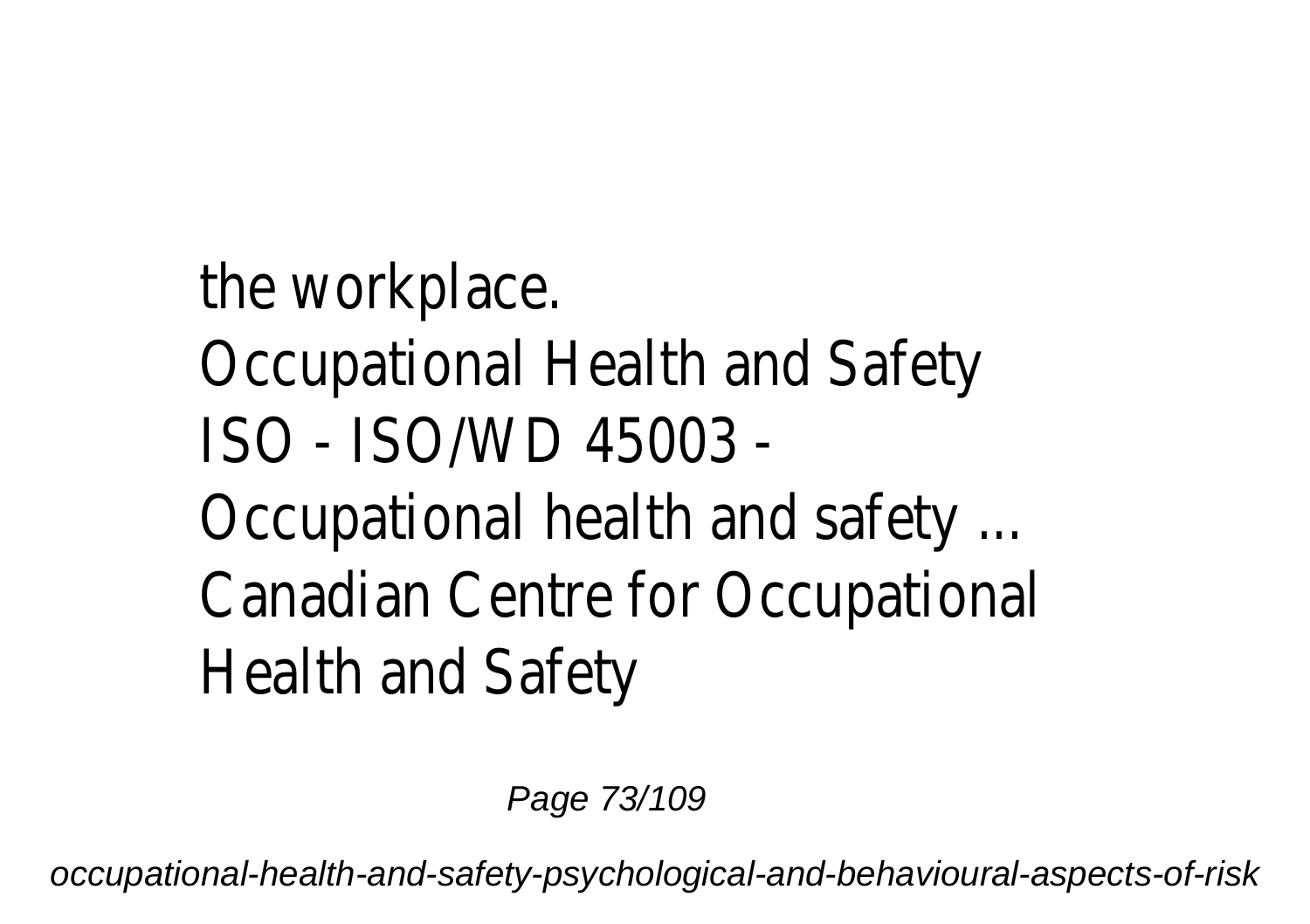Occupational Health And Safety Psychological Psychological Health in the Workplace [PDF - 511KB] The purpose of this Guideline is to support the Labour Program's mandate of promoting fair, safe,<br>Page 74/109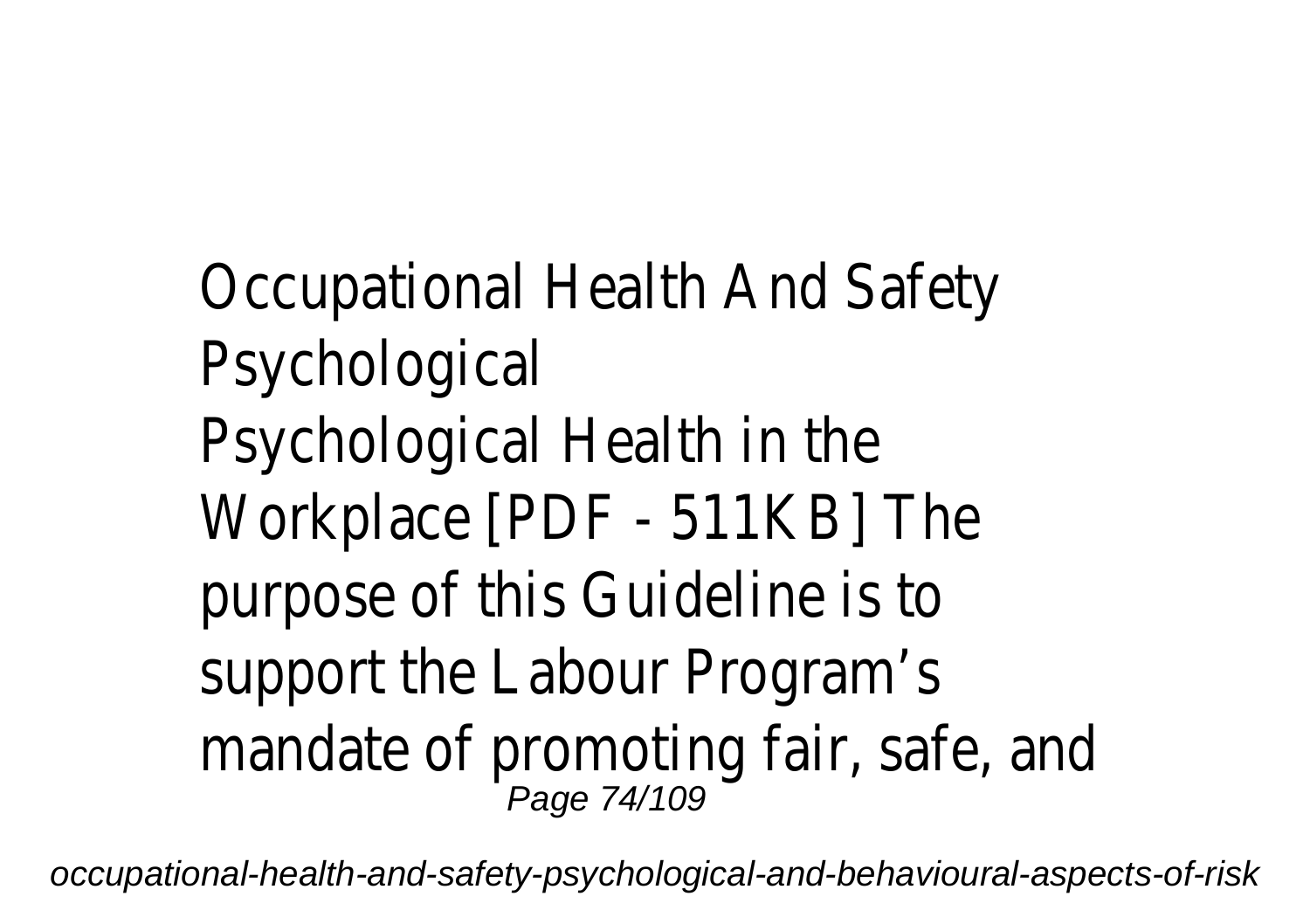productive workplaces. It is a bri introduction to the concept of psychological health and safety in the workplace.

Psychological Health in the Workplace - Canada.ca Page 75/109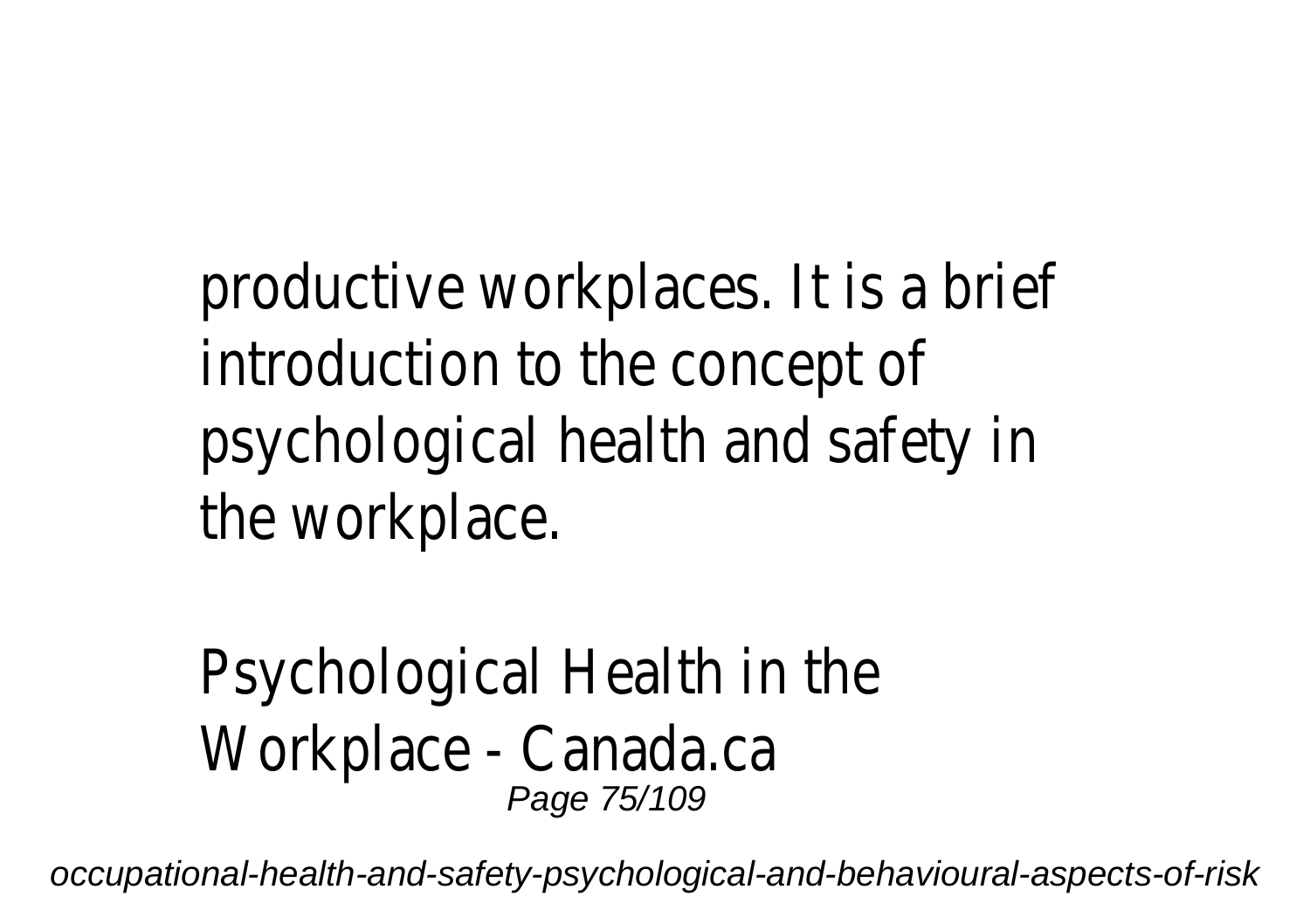Mental health is a state of wellbeing in which a person understands his or her own abilities, can cope with the normal stresses of life, work productively and fruitfully and is able to make a contribution to or her community. Page 76/109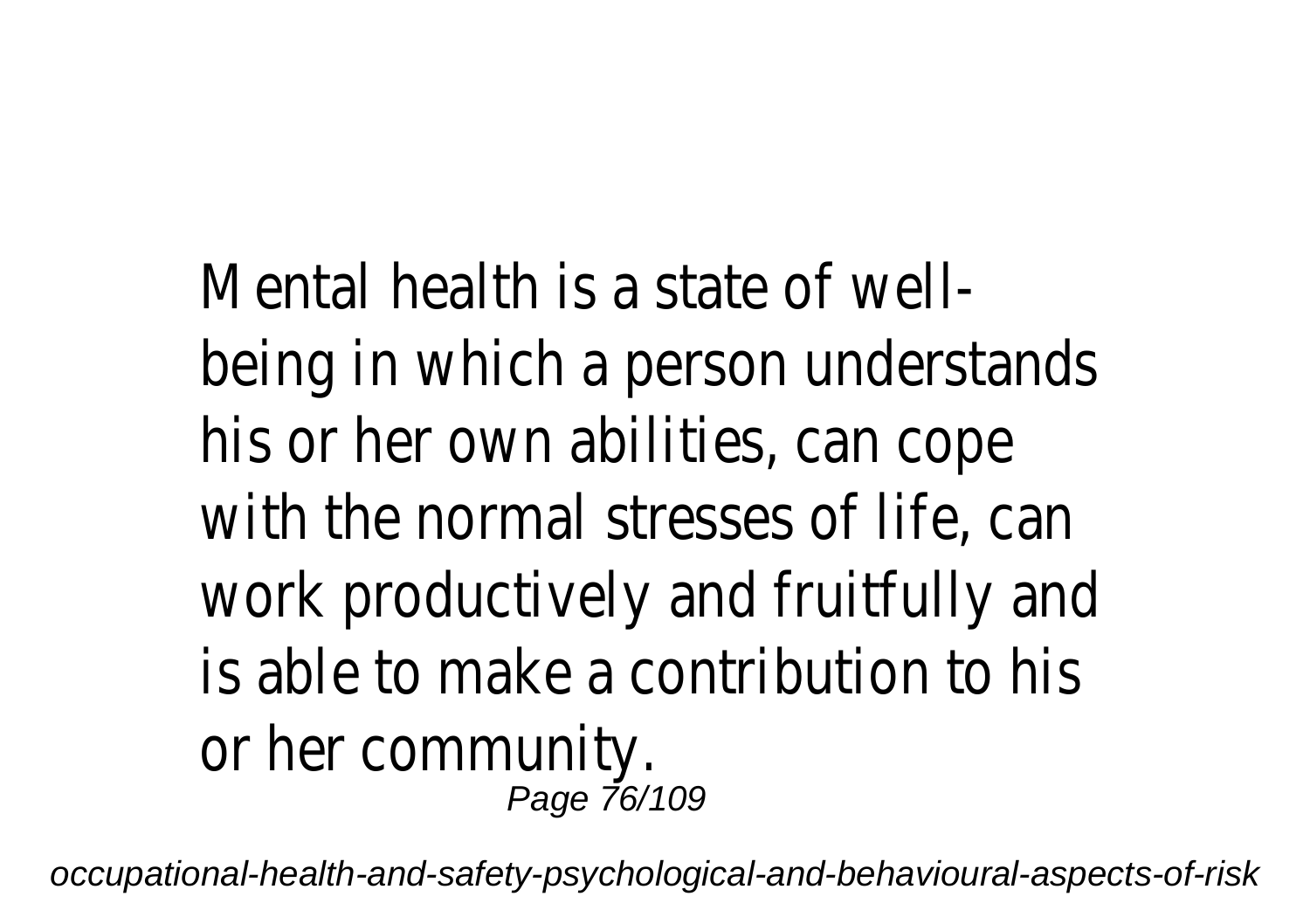Mental Health | Canadian Centre for Occupational Health ... Marlen Hupke, Institute for Occupational Safety and Health of the German Social Accident Insurance In recent decades Page 77/109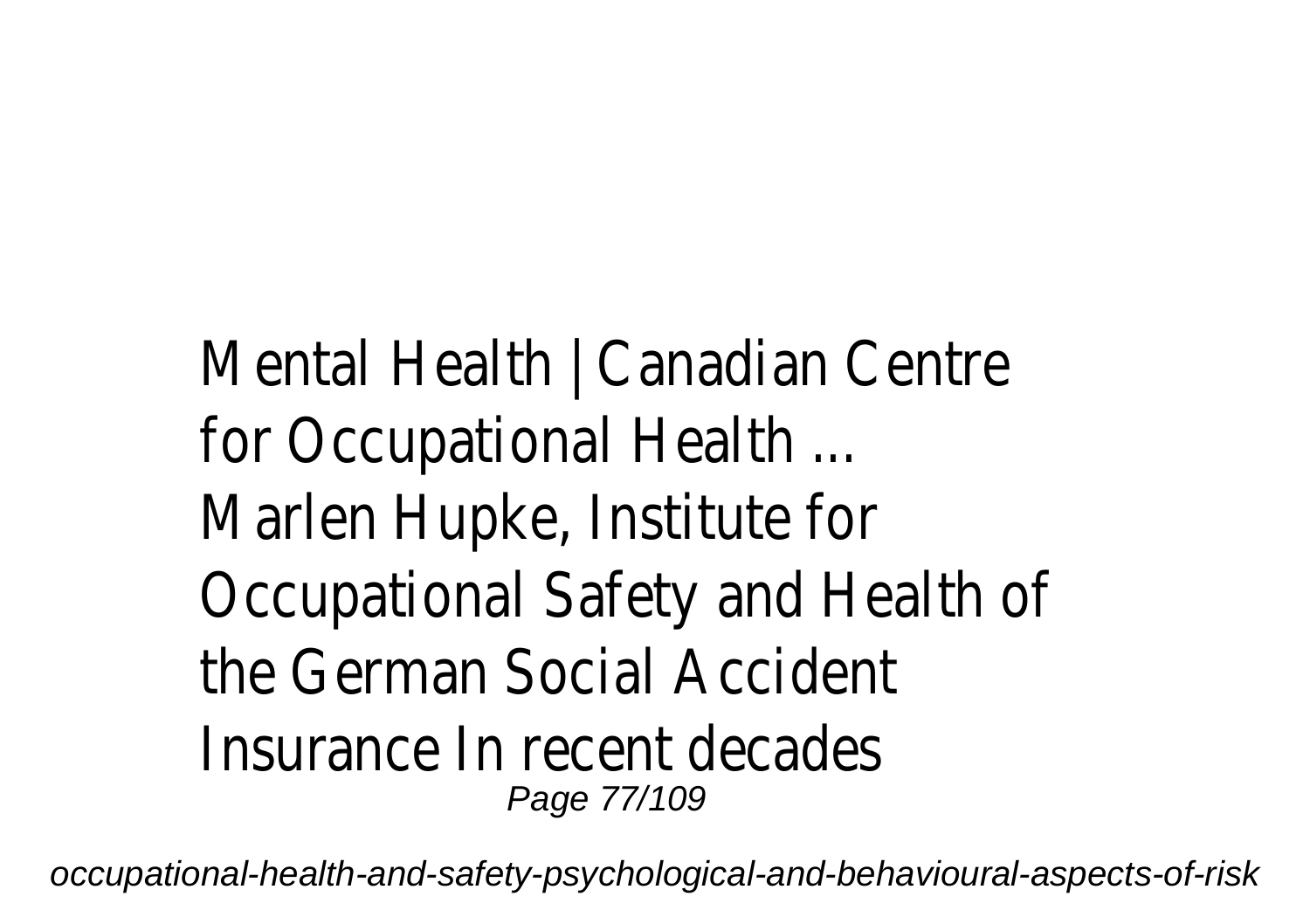significant changes, closely relate to the manner in which work is organised and managed, have tak place in the world of work; result in many emerging risks and new challenges faced by the field of occupational health and safety. Page 78/109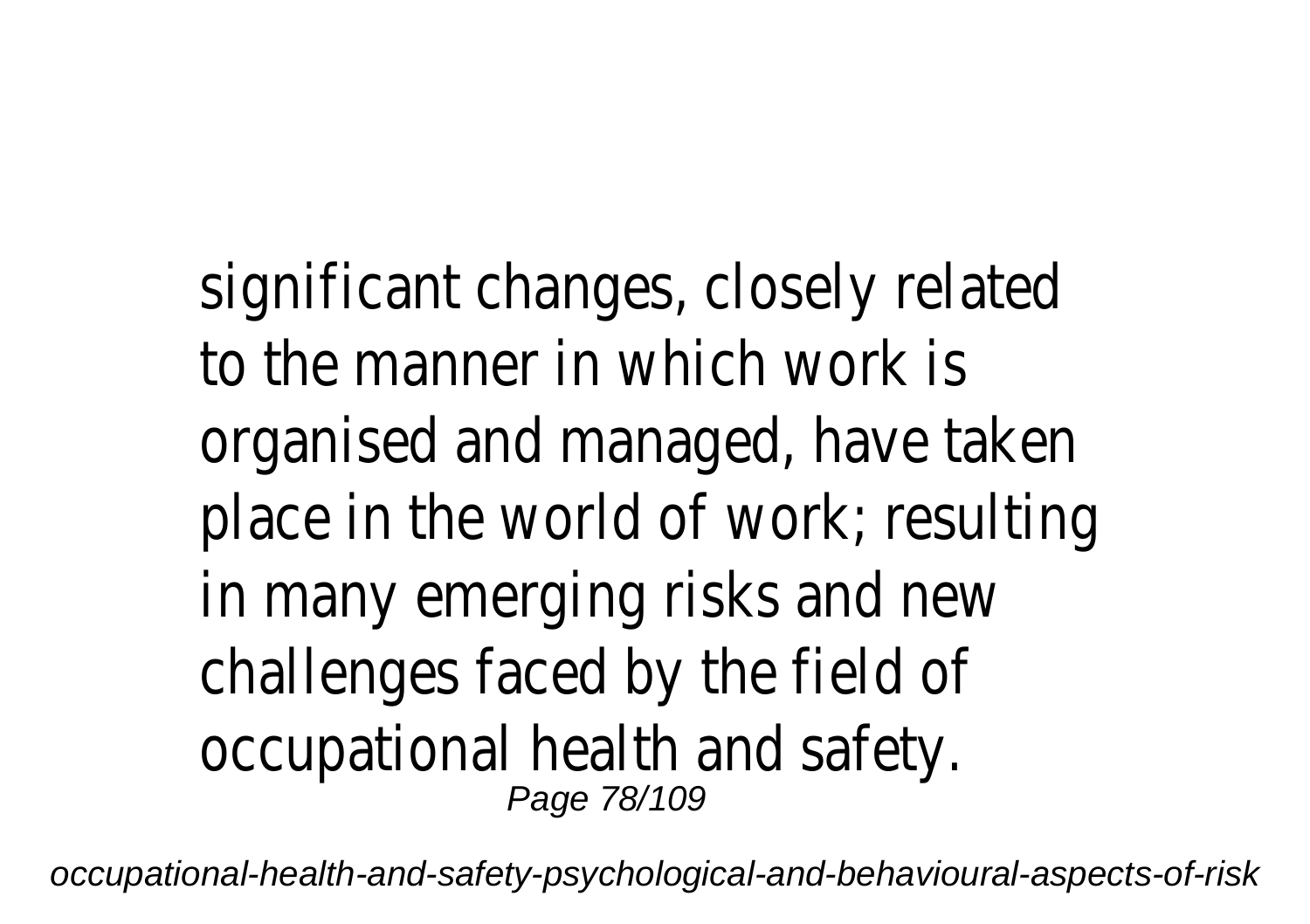# Psychosocial risks and stress at work - Safety and health ... Occupational safety and health (OSH), also commonly referred to as health and safety, occupation health and safety (OHS), Page 79/109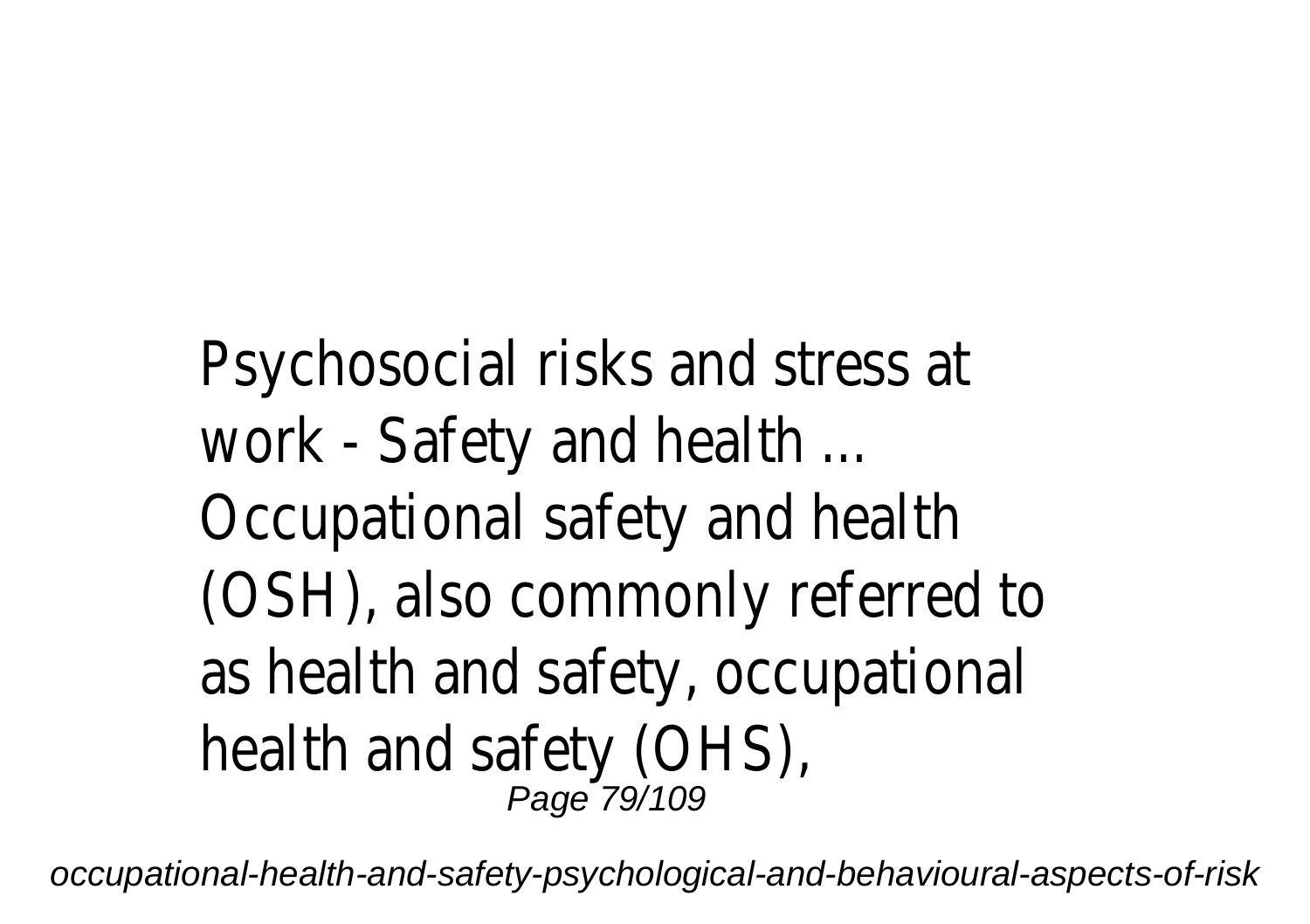occupational health, or occupational safety, is a multidisciplinary field concerned with the safety, health, and welf of people at work. These terms a refer to the goals of this field, so their use in the sense of this art Page 80/109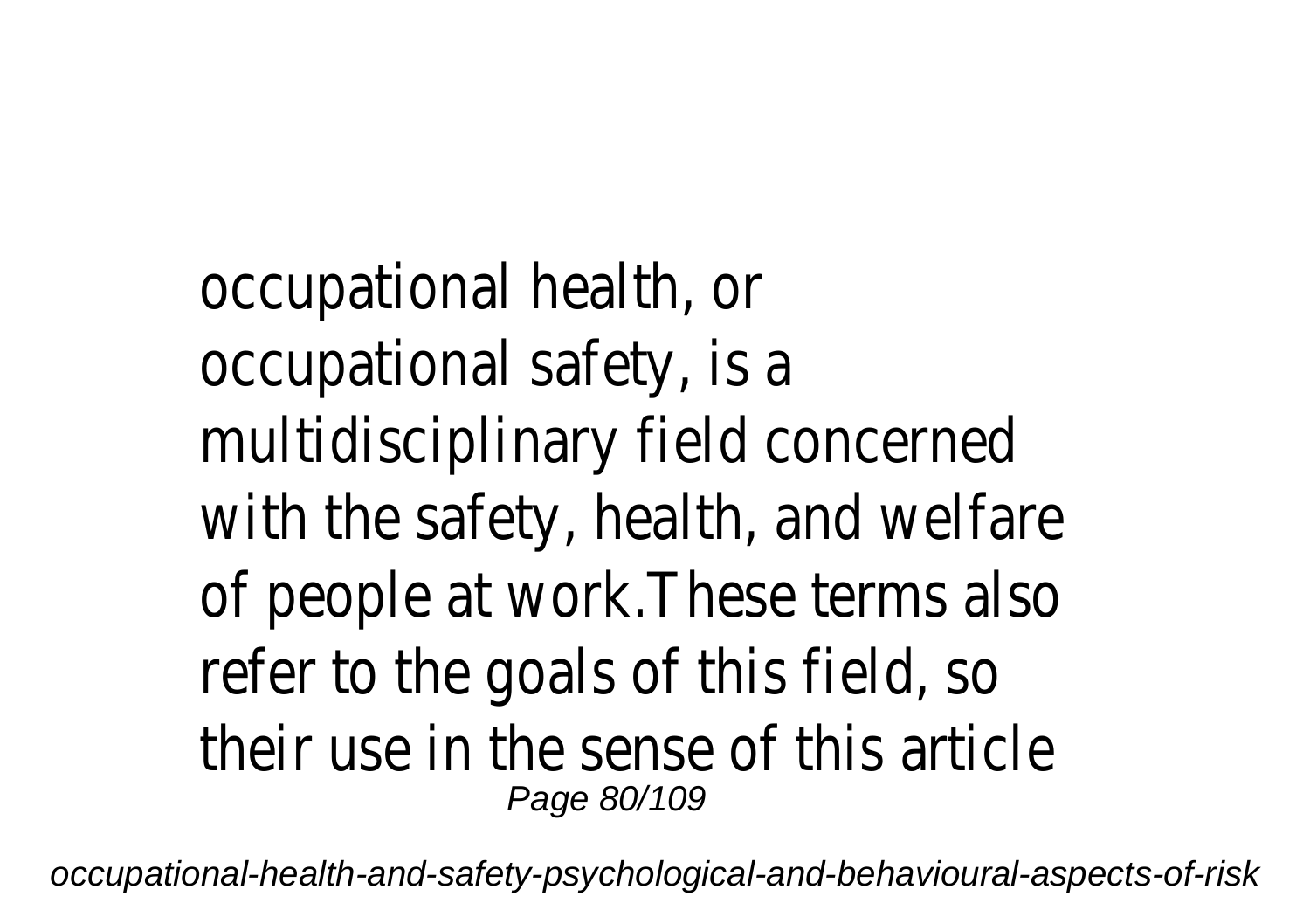was originally an abbreviation of

Occupational safety and health - Wikipedia Many provincial occupational health and safety acts have been expanded to include harm to Page 81/109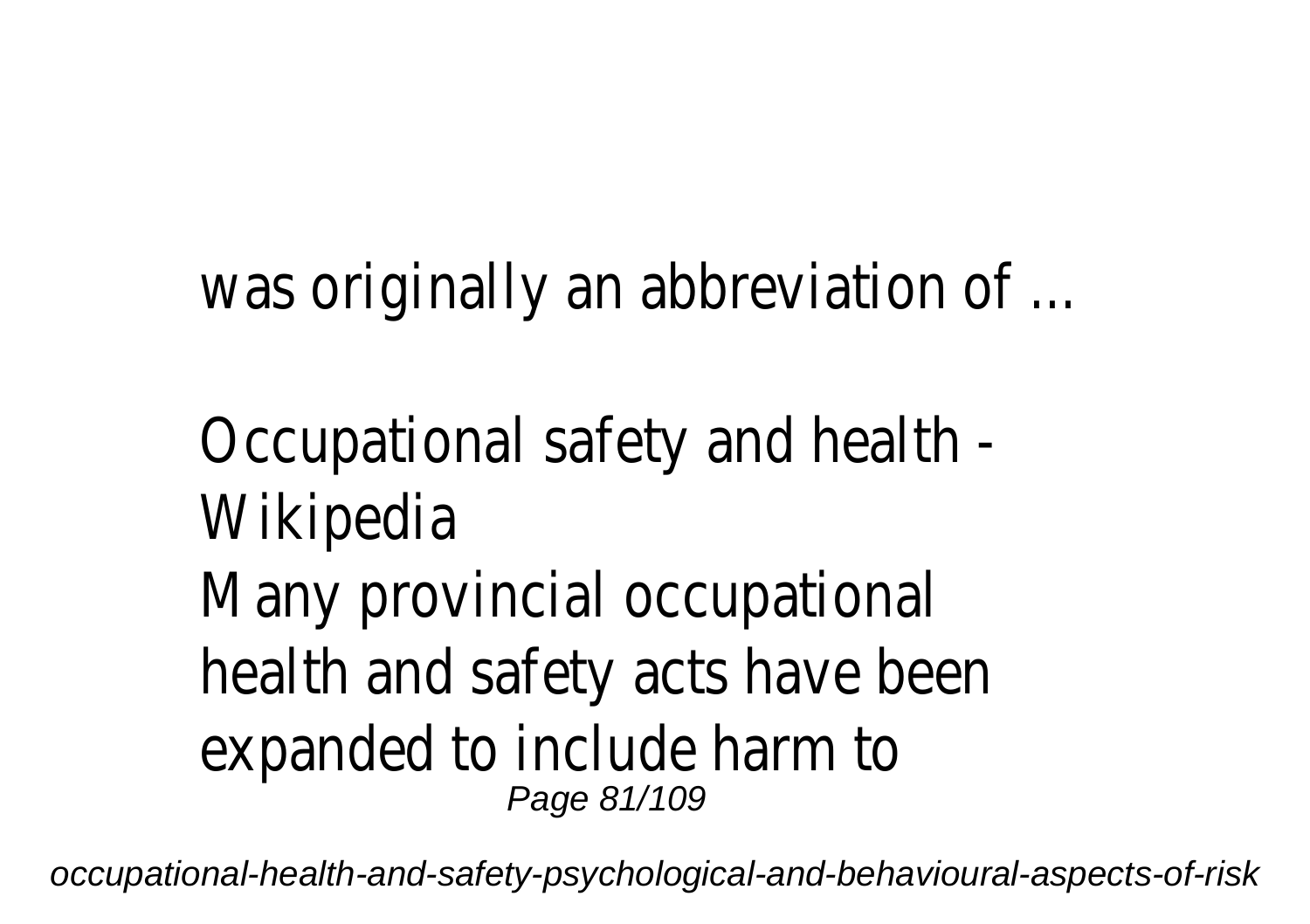psychological well-being in the definition of harassment. In jurisdictions that do not have explicit legislation dealing with psychological health in the workplace, the general duty claus would apply. Page 82/109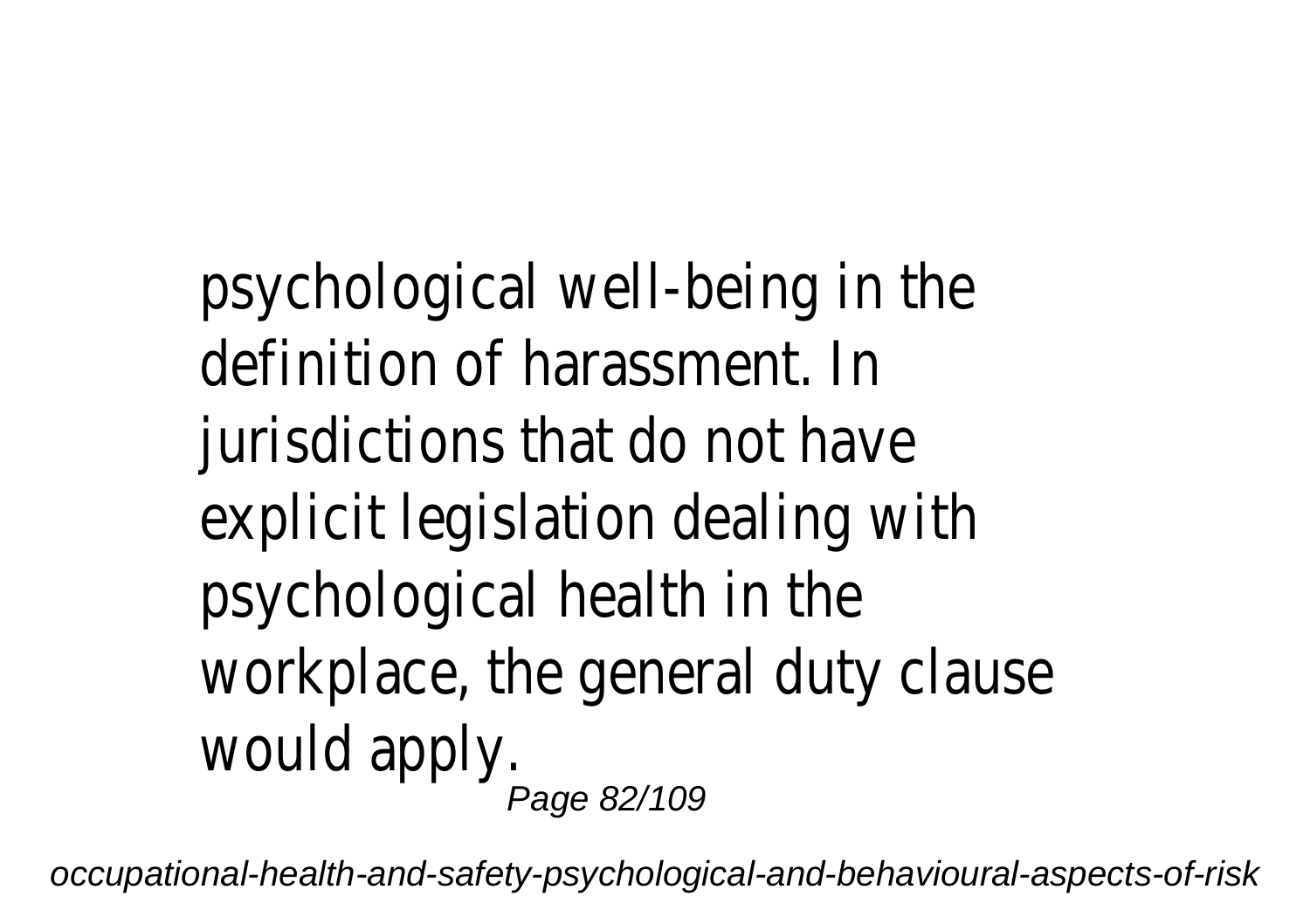# Mental Health - How to Address Support : OSH Answers Hazards. There are many types of hazards - chemical, ergonomic, physical, and psychosocial, to nare a few - which can cause harm or Page 83/109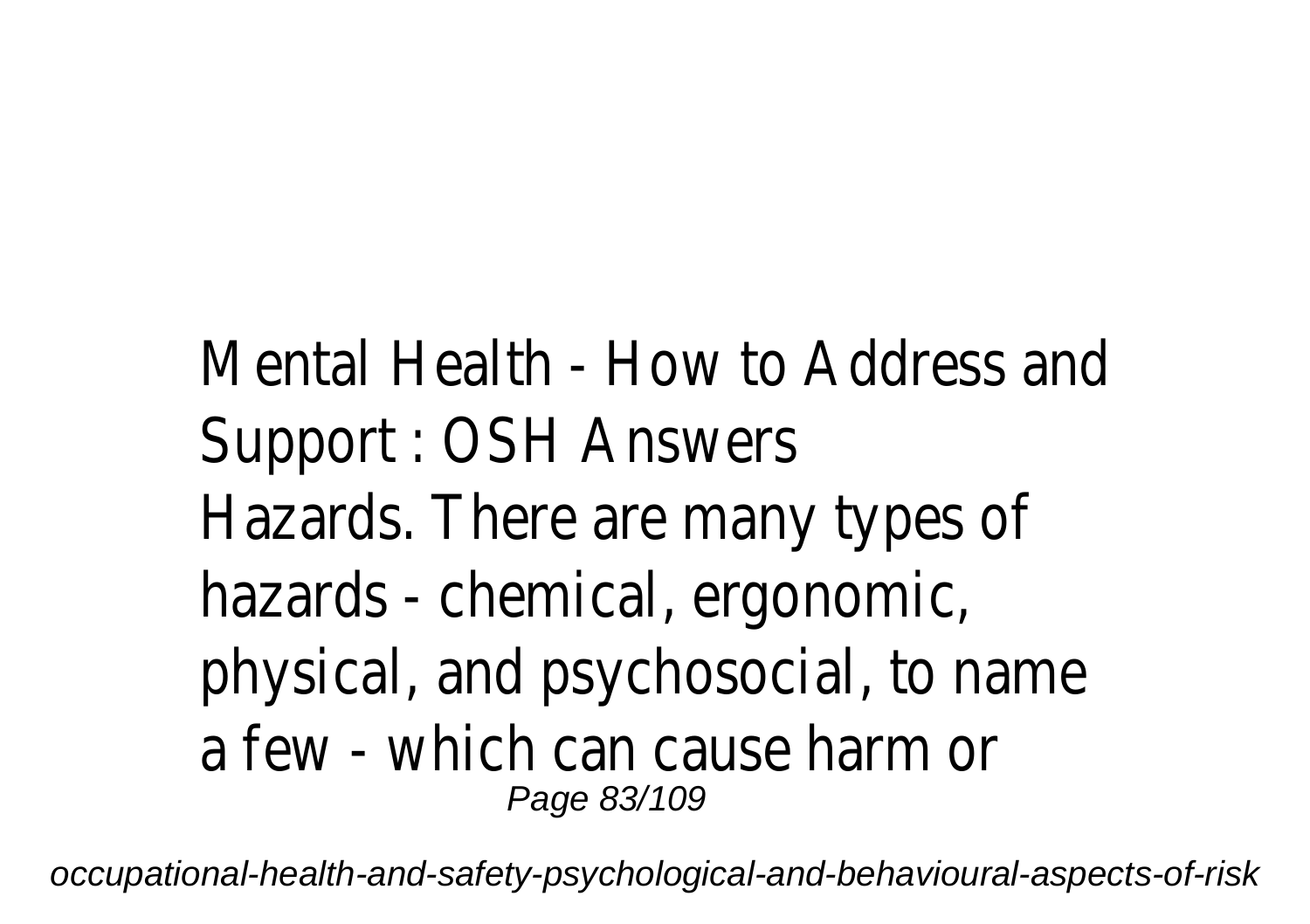adverse effects in the workplace. resources on specific hazards an their control, including identification, risk assessment are inspections, to keep your workpl healthy and safe.

Page 84/109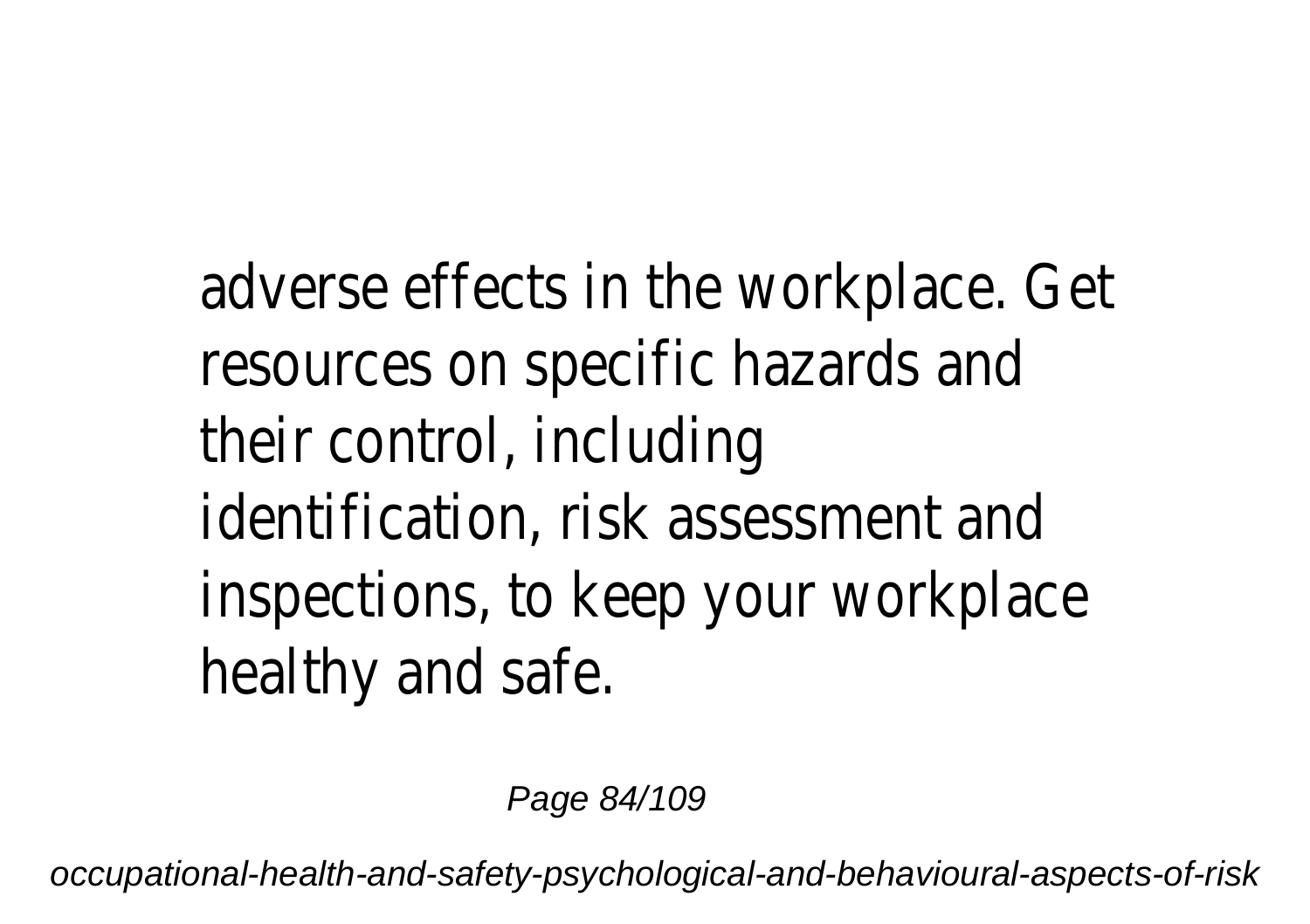Hazards - Canadian Centre for Occupational Health and Safety Our Basic Certificate -

Psychological Health and Safety the Workplace consists of an introductory course titled An Introduction to Psychological Page 85/109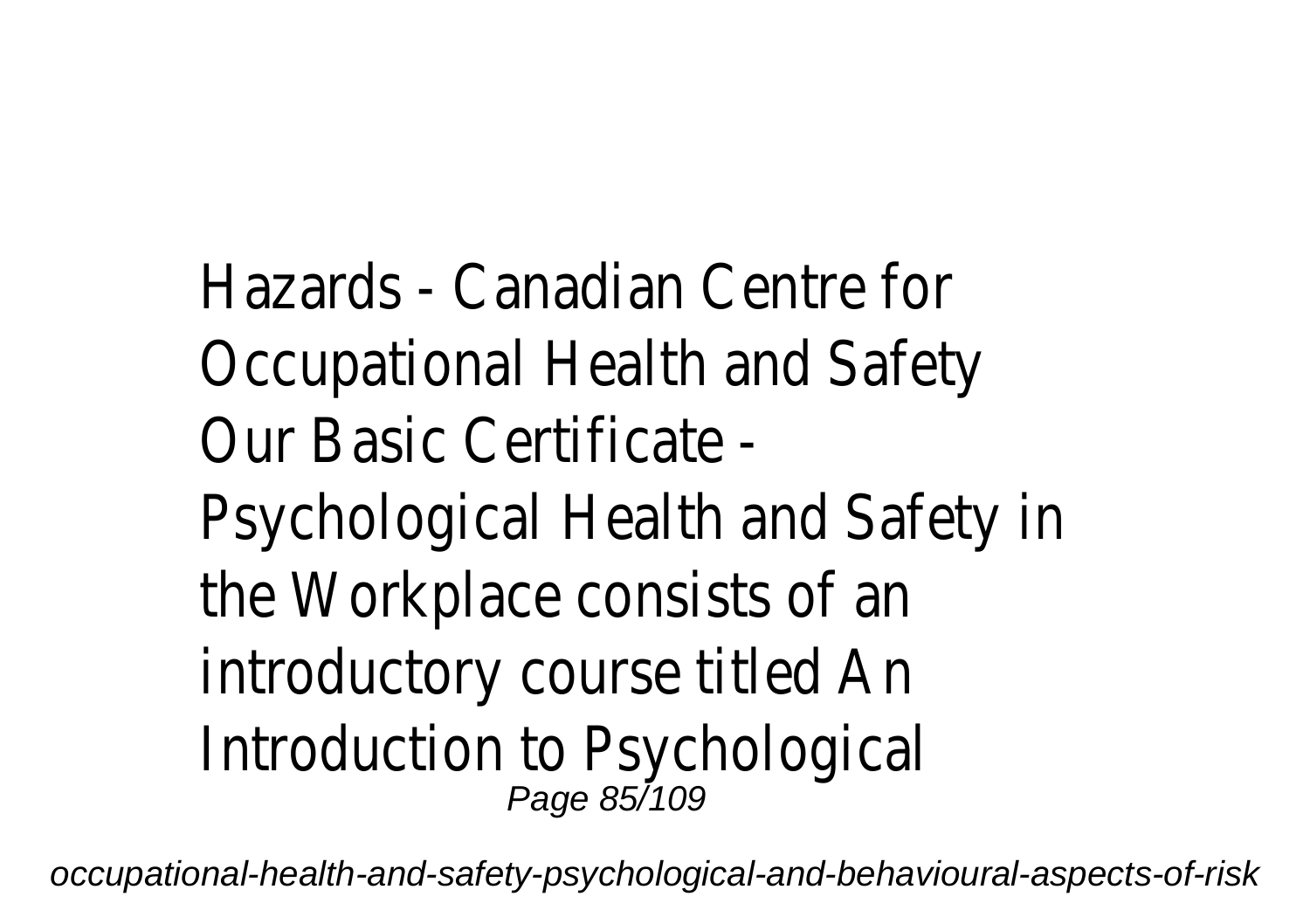Health & Safety in the Workplace. The course is designed to help organizations bring their employe up-to-speed on their roles in maintaining a psychologically healthy and safe work environment providing a stronger understandir<br>Page 86/109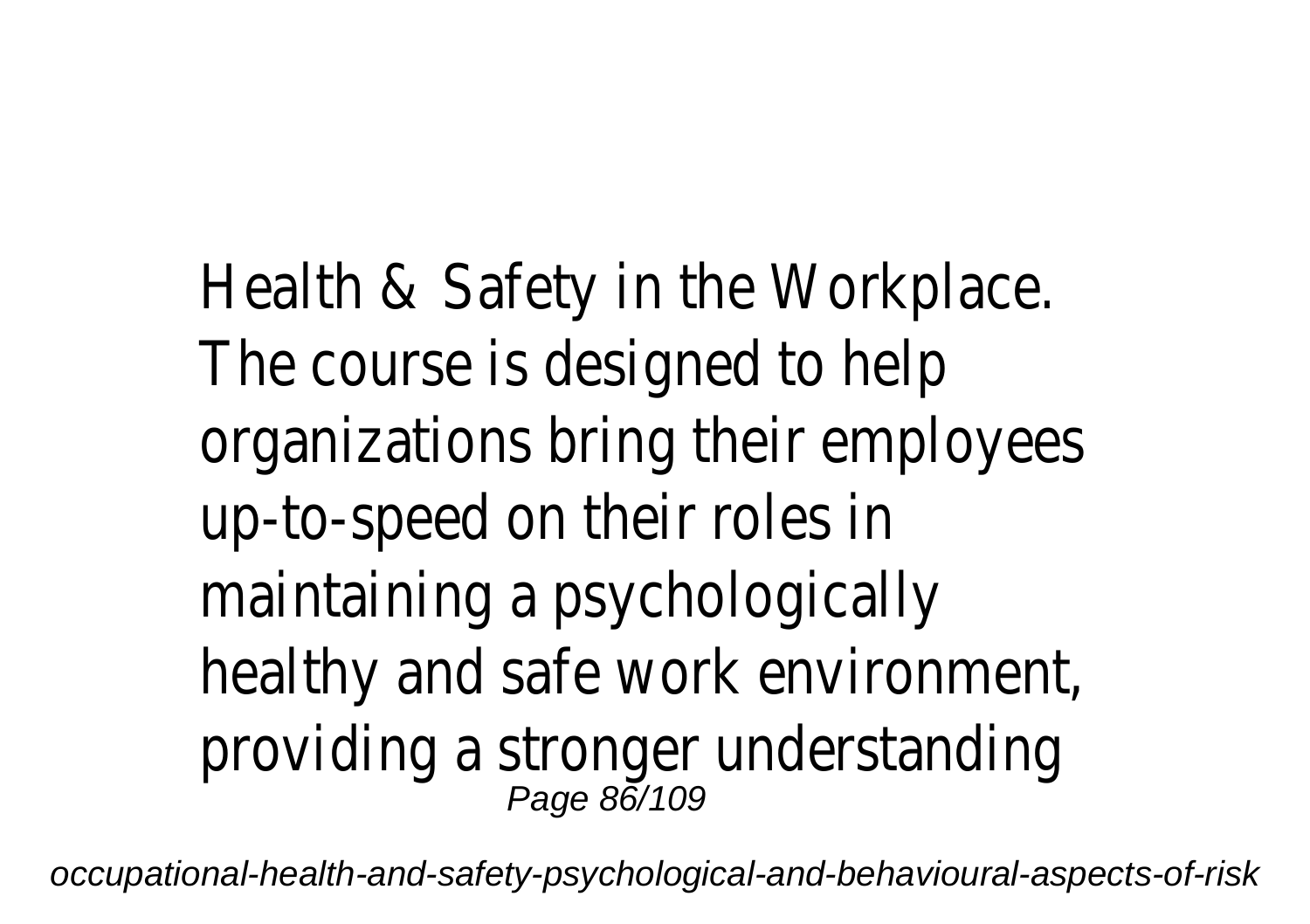# of PH&S concepts.

Psychological Health and Safety Programs - University of ... Canadian Centre for Occupational Health and Safety. Everyone at the workplace has a shared Page 87/109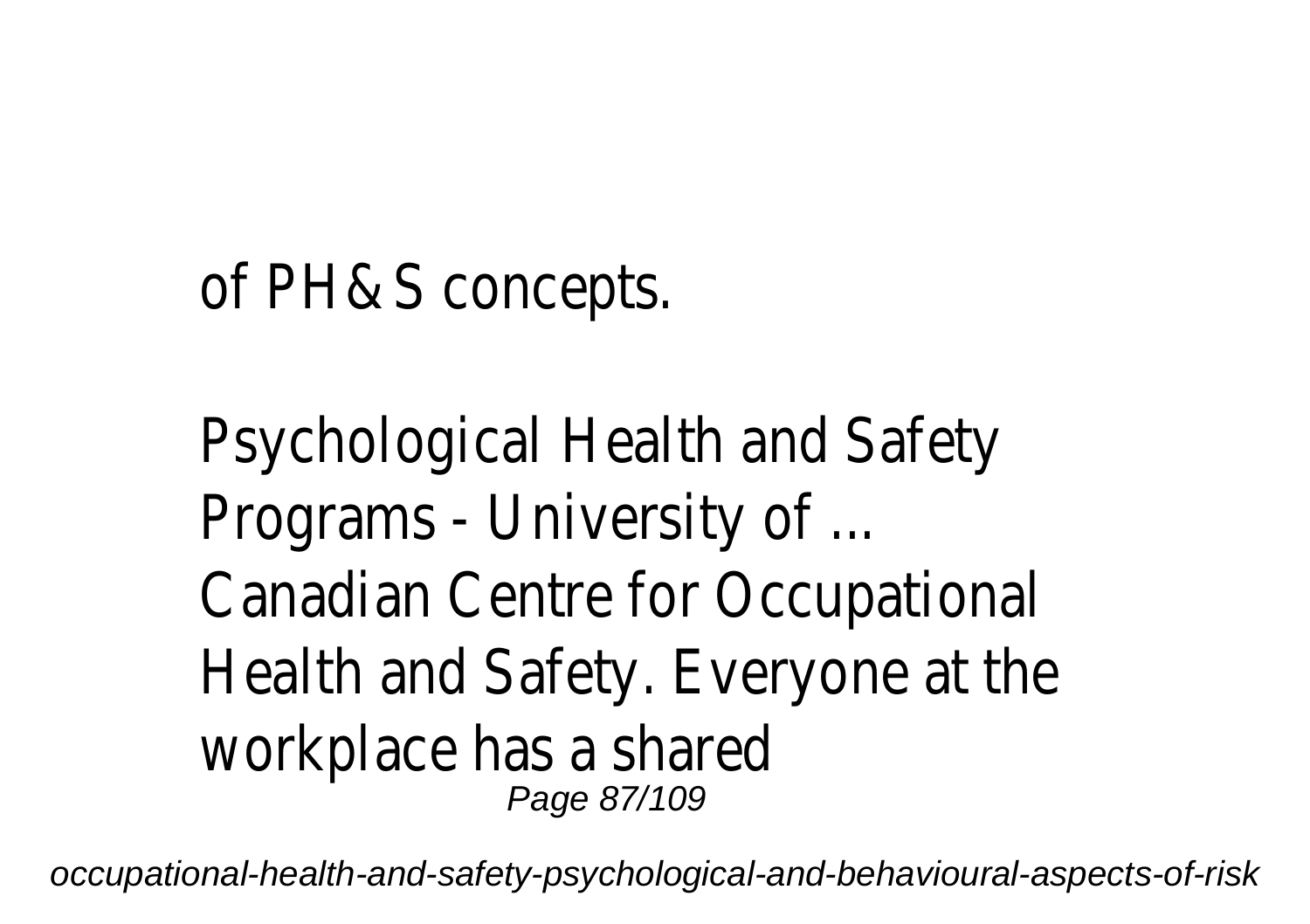responsibility for safety and heal and that includes mental health.

Canadian Centre for Occupationa Health and Safety Survey of occupational safety and health; Job stress theory and Page 88/109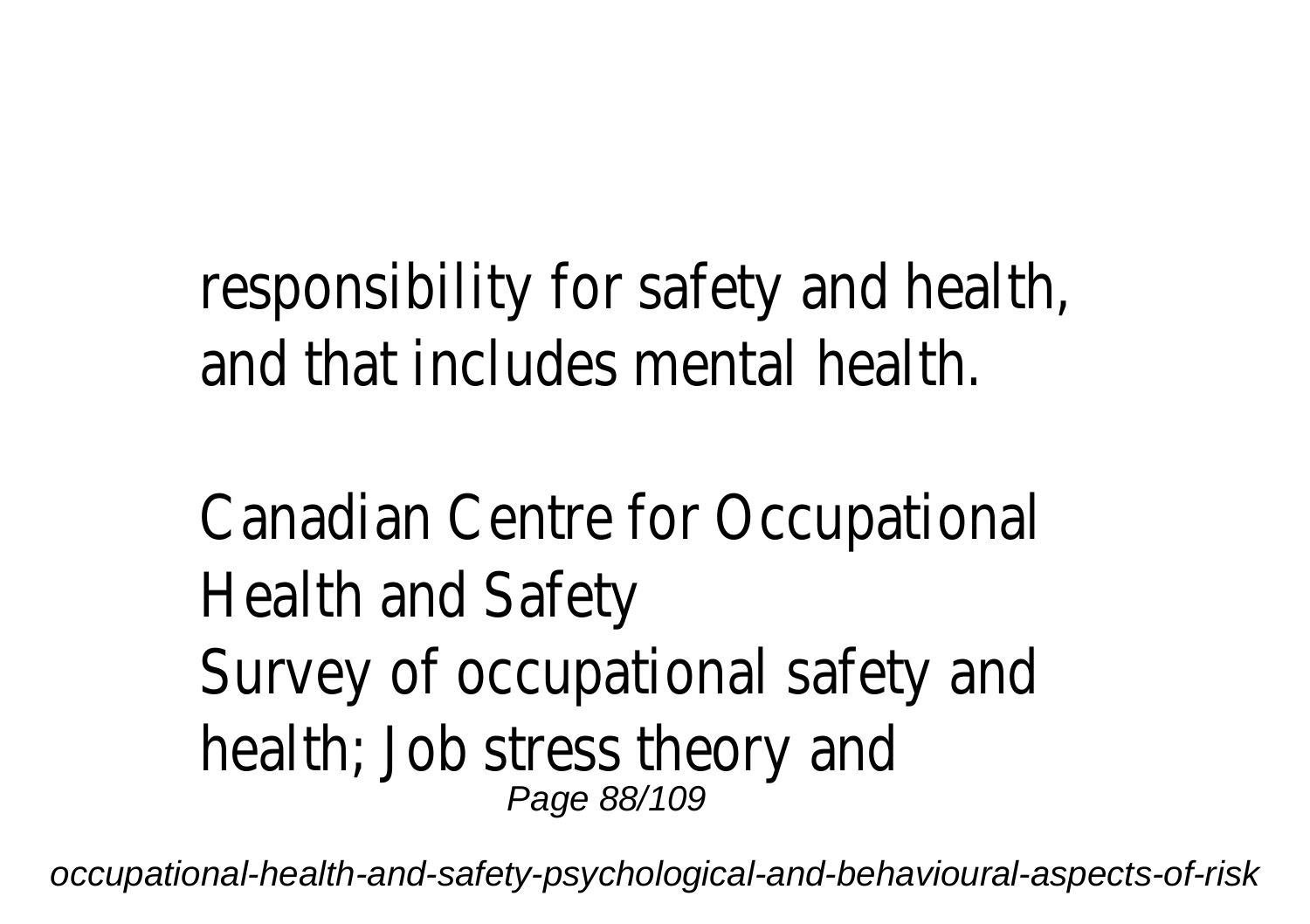mechanisms; Organizational risk factors for occupational stress, injury, and illness. Health implications of stressful work, including physical and psychological health, and social a economic outcomes. Page 89/109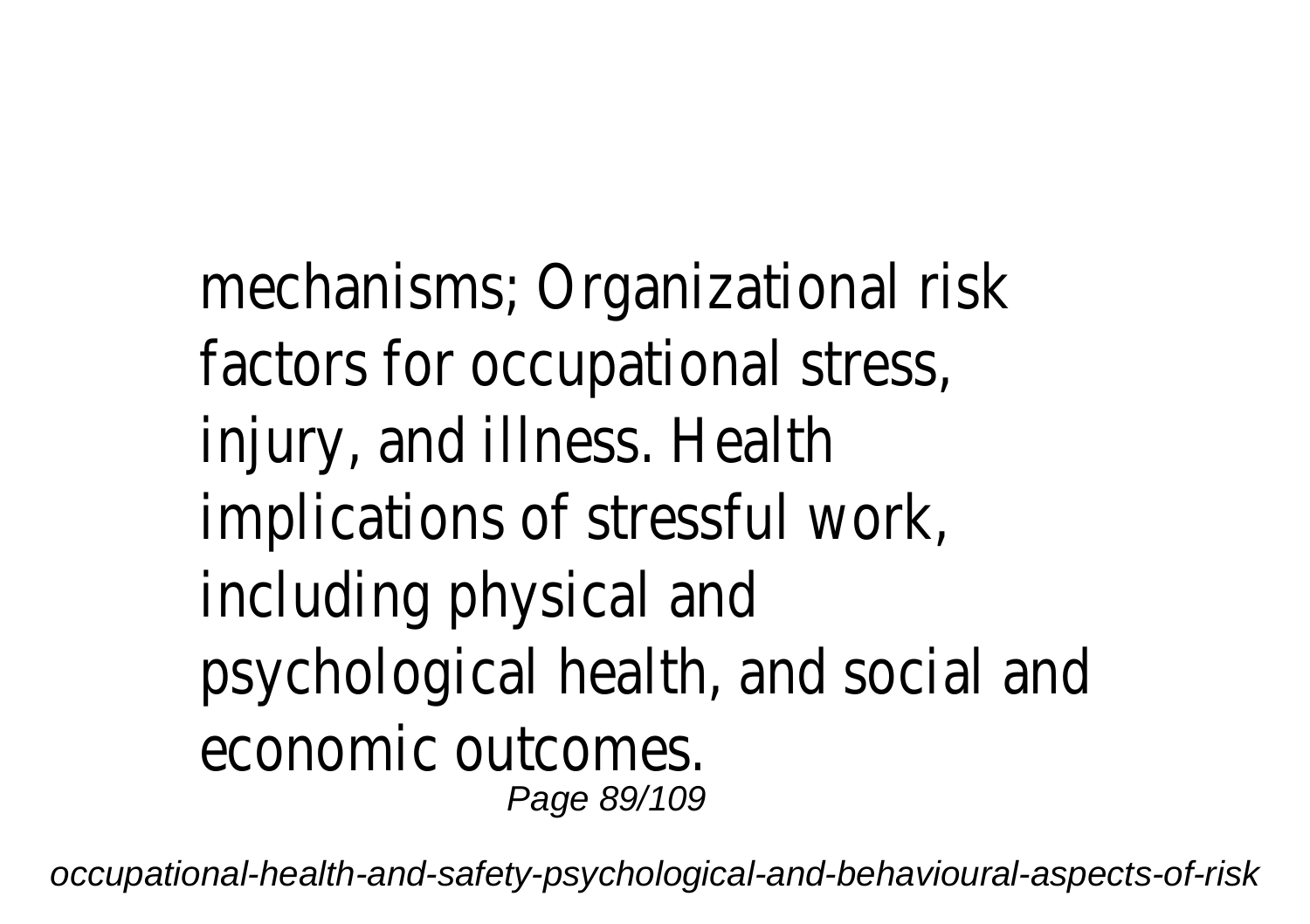# Occupational Health Psychology | NIOSH | CDC Being a Mindful Employee: An Orientation to Psychological Heal and Safety in the Workplace [COURSES/E-LEARNING] FREE! Page 90/109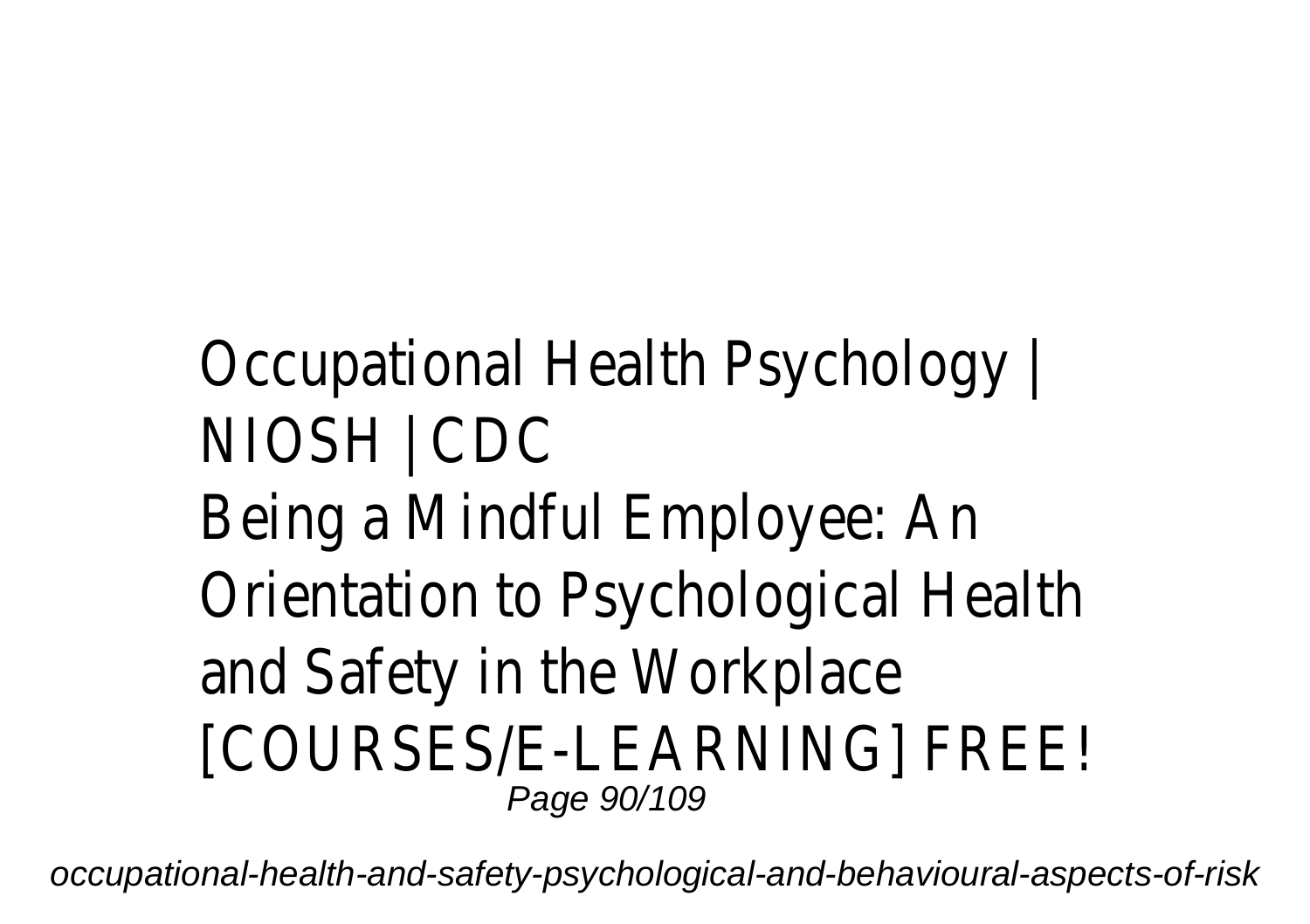Brain Injury Awareness: An Interview with Dr. Angela Colantonio [PODCASTS] Breaking the Cycle of Workplace Bullying [PODCASTS] Bridging the Generations at Work [PODCASTS]

Page 91/109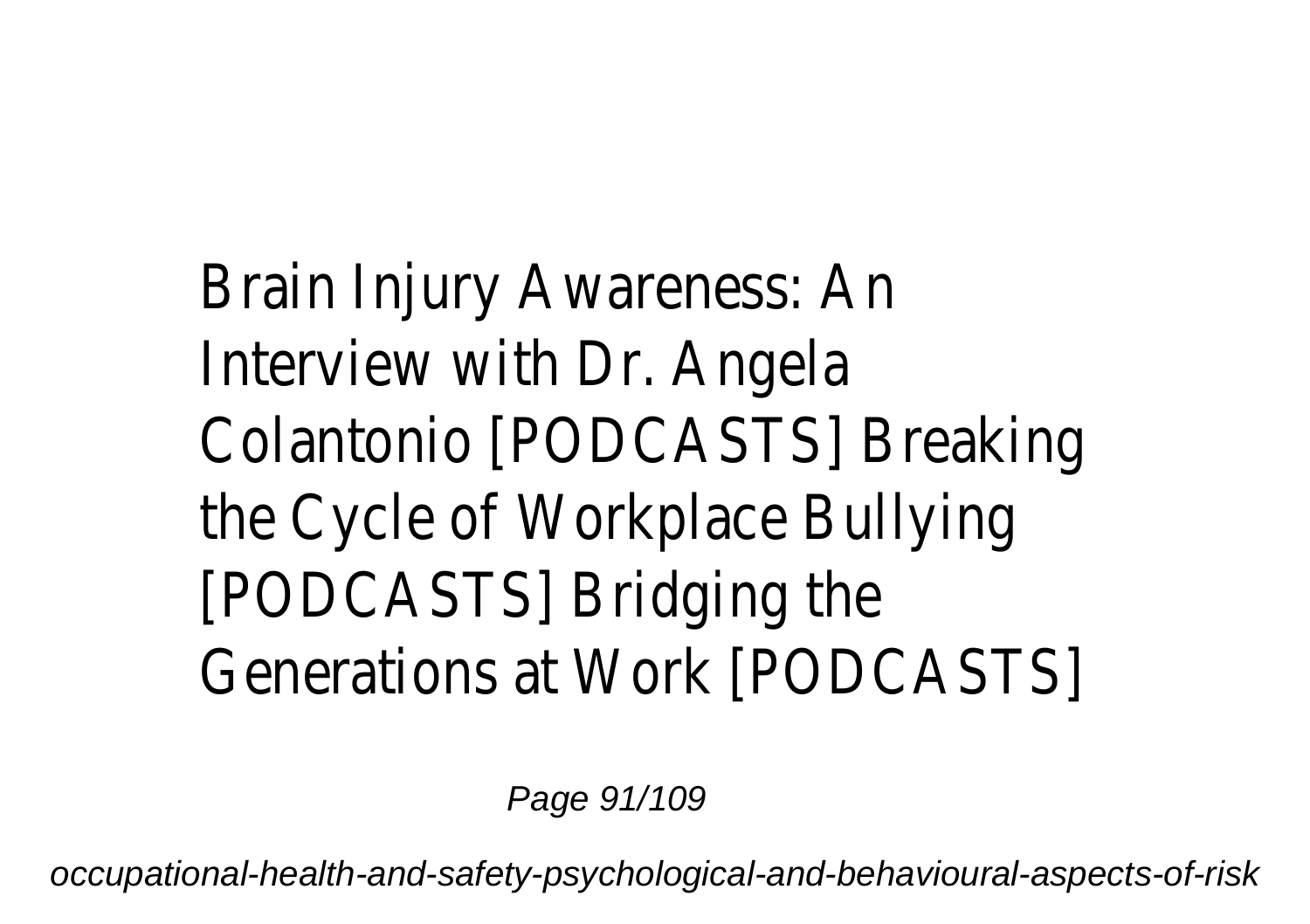CCOHS: Products and Services Consider the National Institute for Occupational Safety and Health's (NIOSH) Total Worker Health (TWH) program which recognizes that work is a social determinant health.

Page 92/109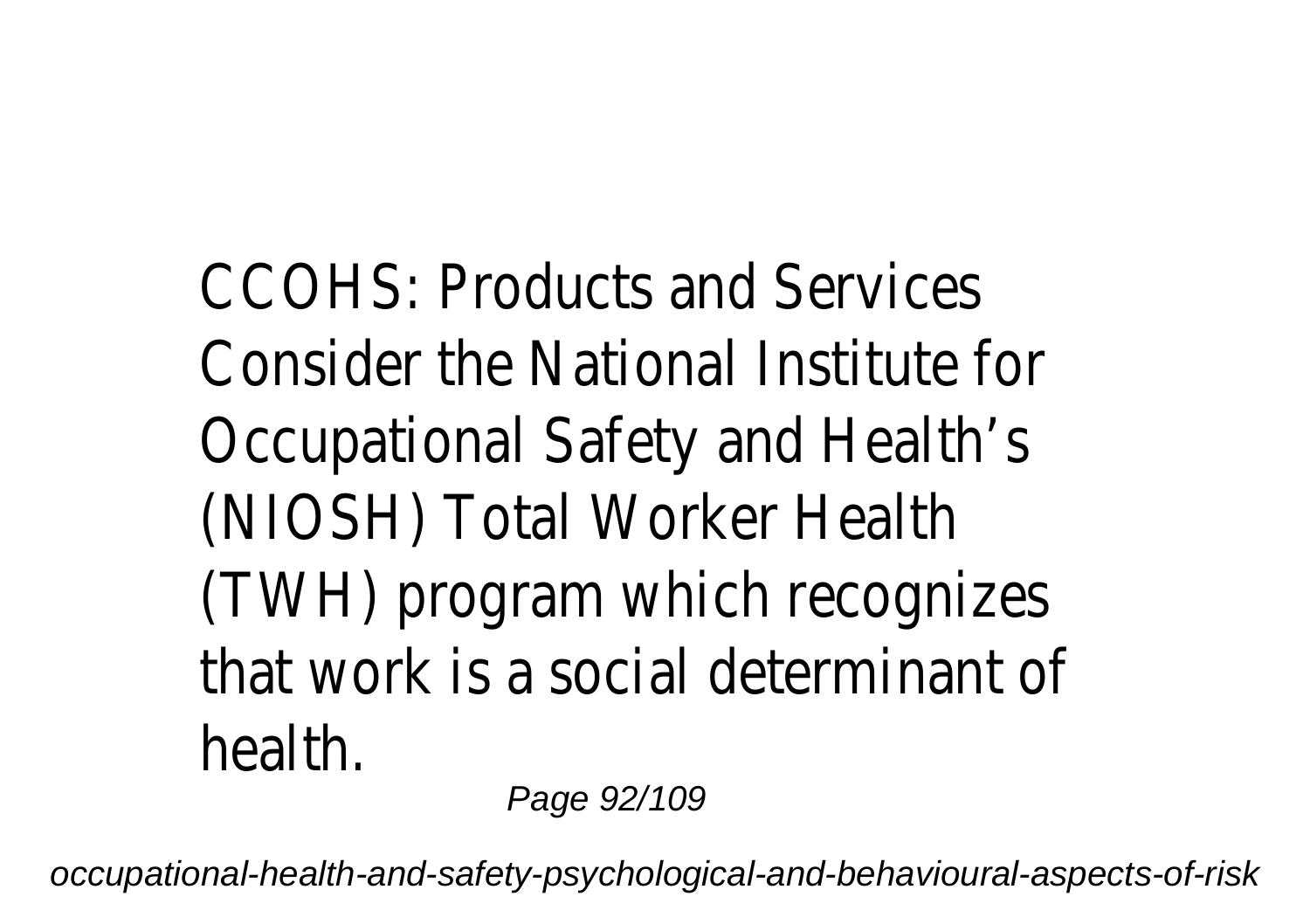# The Psychology of Safety: It's a State of Mind

Occupational health psychology (OHP) is an interdisciplinary area of psychology that is concerned the health and safety of workers. Page 93/109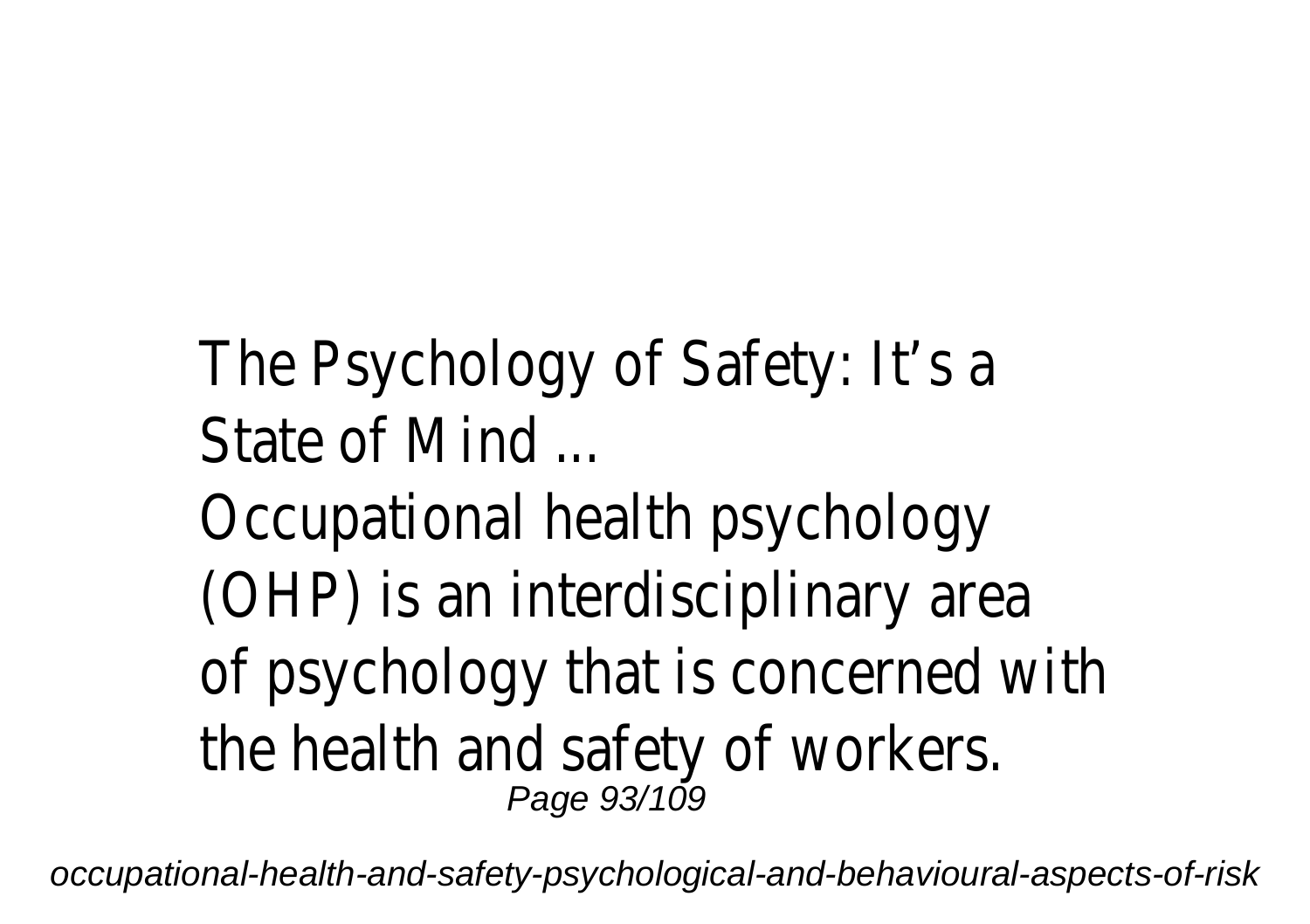OHP addresses a number of major topic areas including the impact occupational stressors on physic and mental health, the impact of involuntary unemployment on physical and mental health, workfamily balance, workplace violenc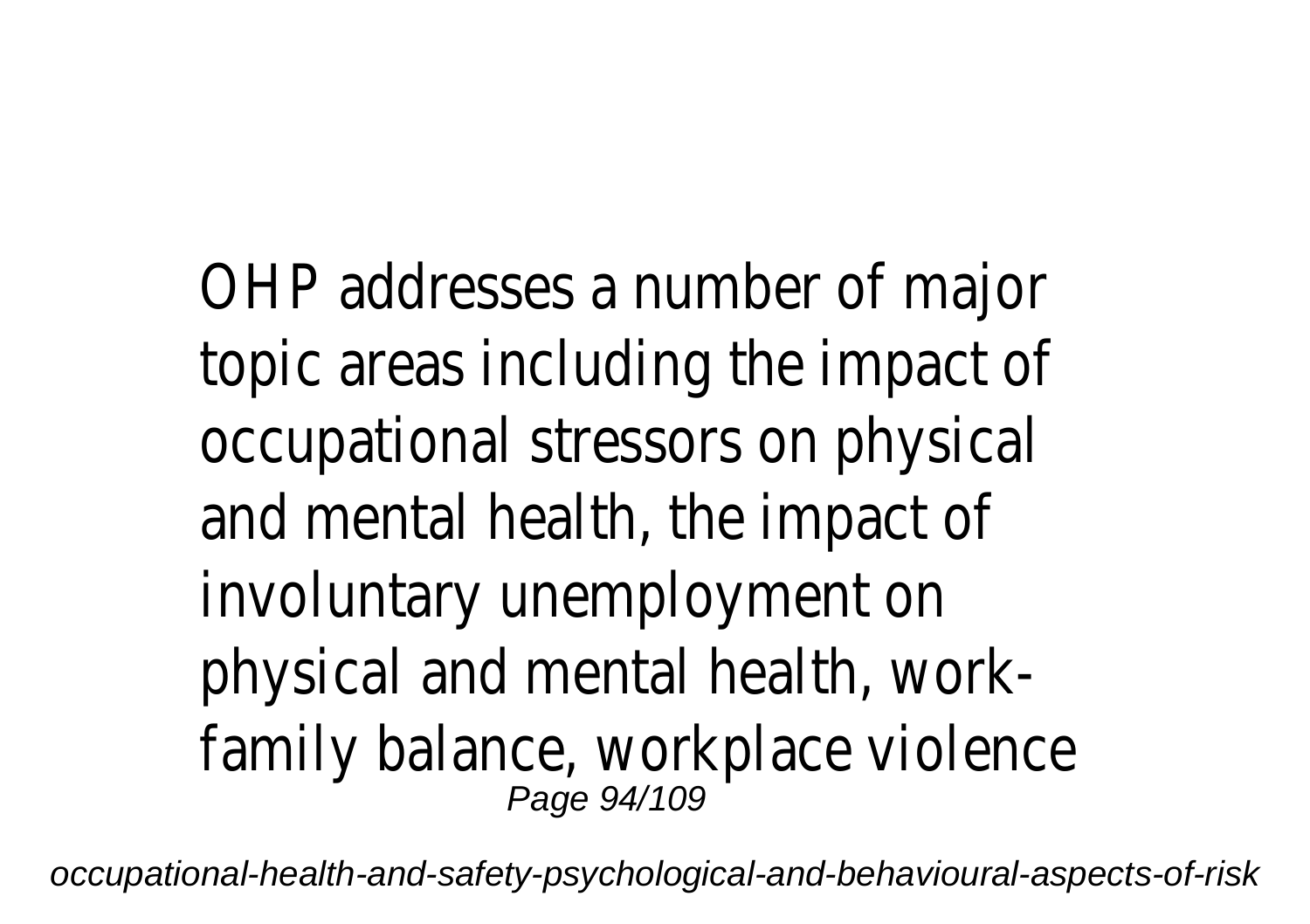# and other forms of ...

Occupational health psychology - Wikipedia The Journal of Occupational Heal Psychology ® publishes theory, research, and public policy article Page 95/109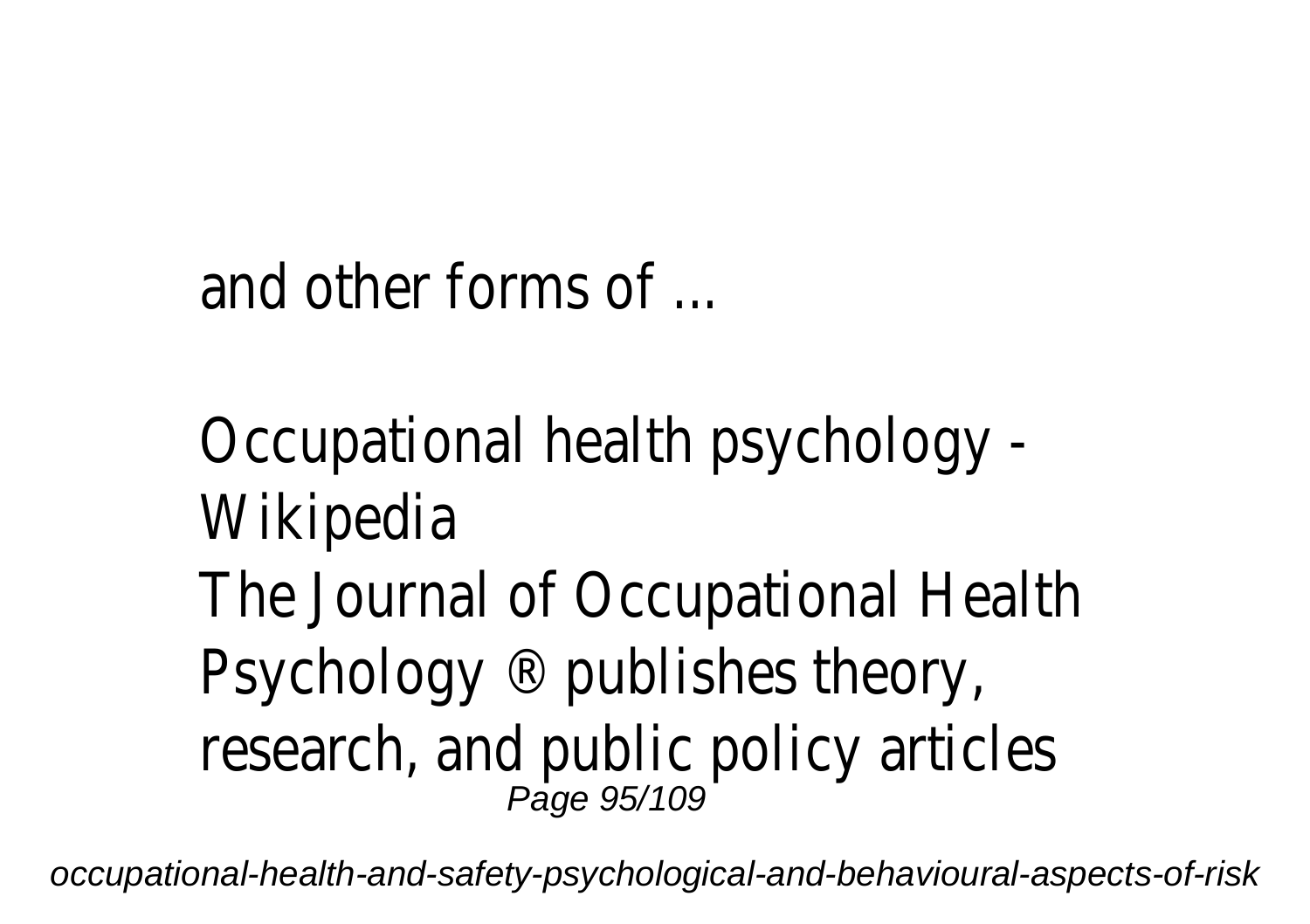in occupational health psychology an interdisciplinary field representing a broad range of backgrounds, interests, and specializations. Occupational heal psychology concerns the application of psychology to improving the<br>Page 96/109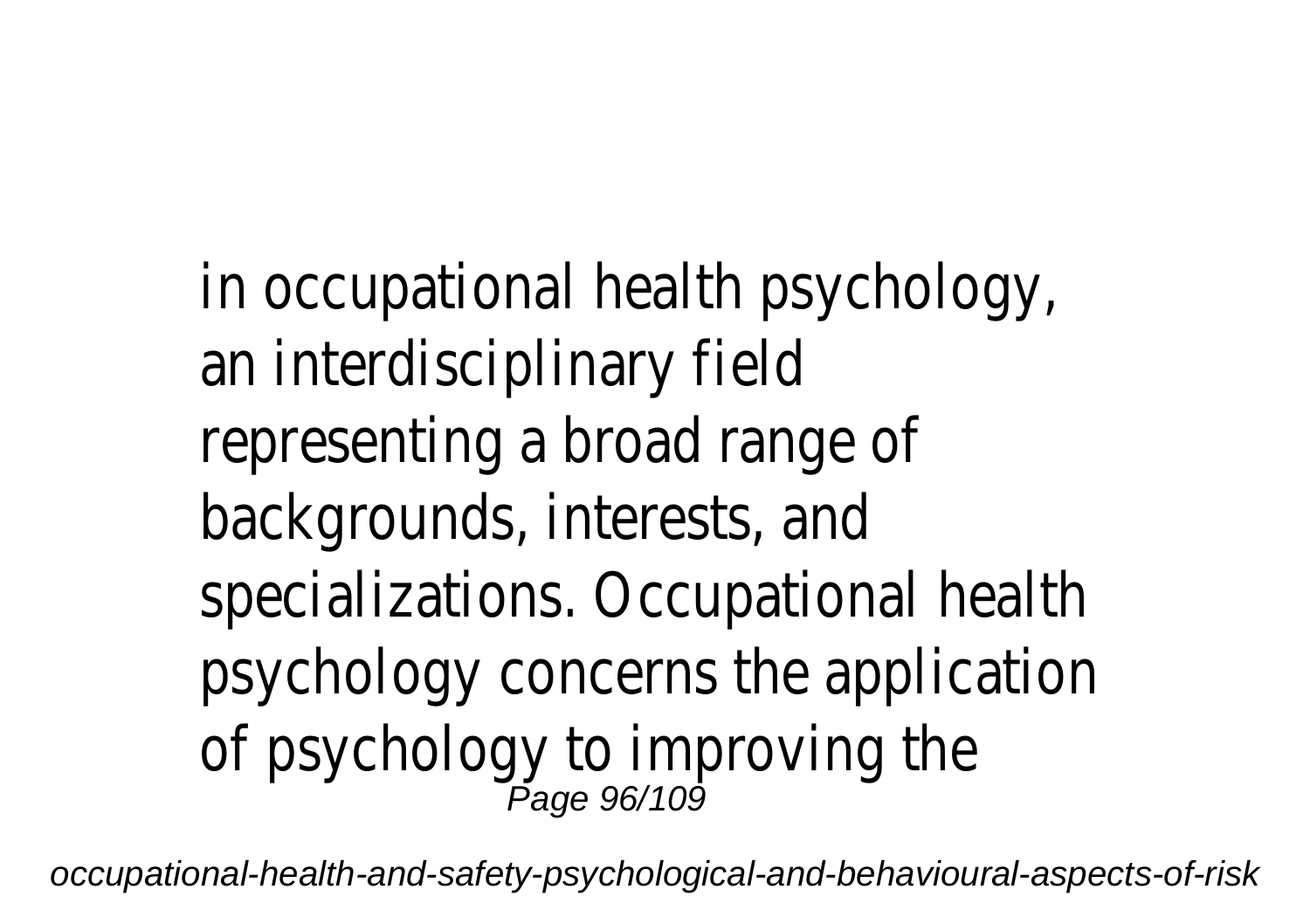quality of work life and to proted and promoting the safety ...

Journal of Occupational Health Psychology - APA Publishing ... A page about occupational health and safety. Occupational Health and safety.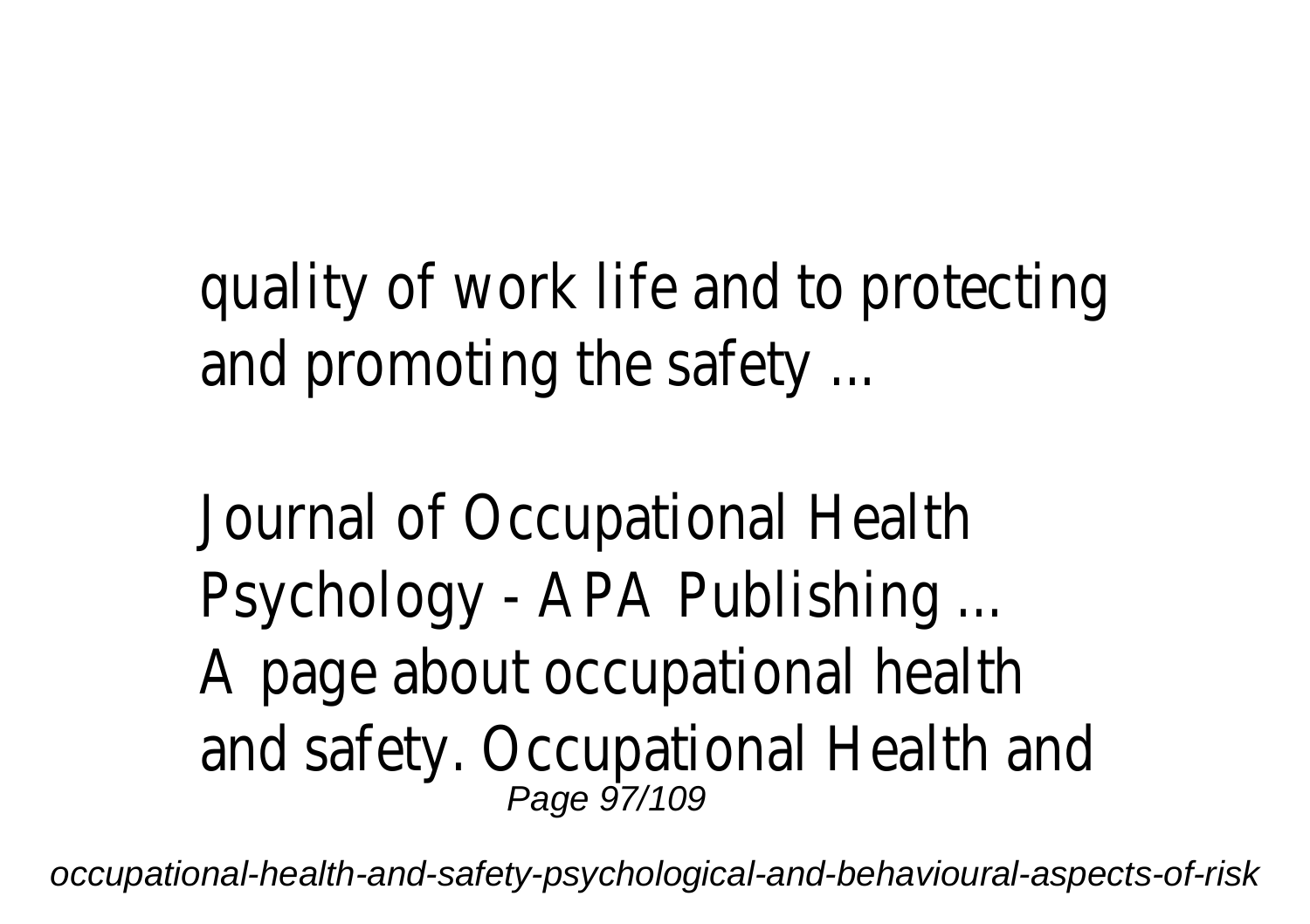Safety. Against all odds woman survives Bangladesh factory disater (1127 dead)

Occupational Health and Safety Psychological safety deals with identifying and lessening Page 98/109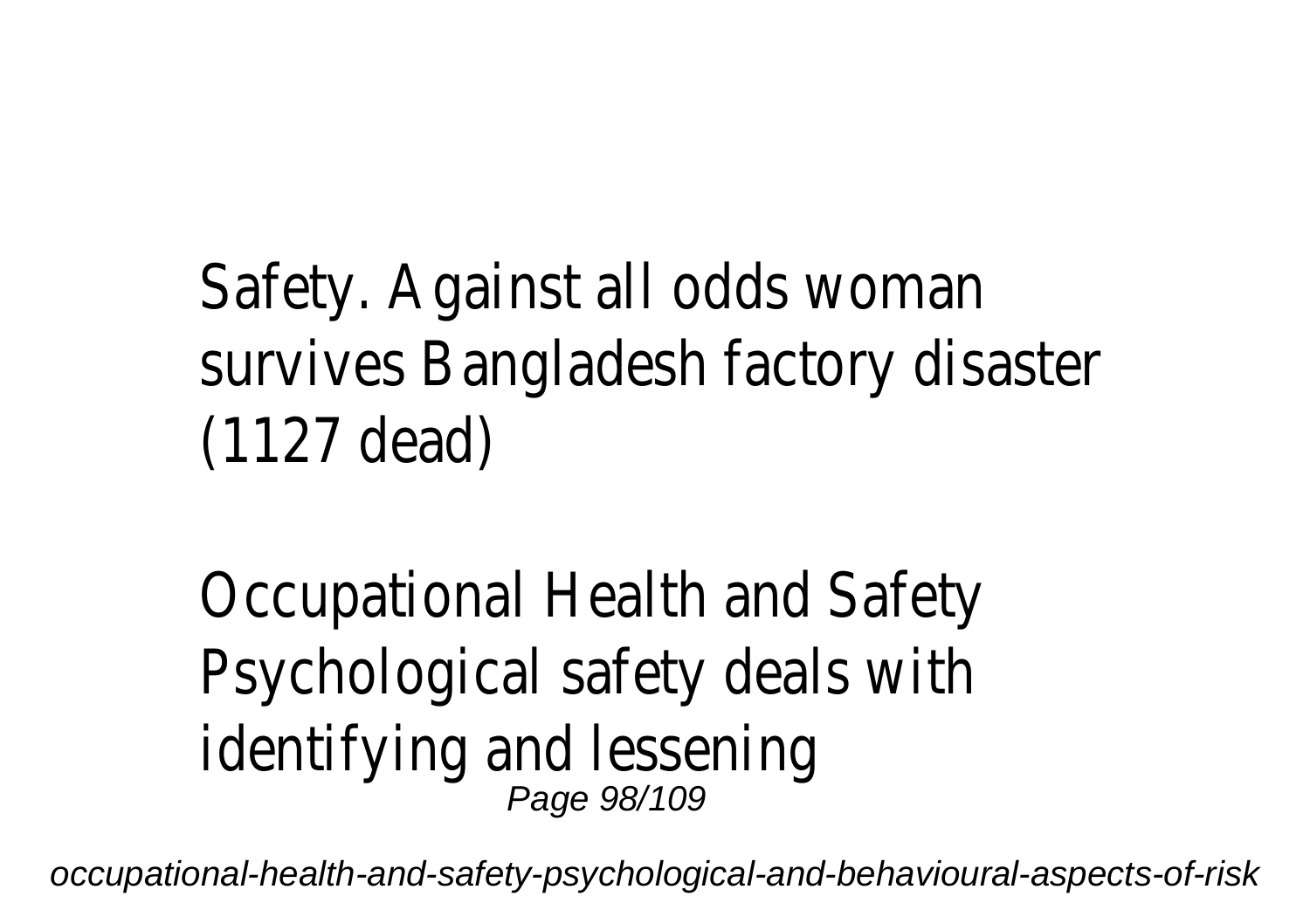psychosocial risk factors and the effect they might have on an employee's psychological wellbeing. Improving psychological safety at work involves taking precautions to prevent injury or danger to employees' psychologid<br><sup>Page 99/109</sup>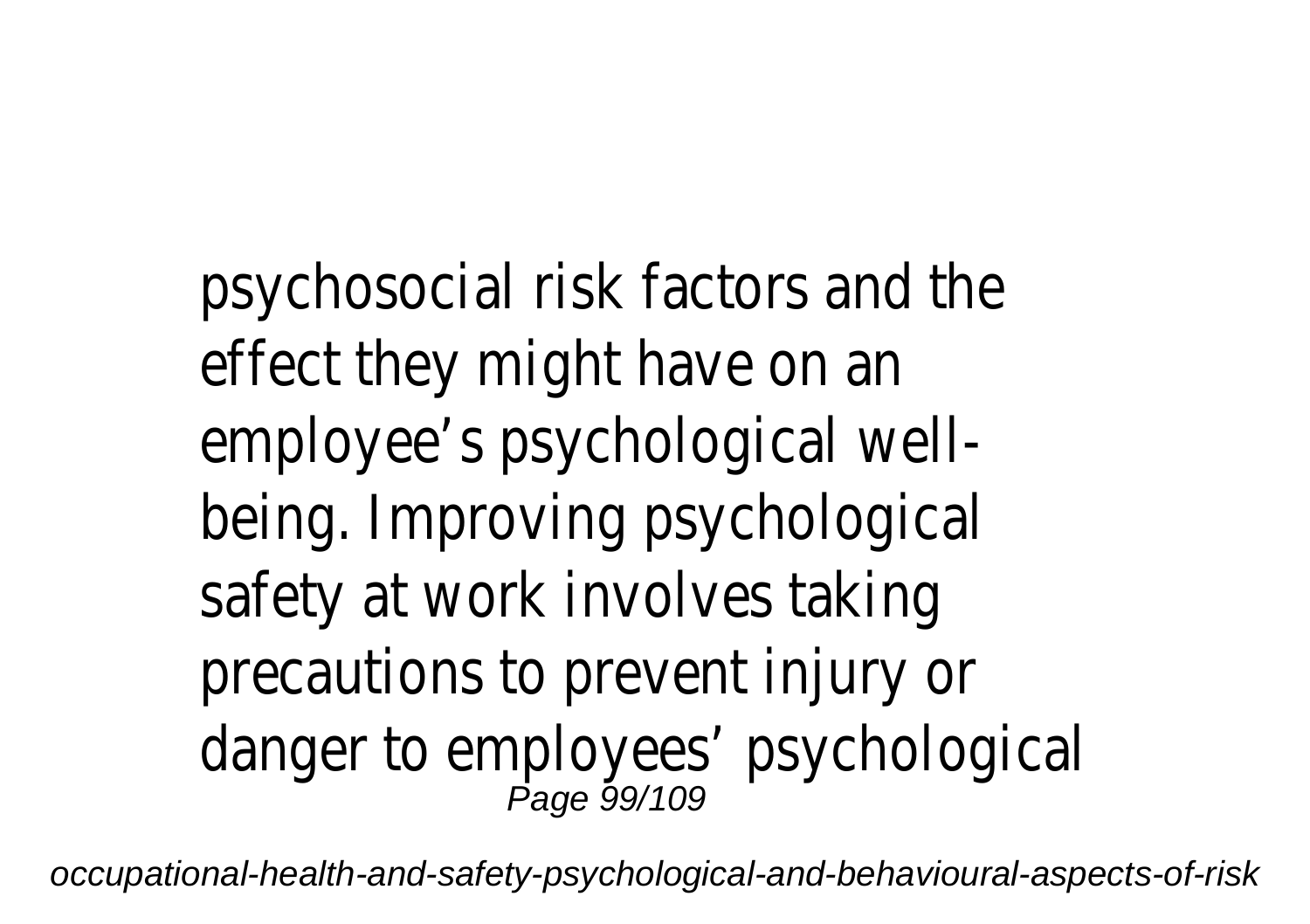### health.

# Psychological Health and Safety | WorkSafe Saskatchewan OCCUPATIONAL HEALTH AND SAFETY (OH&S) 13 PSYCHOLOGICAL FACTORS Page 100/109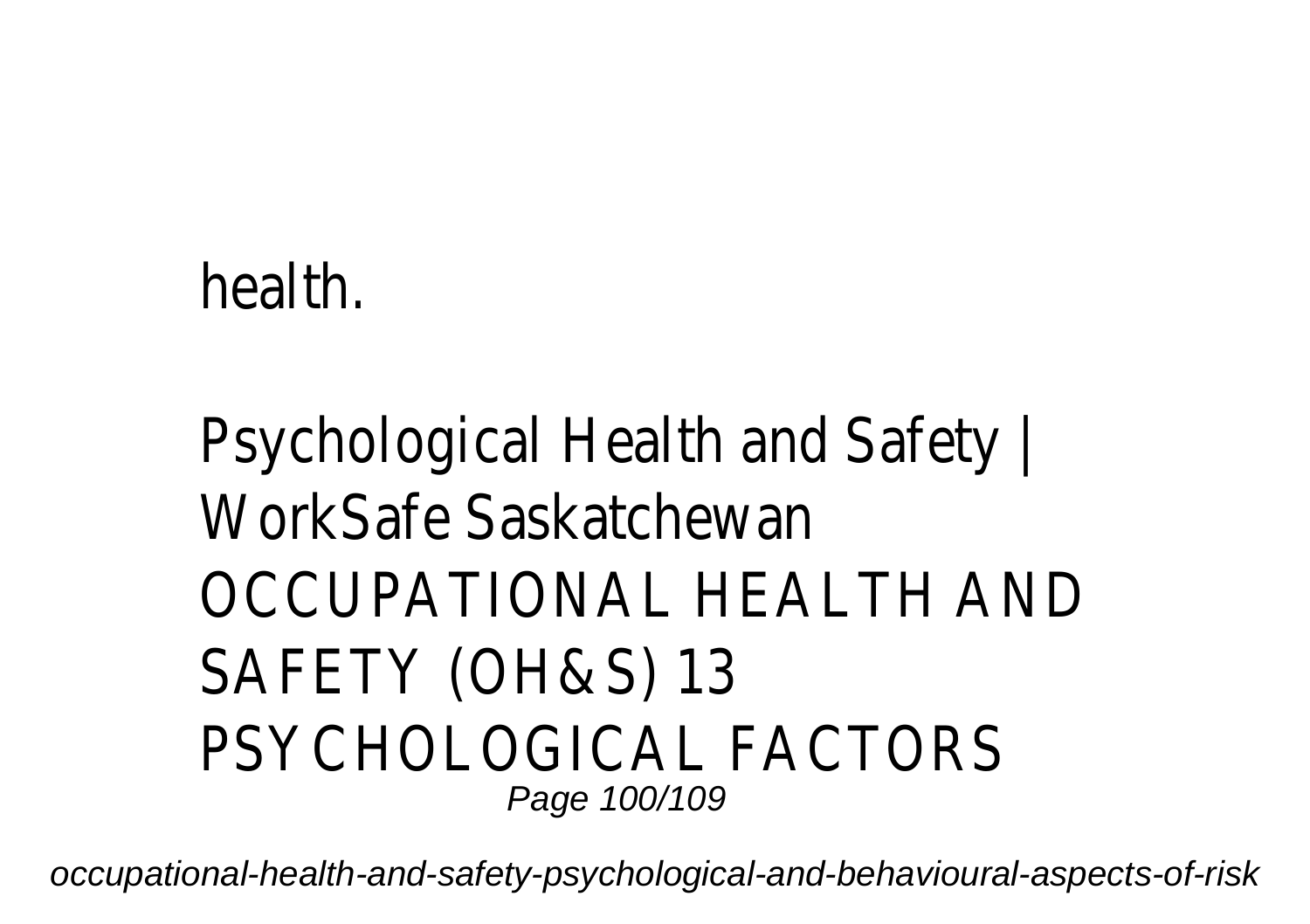THAT CREATE A SAFE WORKPLACE AUGUST 2019 OHSO4O 1. Balance 2. Civility and Respect 3. Engagement 4. Growt and Development 5. Involvement and Influence 6. Leadership 7. Organizational Culture 8. Page 101/109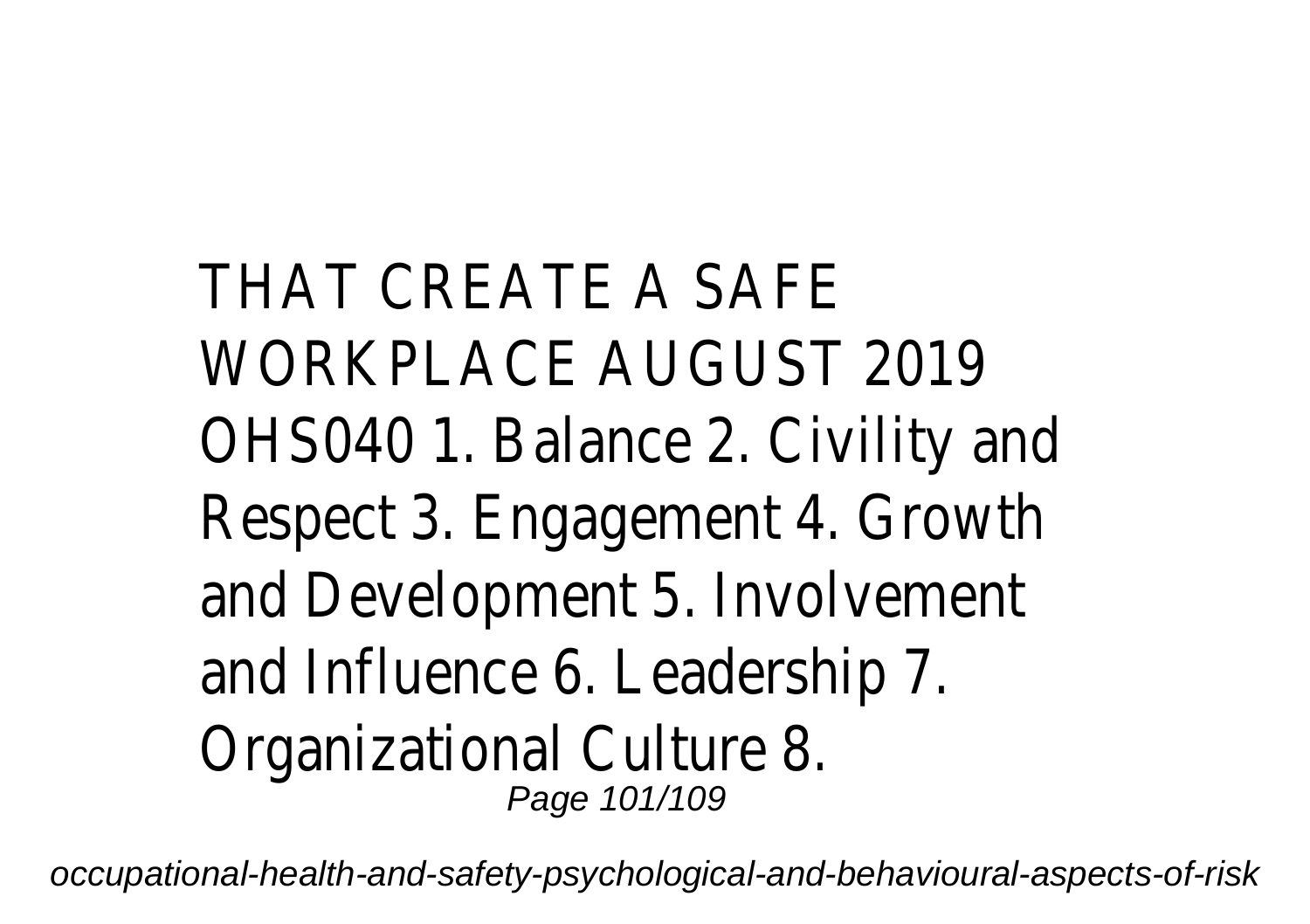# Psychological Support 9. Psychological Competency 10. Psychological Protection 11 ...

### OCCUPATIONAL HEALTH AND SAFETY (OH&S) She coedited the first edition of Page 102/109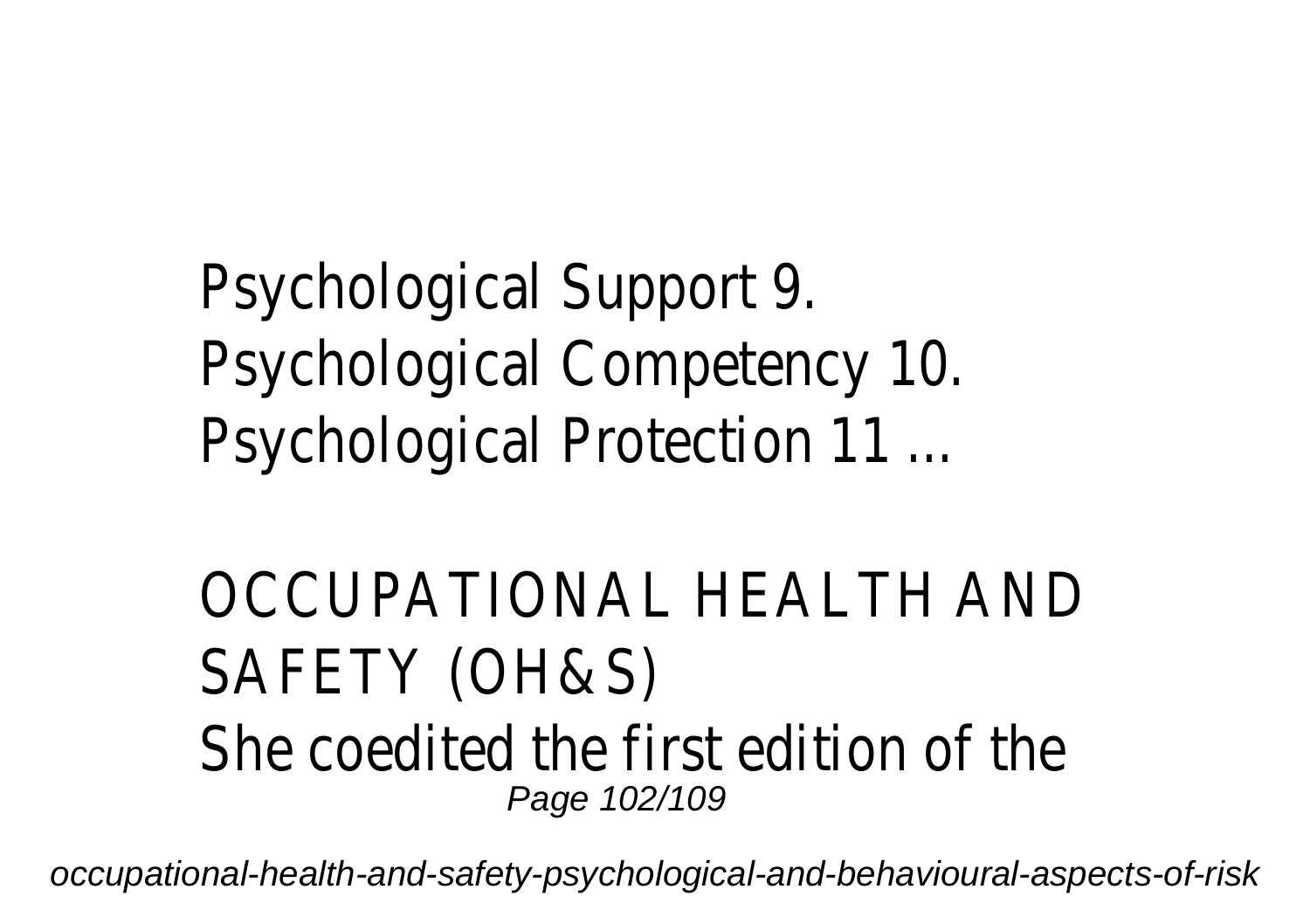Handbook of Occupational Health Psychology with James Campbell Quick and Health and Safety in Organizations with David Hofmar. She also coedited The Employmer Relationship: Examining Psychological and Contextual<br>Page 103/109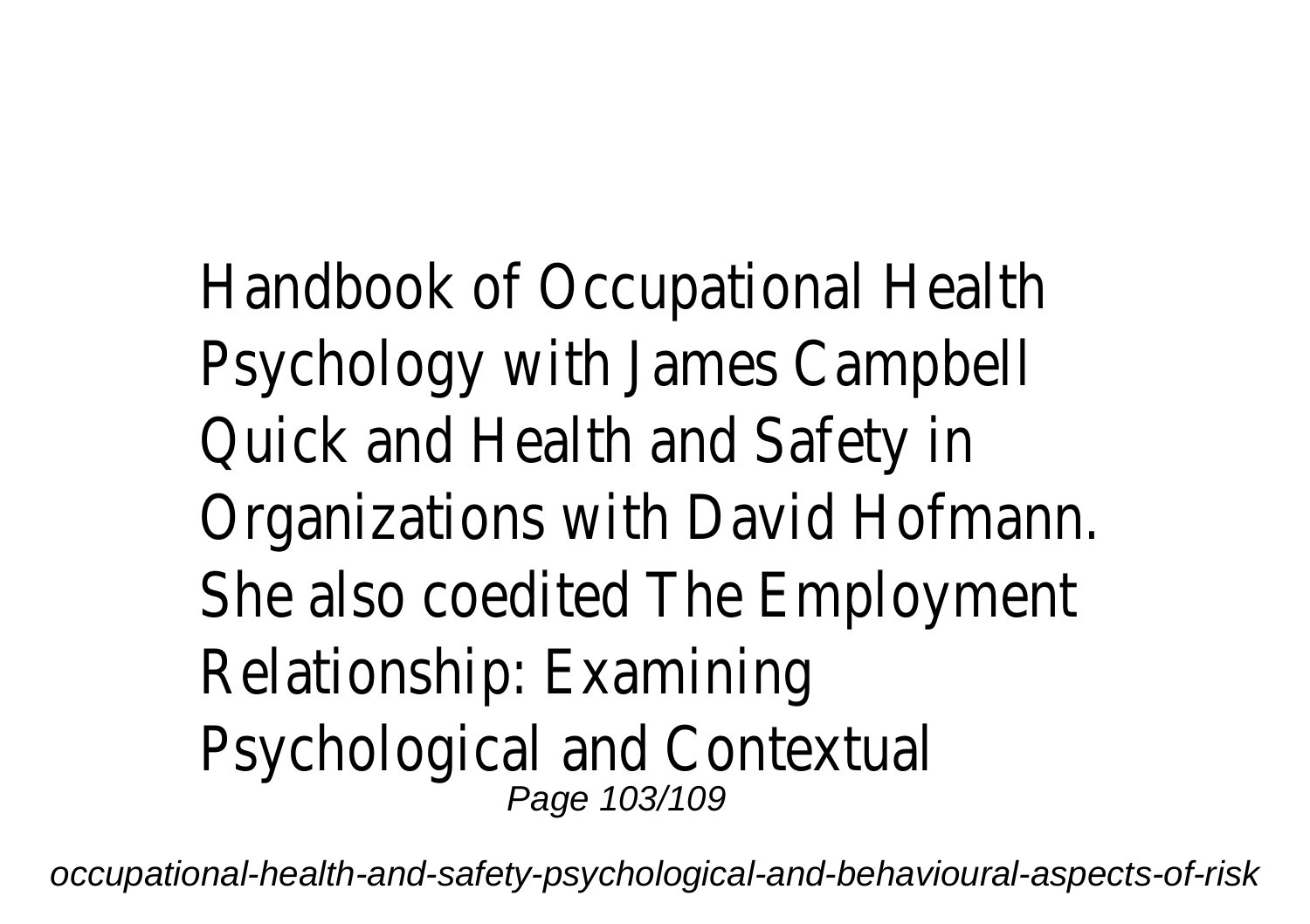Perspectives with Jacqueline Coy Shapiro, Lynn Shore, and Susan Taylor.

Handbook of Occupational Health Psychology, Second Edition Sauter SL, Murphy LR, Hurrell JJ.<br>Page 104/109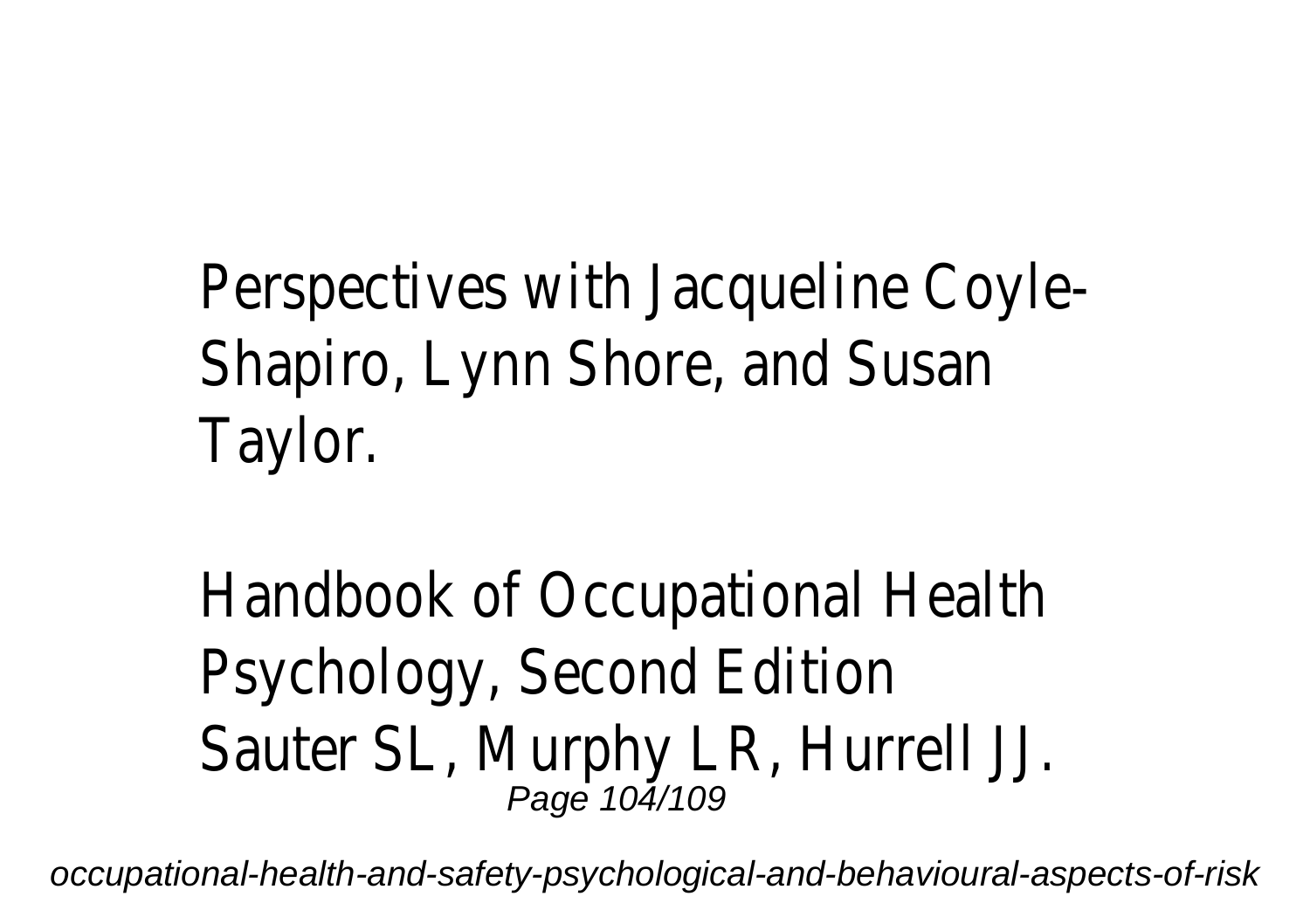Prevention of work-related psychological disorders: A national strategy proposed by the Nation Institute for Occupational Safety and Health (NIOSH) In: Sauter SL, Keita PG, editors. Work and Well-Being: An Agenda for 1990's.<br>Page 105/109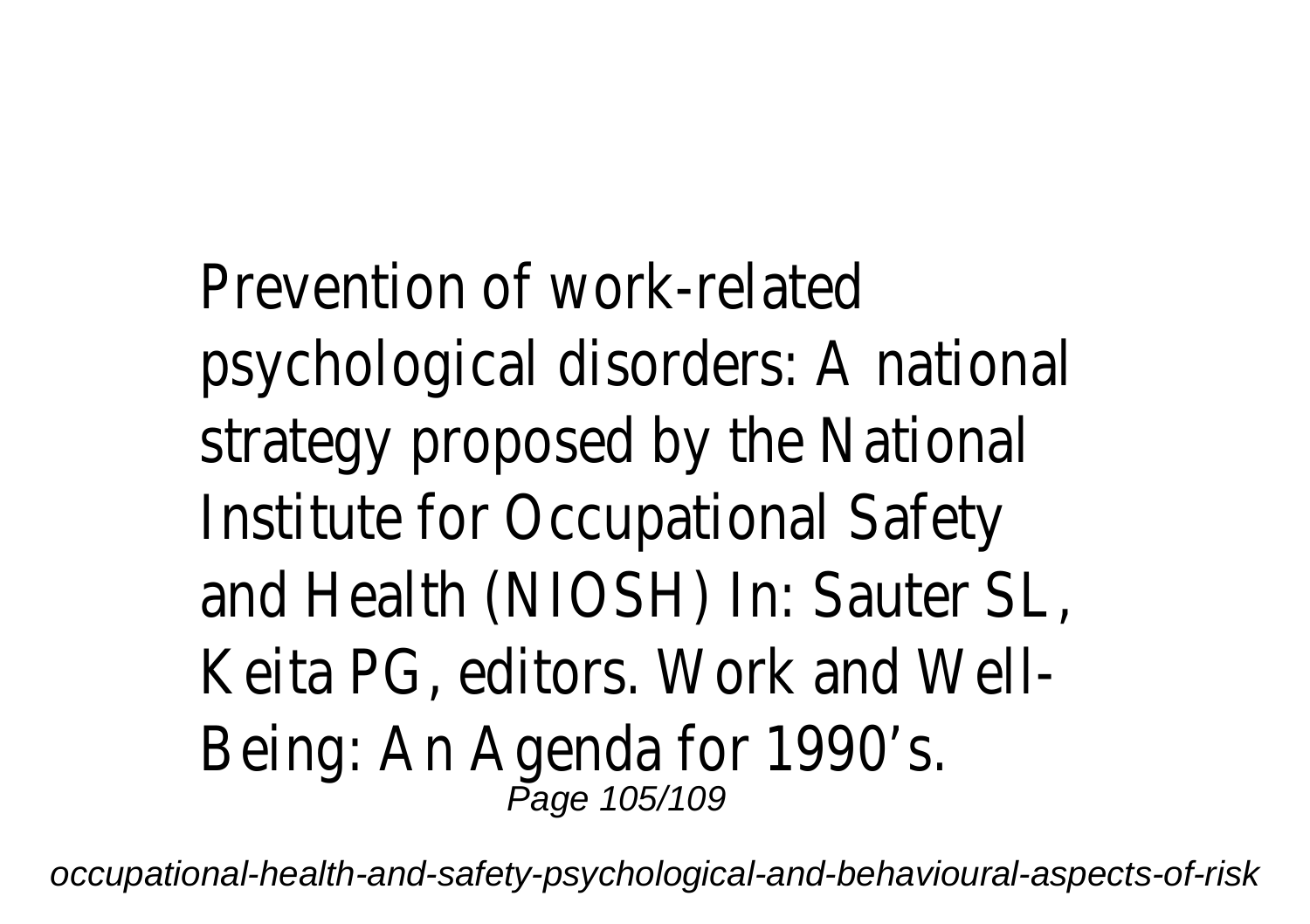# Washington DC: APA Press; 1992. [Google Scholar]

Mental well-being at the workpland - PubMed Central (PMC) ISO/WD 45003 Occupational hea and safety management  $-$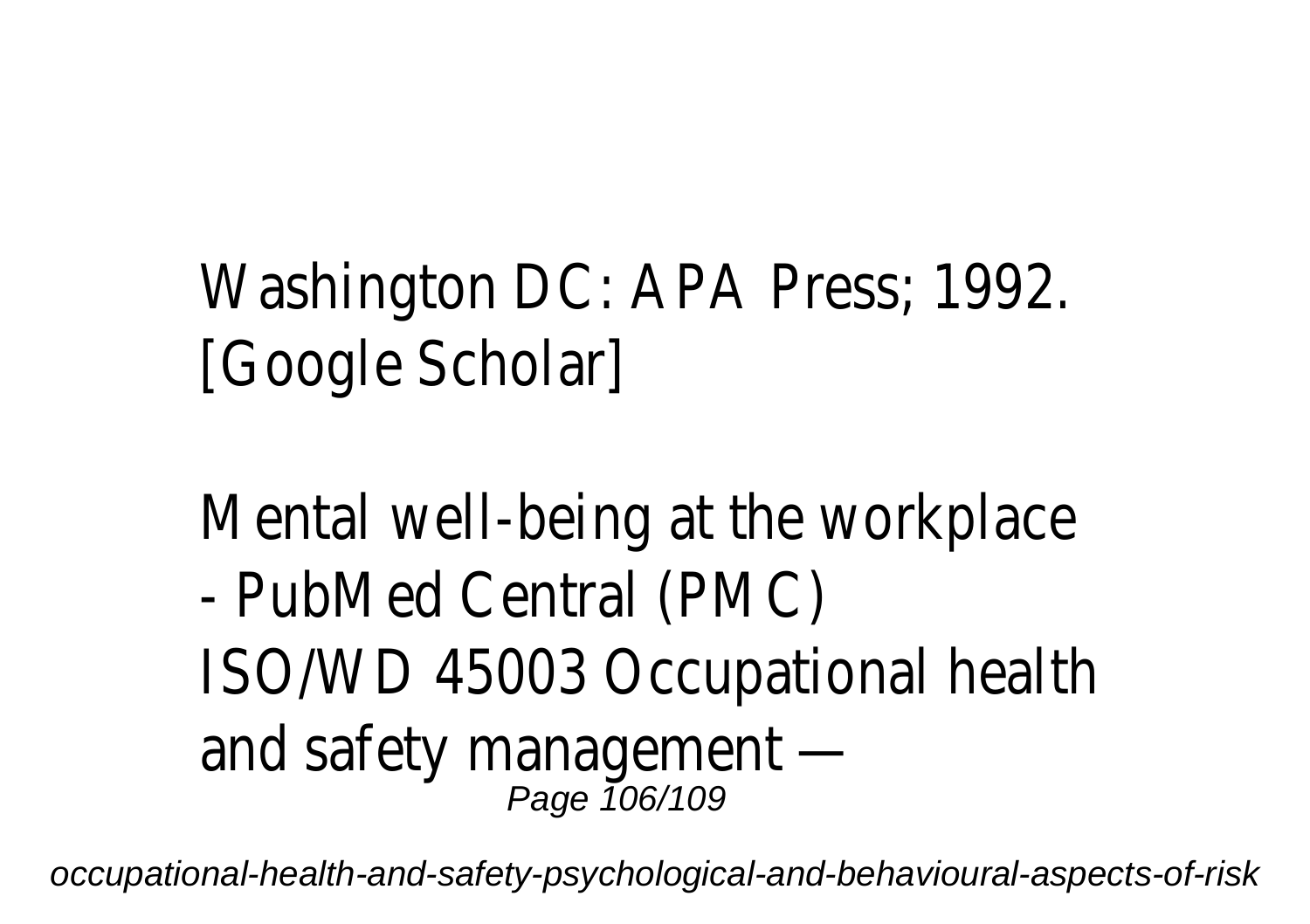Psychological Health and Safety the Workplace — Guidelines

ISO - ISO/WD 45003 - Occupational health and safety ... Specifically for safety performane there is a number of research Page 107/109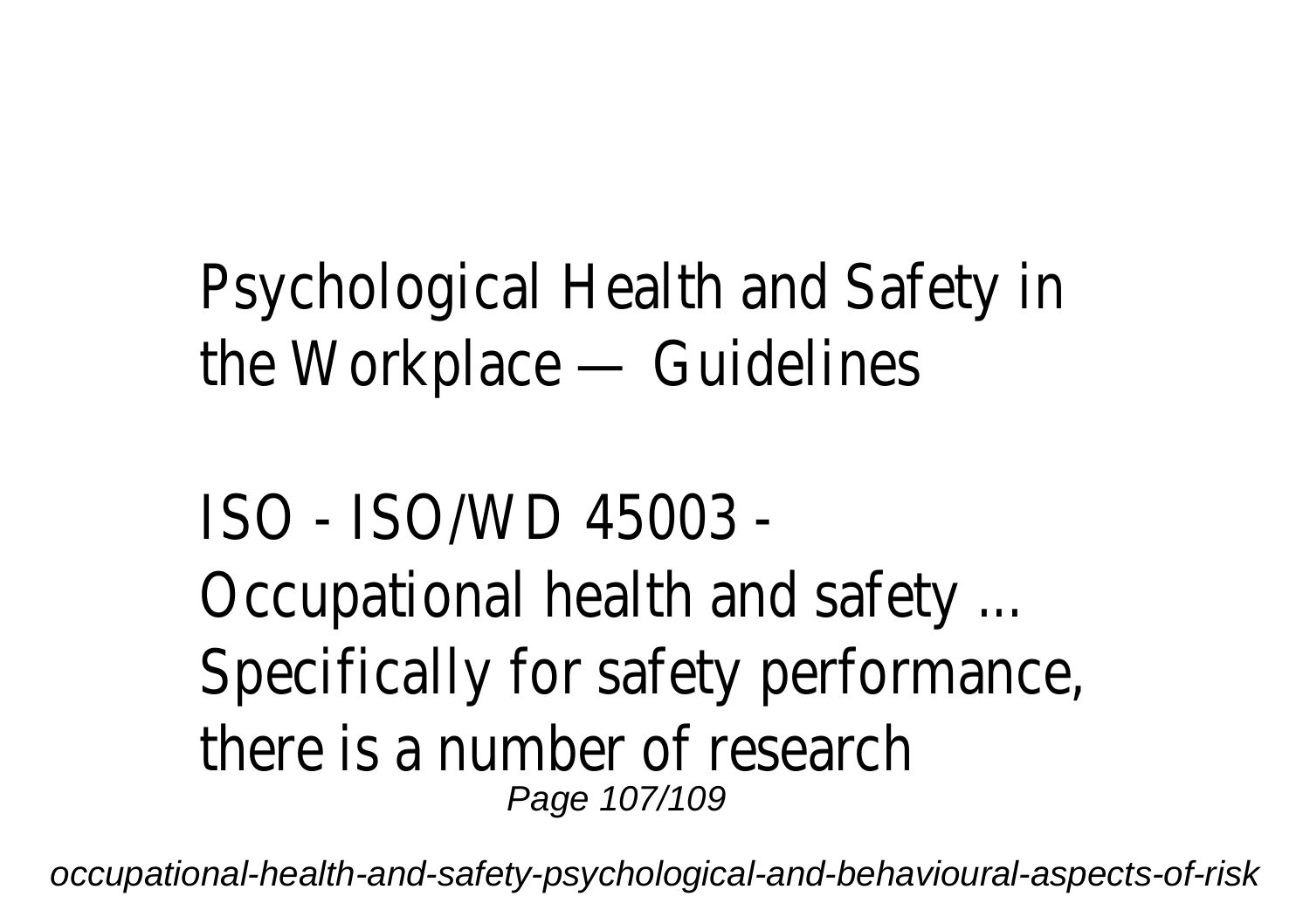focusing on the impact of specif and objective kinds of diversity on occupational injuries and ...

#### *OCCUPATIONAL HEALTH AND* Page 108/109